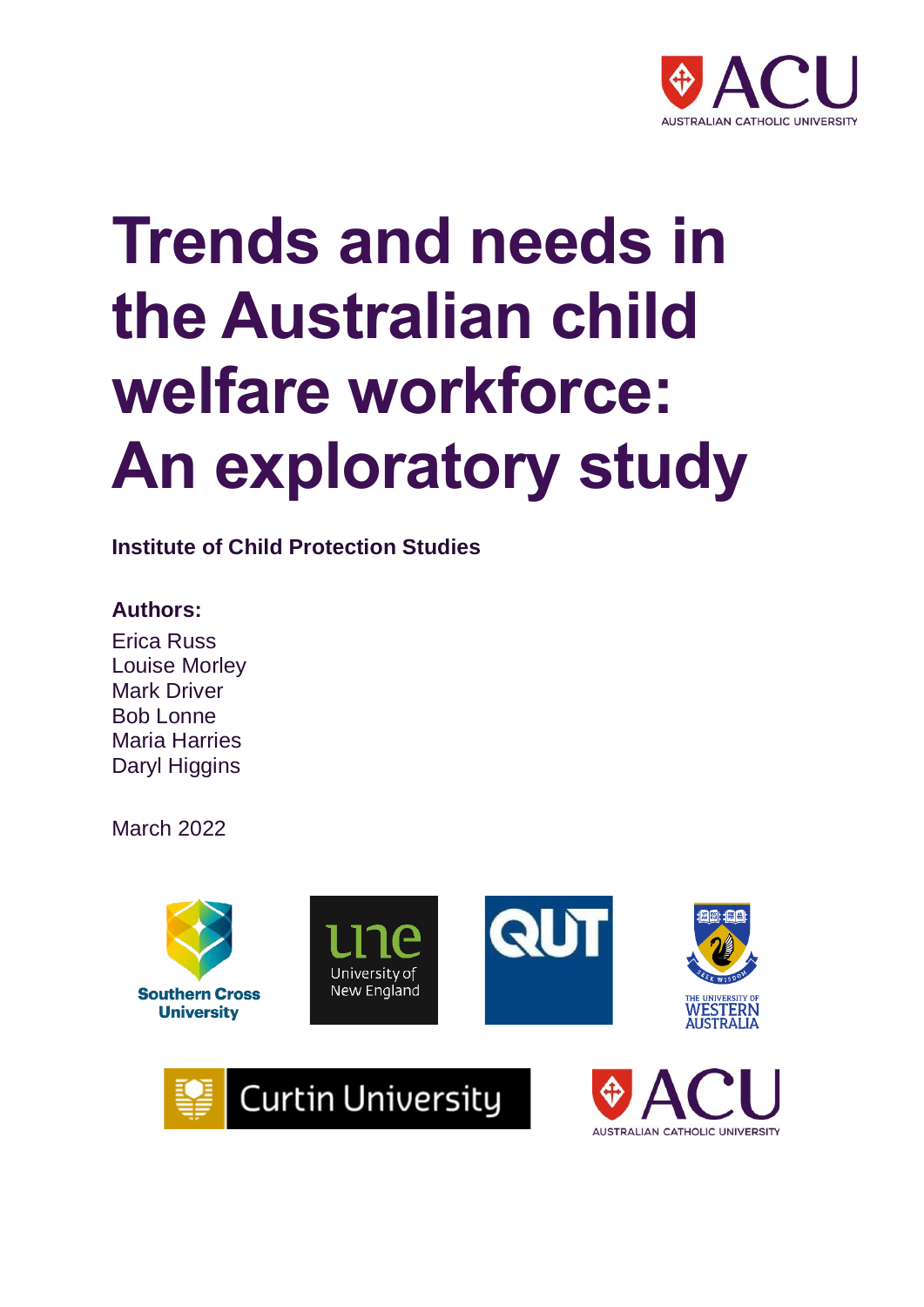#### **ACKNOWLEDGEMENTS**

The researchers would like to acknowledge seed funding for this project provided by the University of New England, Faculty of Medicine and Health and New England Institute of Healthcare Research Collaborative Research Scheme. Thanks to Maria Battaglia for editing services, provided through in-kind support from the Institute of Child Protection Studies, Australian Catholic University.

#### **AUTHORS**

Dr Erica Russ, Senior Lecturer & Director of Field Education, Social Work and Community Welfare, Faculty of Health, Southern Cross University

Dr Louise Morley, Lecturer in Social Work, School of Health, University of New England

Mark Driver, Research Assistant, School of Health, University of New England

Adjunct Professor Bob Lonne, School of Public Health and Social Work, Queensland University of Technology

Associate Professor Maria Harries, Population and Public Health, The University of Western Australia; Adjunct Professor, Curtin University

Professor Daryl Higgins, Director, Institute of Child Protection Studies, Australian Catholic **University** 

#### **TO CITE THIS REPORT**

Russ, E., Morley, L., Driver, M., Lonne, B., Harries, M., & Higgins, D. (2022). *Trends and needs in the Australian child welfar[e workforce: An exploratory study](https://aus01.safelinks.protection.outlook.com/?url=https%3A%2F%2Fdoi.org%2F10.24268%2Facu.8x396&data=04%7C01%7CMaria.Battaglia%40acu.edu.au%7C623eabafa9d74ac11f4908d9c346841d%7C429af009f196448fae7958c212a0f2ce%7C0%7C0%7C637755529895811687%7CUnknown%7CTWFpbGZsb3d8eyJWIjoiMC4wLjAwMDAiLCJQIjoiV2luMzIiLCJBTiI6Ik1haWwiLCJXVCI6Mn0%3D%7C3000&sdata=P3nIgf1hg5STFz9UihmG2u7a%2Bfi1LZFPGb8zUUR4lBA%3D&reserved=0)*. Canberra: ACU Institute of Child Protection Studies. https://doi.org/10.24268/acu.8x396

#### **ABOUT THE INSTITUTE OF CHILD PROTECTION STUDIES**

The Institute of Child Protection Studies (ICPS) at the Australian Catholic University aims to enhance outcomes for children, young people and families through quality research, evaluation, training and community education. ICPS research strengths include promoting children's participation, strengthening service systems and informing practice, and supporting child-safe communities.

Email: icps@acu.edu.au Web: www.acu.edu.au/icps Phone: (02) 6209 1228 Twitter: @ACU\_ICPS LinkedIn: https://www.linkedin.com/company/institute-of-child-protection-studies/

#### © Australian Catholic University 2022

Except for the ACU logo, content provided by third parties, and any material protected by a trademark, all textual material presented in this publication is provided under a Creative Commons Attribution 4.0 International licence (CC BY 4.0) <creativecommons.org/licenses/by/4.0/>. You may copy, distribute and build upon this work for commercial and noncommercial purposes; however, you must attribute ACU as the copyright holder of the work. Content that is copyrighted by a third party [is subject to the licensing arran](mailto:copyright.officer@acu.edu.au)gements of the original owner. Any copyright questions please contact ACU at copyright.officer@acu.edu.au.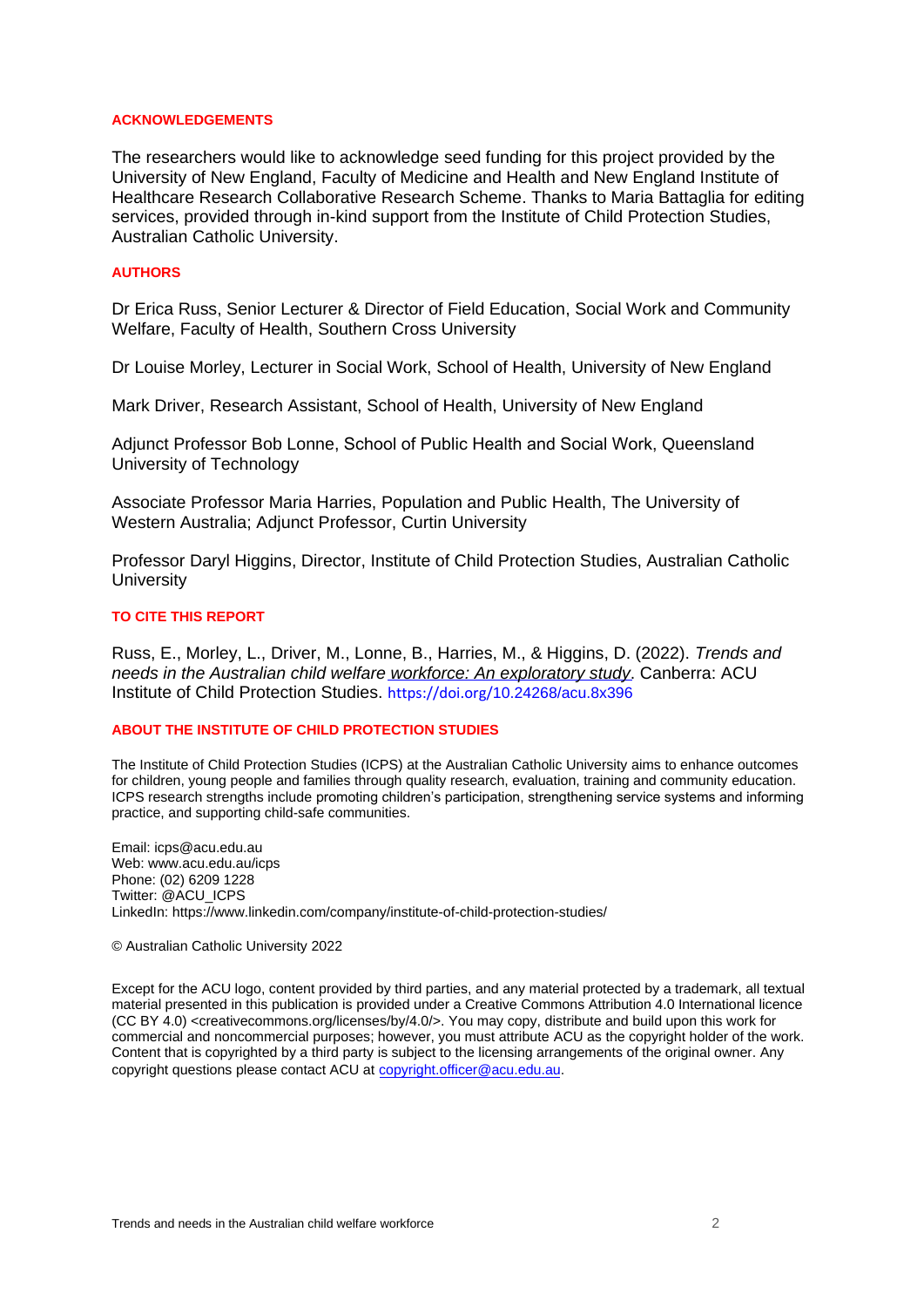## **Contents**

| Secondary tier: targeted or early intervention services for vulnerable families and children  25 |  |
|--------------------------------------------------------------------------------------------------|--|
|                                                                                                  |  |
|                                                                                                  |  |
|                                                                                                  |  |
|                                                                                                  |  |
| Vocational and educational pathways and capacity to meet shifting demands  40                    |  |
| Understanding the workforce within the primary, secondary and tertiary tiers45                   |  |
|                                                                                                  |  |
|                                                                                                  |  |
|                                                                                                  |  |
|                                                                                                  |  |
|                                                                                                  |  |
|                                                                                                  |  |
|                                                                                                  |  |
|                                                                                                  |  |
|                                                                                                  |  |
|                                                                                                  |  |
|                                                                                                  |  |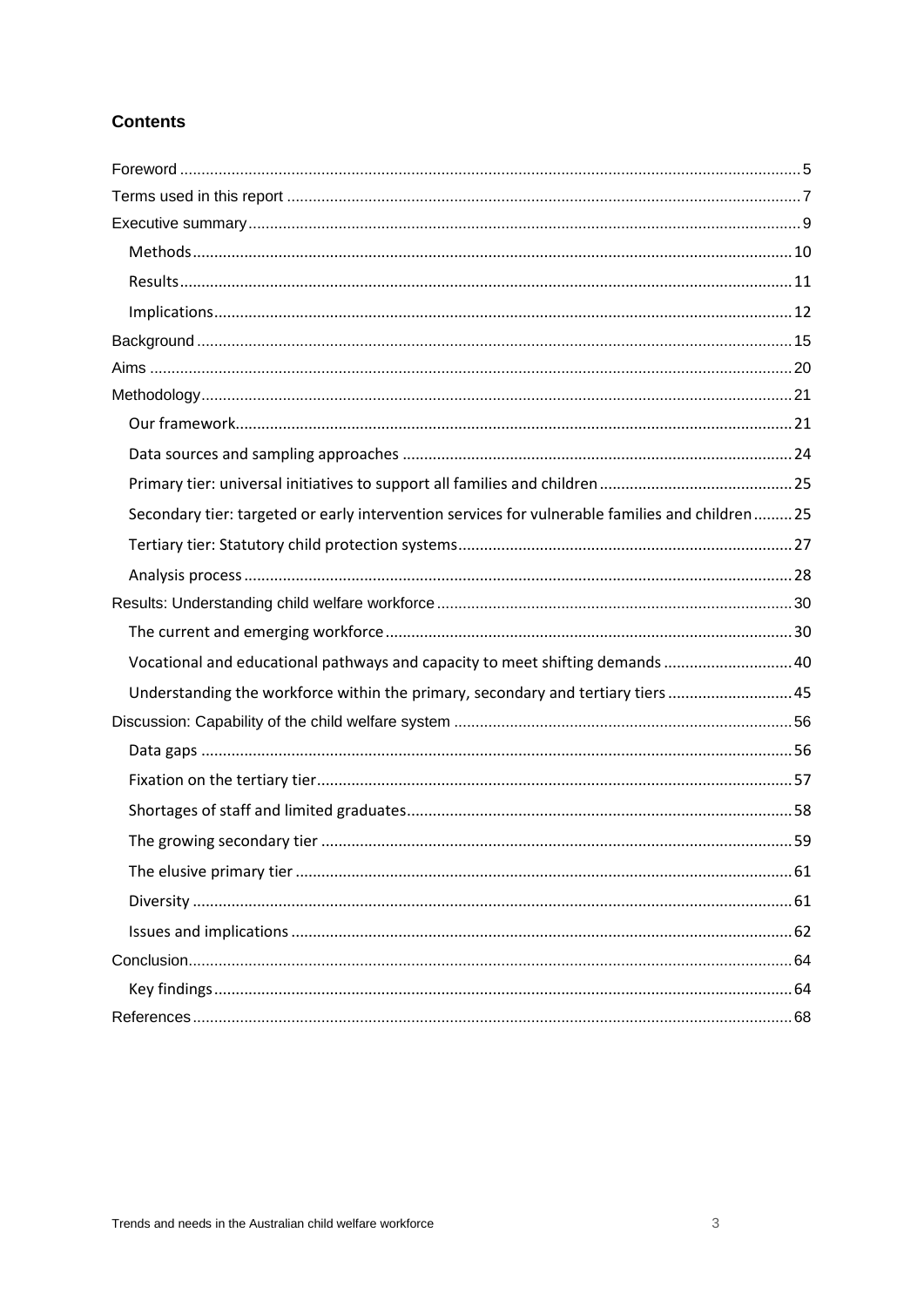## **Tables**

| Table 2: Victorian Statutory Child Protection Workforce structure and roles 23                       |
|------------------------------------------------------------------------------------------------------|
| Table 3: Broad estimate of the potential child welfare workforces, by public health tier30           |
| Table 4: Shares of roles undertaken by Worker Groups Other Residential and Other Social Assistance   |
|                                                                                                      |
| Table 5: Patterns of employment in Other Social Assistance Services and Other Residential Care       |
|                                                                                                      |
| Table 6: Child welfare relevant positions from ABS Census Exemplar - Other Residential Services 39   |
| Table 7: Ranking of qualification levels by discipline area for workers engaged in Other Residential |
|                                                                                                      |
|                                                                                                      |
| Table 9: Occupational groups operating in the Primary Child Protection Sector (Numbers of Workers    |
|                                                                                                      |
| Table 10: Estimated expenditure and number of employees from sample of 233 NGO providers48           |
|                                                                                                      |
| Table 12: Estimate of staff numbers in dedicated child welfare entities - Australian States &        |
|                                                                                                      |
| Table 13: Share of workforce profile by worker groups in Statutory Authority and Public Service 55   |

# **Figures**

| Figure 1: A public health approach to protecting children and young people 16                          |  |
|--------------------------------------------------------------------------------------------------------|--|
|                                                                                                        |  |
|                                                                                                        |  |
| Figure 4: Number of workers and percentage change in Health and Social Assistance Workforce            |  |
|                                                                                                        |  |
| Figure 5: Age profile for selected industries and industry groups where child welfare workers are      |  |
|                                                                                                        |  |
| Figure 6: Age profile of selected occupational groupings (in Other Social Assistance Services or Other |  |
|                                                                                                        |  |
| Figure 7: Comparative age profiles of selected child welfare worker groups 36                          |  |
|                                                                                                        |  |
|                                                                                                        |  |
|                                                                                                        |  |
|                                                                                                        |  |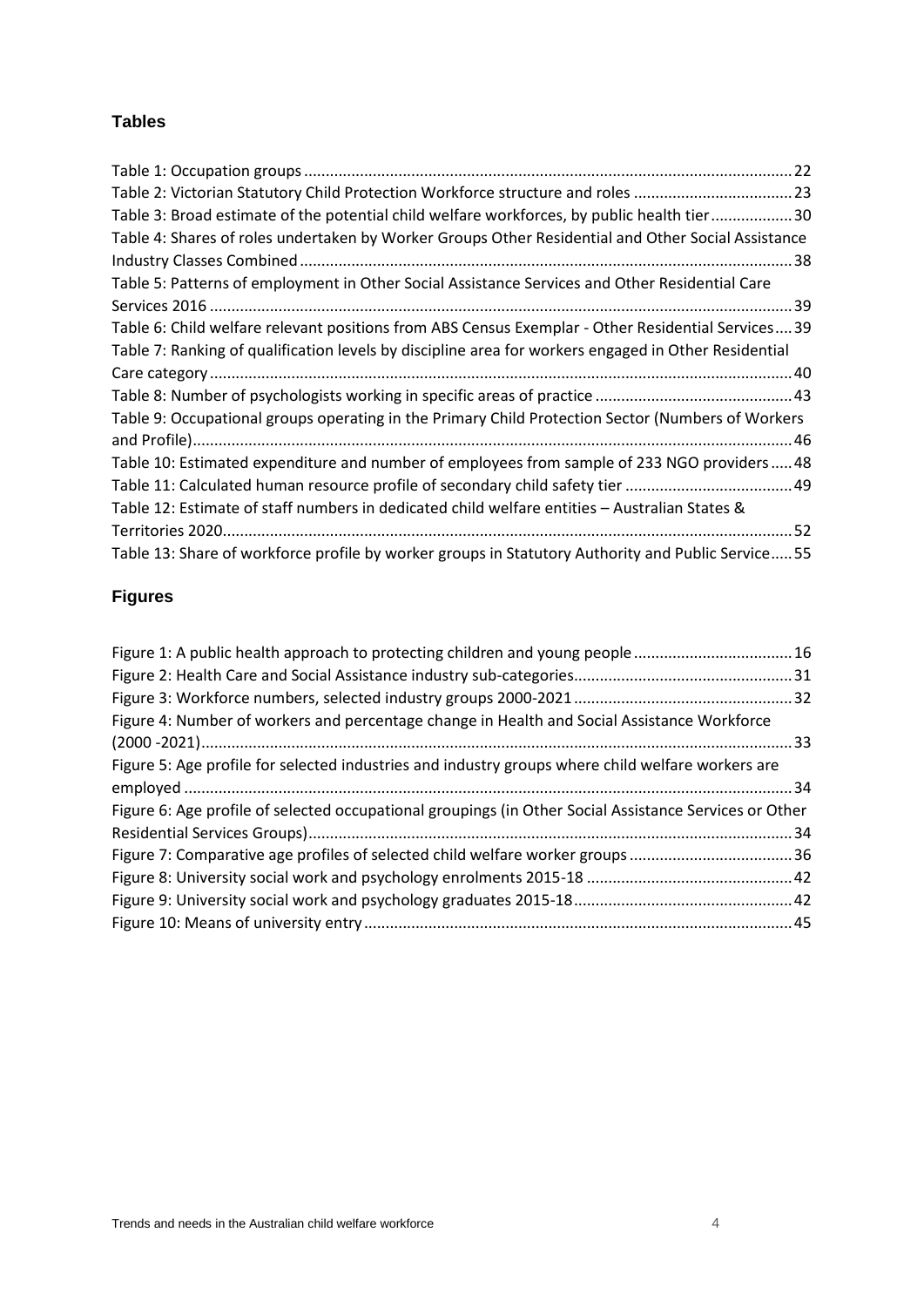# <span id="page-4-0"></span>**Foreword**

This report presents findings from an exploratory study that examined broad-ranging, publicly available data to investigate emerging trends, issues and needs in the child welfare workforce and the educational profile of this workforce. The research project itself stemmed from an awareness of the multifaceted changes required for implementing a public health approach to child protection in Australian jurisdictions alongside the escalating demands for new policies, practices and approaches to address the untenable number of children and young people, particularly Aboriginal and Torres Strait Islander children, in Australia's statutory care system (AIHW, 2021a).

The results from our study are sobering. They demonstrate the significant hurdles that need to be overcome before change can happen. That change encompasses a well-prepared, educated and supported child welfare workforce that can effectively deliver the preventative strategies and support programs necessary to reduce the prevalence of child abuse and neglect in Australia.

The public health framework outlined in the *National Framework for Protecting Australia's Children 2009-2020* (hereafter *National Framework*) (Council of Australian Governments [COAG], 2009) presented a long-term plan based on public health principles, to improve the safety and wellbeing of Australia's children and young people. The *National Framework* highlighted the significance of developing primary universal services, and secondary services with early intervention capacity aimed at child safety and wellbeing. It also highlighted prevention strategies to support families and communities. These services could reduce the over-reliance on existing tertiary tier interventions offered to children, young people and their families experiencing adversity, disadvantage and lacking in skills to promote safety and wellbeing of their children.

The *National Framework* plan provides an exemplary model for framing work that ensures the safety and wellbeing of children and young people in the context of a whole-ofcommunity and government responsibility. The plan positions tertiary tier protective intervention as an important but last resort. This analysis uses data that correlates to the period 2009-2020, but we acknowledge that actions to be agreed under the *National Framework for Protecting Australia's Children 2021-2031* might go part of the way to address some of these issues.

People working with a focus on child safety and wellbeing deal with some of the most complex issues within the community service sector. Embedded within this complex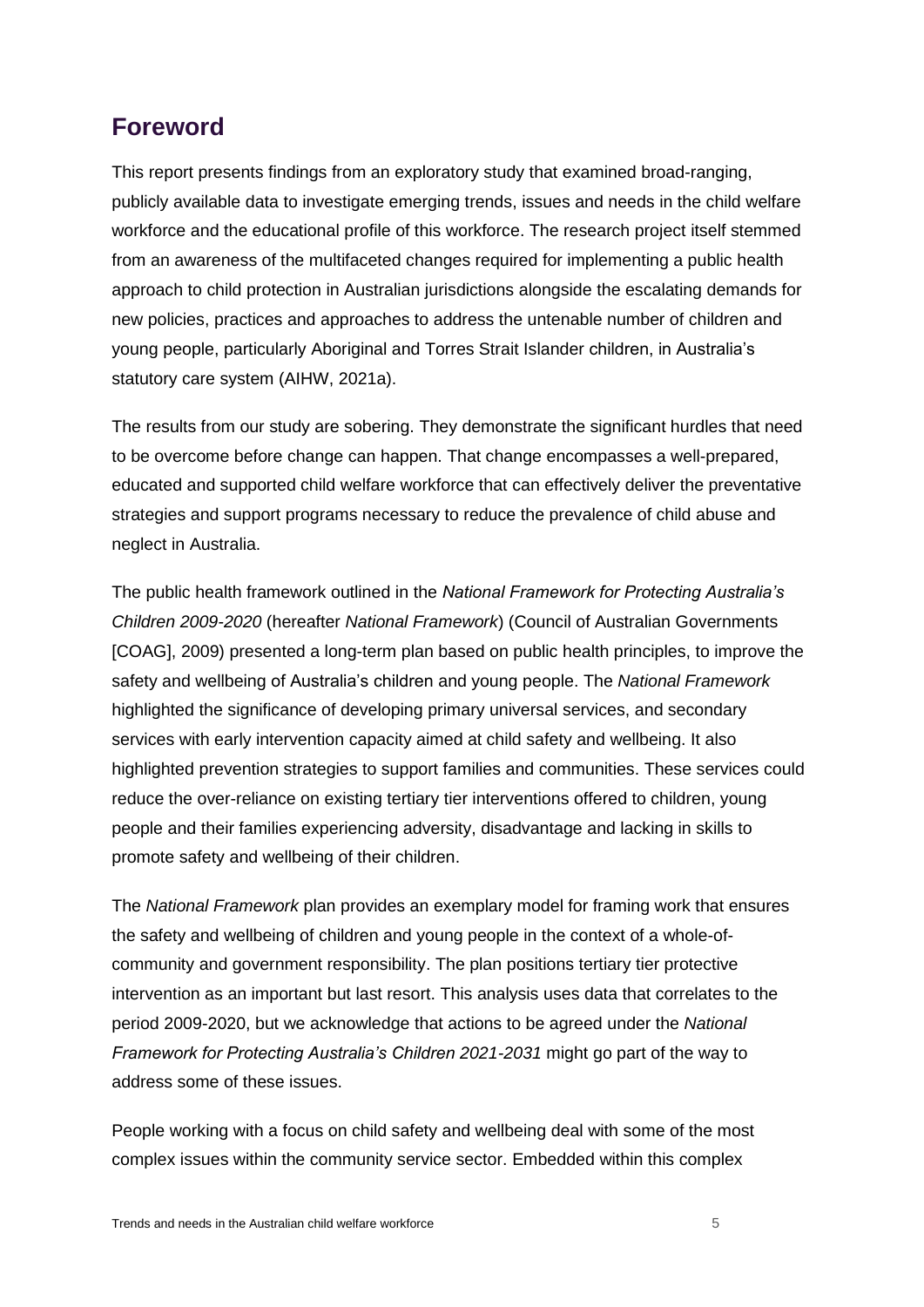landscape are the highly sensitive and emotional worlds of families, their cultures and their communities. These contexts all influence very personal approaches and abilities of families concerning the care and wellbeing of their children and young people.

Many of the decisions that workers need to make involving vulnerable children, young people and their families can comprise extremely complex situations involving multiple stakeholders. The decisions can be ethically fraught and emotionally challenging, demanding a high level of knowledge and skill. To support workers in ensuring the safety and wellbeing of children and young people, all organisations that offer services to vulnerable children and families, directly or indirectly, need to be able to attract, recruit and sustain a reliable and appropriately qualified and skilled workforce. Such a workforce needs broad-ranging community support networks, formal and informal, with capacity to introduce efficacious prevention strategies and interventions.

Staff already engaged in tertiary tier formal child protection interventions also need skills development to ensure children's personal security, safety and wellbeing. An effective system of evidence-based supports for families and earlier interventions requires an integration of programs and services across the primary, secondary and tertiary tiers.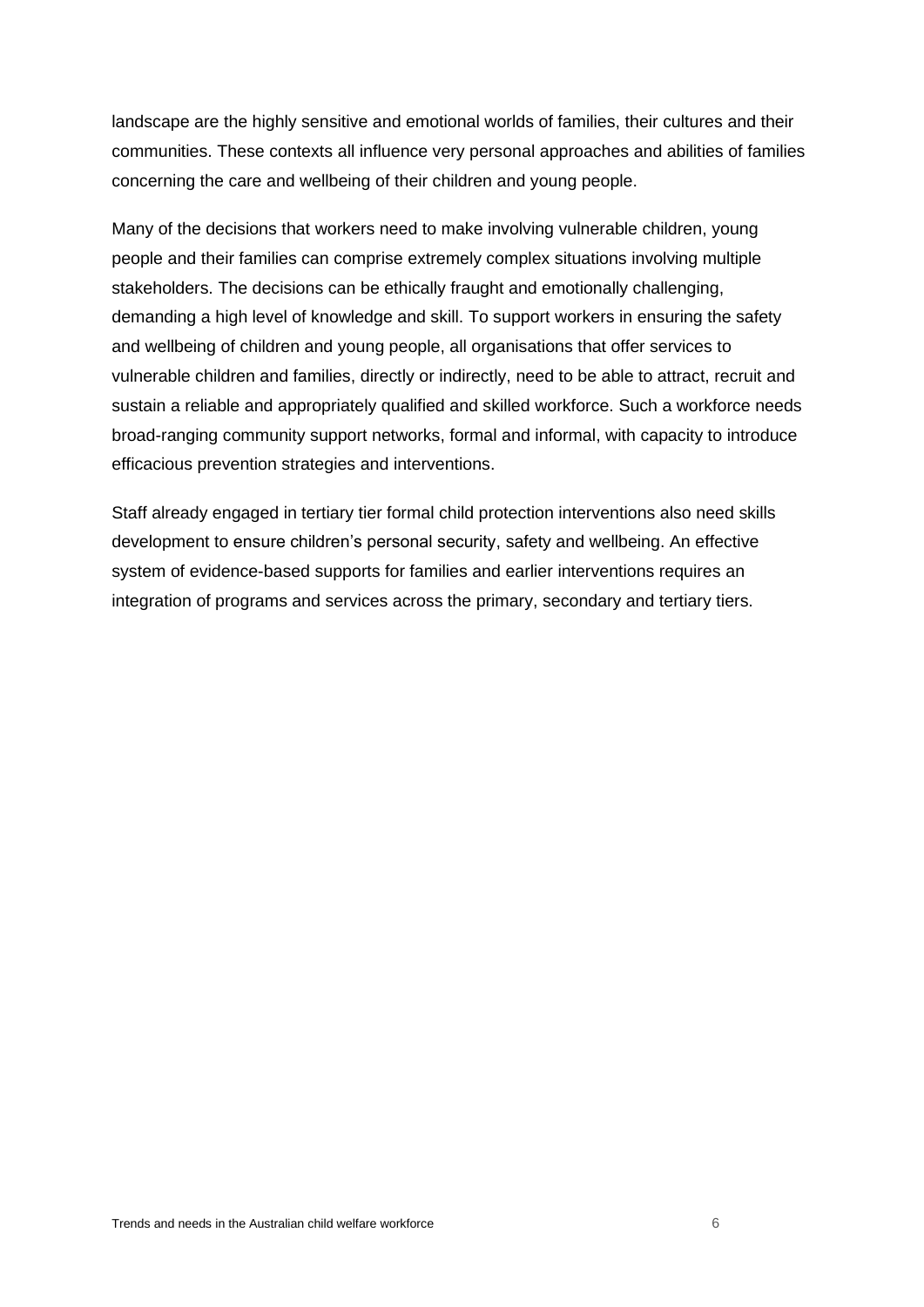# <span id="page-6-0"></span>**Terms used in this report**

## *Child welfare*

Consistent with the spirit of the public health approach outlined in the *National Framework*, the term 'child welfare' is used in this report to refer to practices at all points of the child safety and wellbeing continuum, including:

- the practice of preventing child abuse and neglect, which occurs within any organisation that delivers services to children, young people and their families, either directly or indirectly
- early intervention services that aim to reduce the risk of harm occurring
- the statutory services that are needed for investigating and responding to concerns about the abuse and neglect of children and young people.

#### *Child welfare workforce*

Similar to the use of the term child welfare, the term 'child welfare workforce' is used to relate to all the professional and support roles, including helpers, carers and administrators, within government and non-government organisations (NGOs). From a public health perspective, all are involved in ensuring the safety and wellbeing of children and young people. From this perspective, the child welfare workforce includes:

- primary care workers who have a shared responsibility in preventing the occurrence of child abuse and neglect
- early intervention workers, family support workers and youth workers who may be employed by NGOs
- a range of workers with different qualifications employed by statutory departments.

We see all those people on this workforce continuum as having equally important roles to play in ensuring the safety and wellbeing of children and young people. Those carrying out primary or prevention work need to be skilled in identifying the signs and risk factors of child abuse and neglect, and those working in statutory departments need to be able to investigate and respond to concerns reliably and effectively. All workers need to be able to engage with families in non-stigmatising ways and to work collaboratively with other members of the workforce as well as families and communities (Higgins et al., 2021).

It is important to note that because child welfare in Australia falls within the jurisdictional responsibility of the states or territories, technically there are many separate workforces that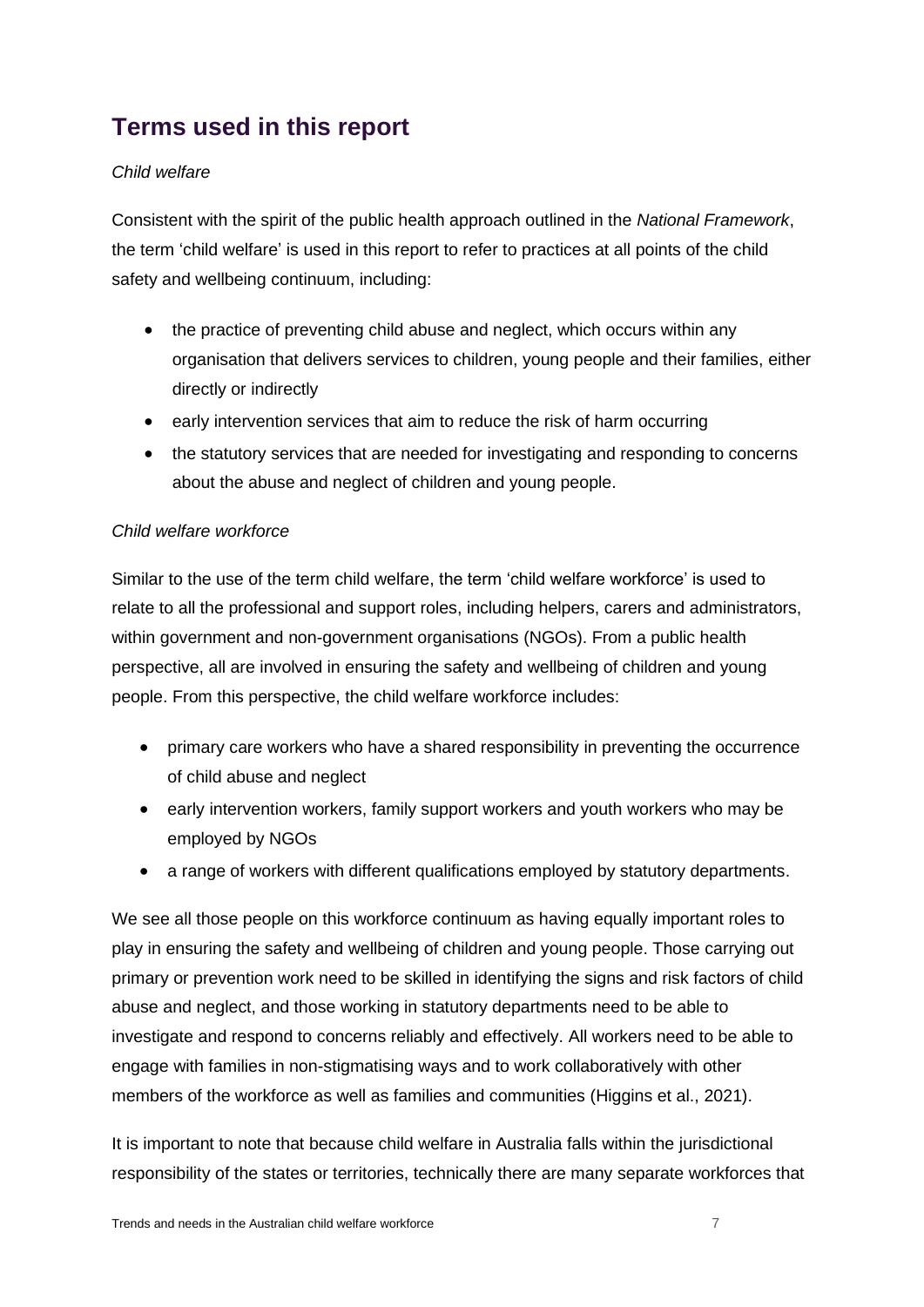will need to engage in this work. Within the spirit of the *National Framework* however, we use the term workforce to refer to all community or human service workers who have responsibility for ensuring the safety and wellbeing of children and young people in Australia.

#### *Government departments*

The term 'government department' is used to refer to any government agency that has responsibility for the safety and wellbeing of children and young people. This includes:

- statutory departments that are responsible for investigating and responding to concerns about child abuse and neglect
- other departments that may not play a statutory role, but are nevertheless responsible for the safety and wellbeing of children and young people from a public health perspective, including health, education, law enforcement and housing.

#### *Statutory child protection systems*

Statutory child protection systems incorporate the state/territory statutory departments and services responsible for assessing and responding to notifications and reports of harm/risk of harm, and the agencies to which families, children and young people are referred for services. They provide involuntary services to children, young people and families, as well as voluntary services and assistance as guided by the legislation in each jurisdiction.

#### *Industry*

This term is used where it relates to Australian Bureau of Statistics (ABS) data consistent with their terminology which is predominately linked to the broader category of health, care and social care.

#### *Non-government organisations*

The term non-government organisation (NGO) is also used broadly to refer to organisations within the non-government sector which, for the most part, provide voluntary, non-statutory services to vulnerable children, young people, and their families. They may also provide statutory services, particularly therapeutic and out-of-home care services. These include forprofit organisations, not-for-profit organisations, as well as community cooperatives, and social enterprise organisations.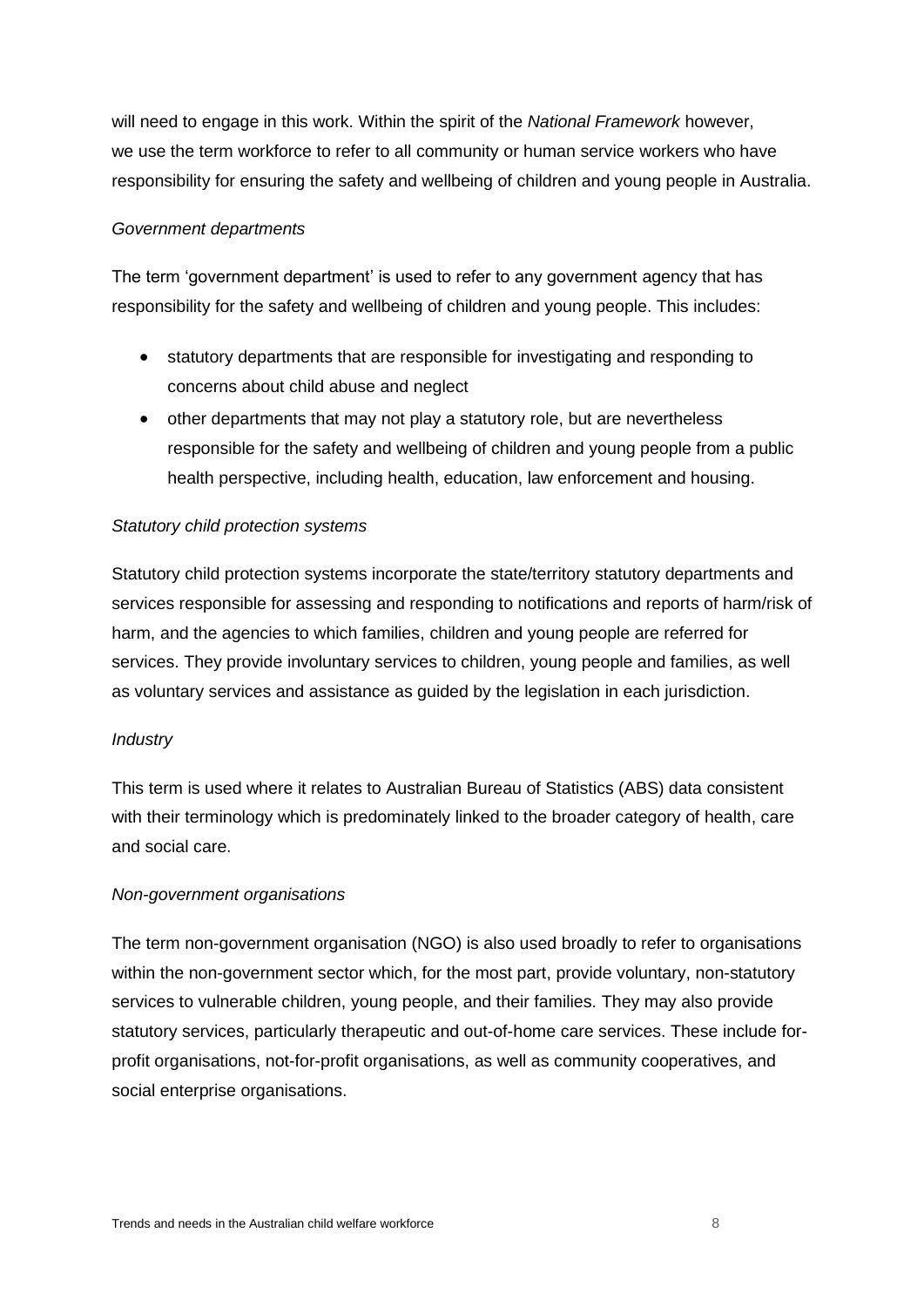# <span id="page-8-0"></span>**Executive summary**

Until recently, there has been limited focus on the nature and readiness of the broader child welfare workforce for stronger engagement in child abuse intervention and prevention, particularly the universal workforce. There is a concentration of effort and funding in the tertiary sector but there are now increasing calls to prioritise public health prevention.

An effective system of family supports, and early interventions entails an integration of programs and services across the three tiers of a public health system: primary, secondary and tertiary.

To support workers in ensuring the safety and wellbeing of children and young people, all organisations that offer services to vulnerable children, young people and families—directly or indirectly—need to be able to attract, recruit and sustain a reliable and appropriately qualified and skilled workforce.

This report presents findings from an exploratory study that examined broad-ranging, publicly available data to investigate emerging trends, issues and needs in the child welfare workforce and the educational profile of the workforce.

We investigated emerging workforce trends, issues and needs stemming from multifaceted changes. We also scoped the contemporary and future workforces needed to implement efficacious prevention strategies and interventions that can ensure children's and young people's personal security, safety and wellbeing, and facilitate the development of family and community formal and informal support networks. In addition, we examined the enrolment and graduation rates of higher education programs in relevant qualifications such as social work, psychology, and community services, and their capacity to prepare the workforce with the skills, knowledge and values required for the future. In the analysis, we considered the societal and institutional orientations, processes and outcomes that affect workforce capabilities, development needs and capacity.

In concluding, we evaluated the readiness of the workforce in child welfare to implement the core public health principles of the *National Framework for Protecting Australia's Children 2009-2020* (Council of Australian Governments, 2009). We identified numerous impediments to re-tooling the workforce to be capable of implementing the required early intervention and family support programs, and community development strategies, within an integrated system of prevention.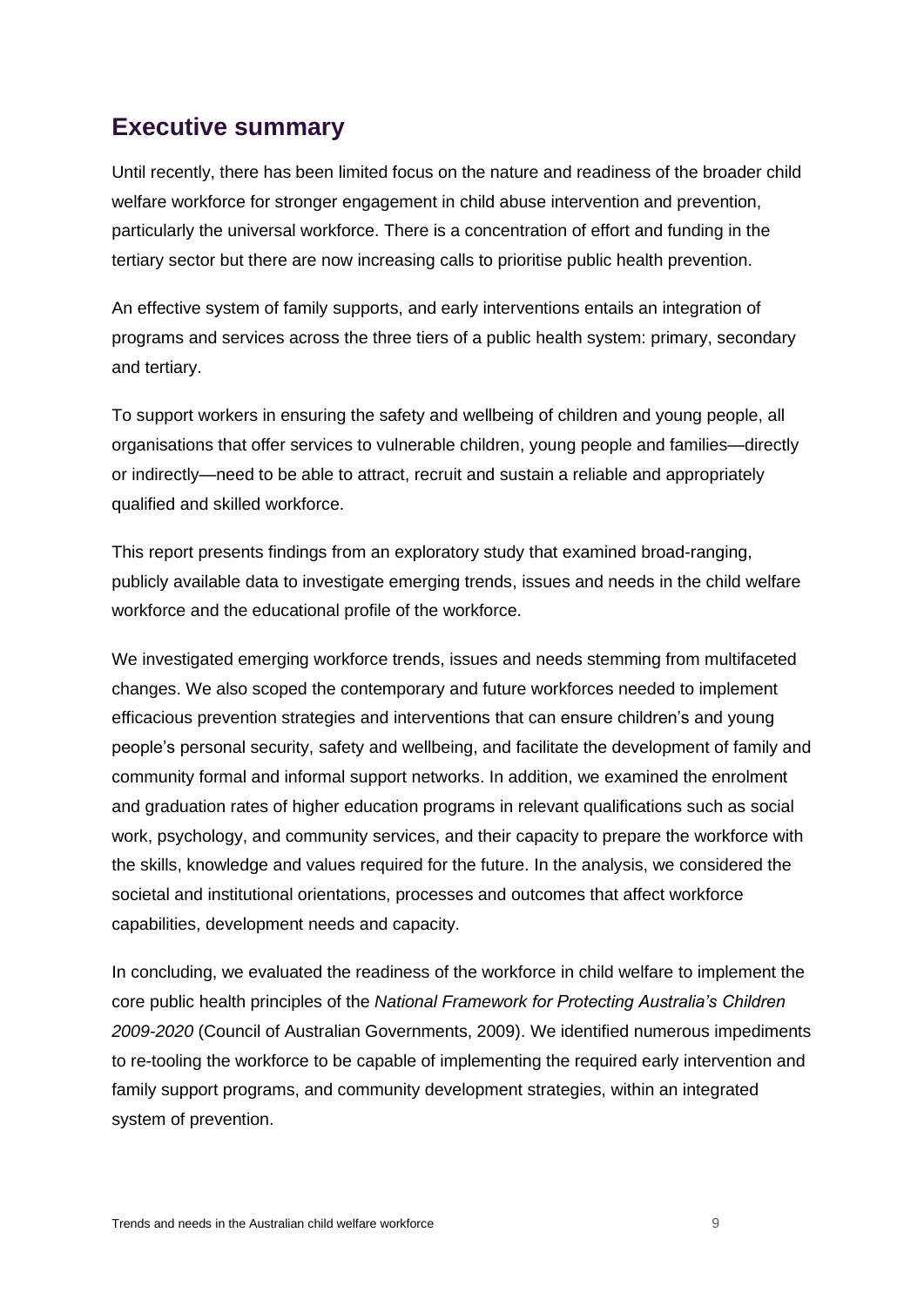## <span id="page-9-0"></span>**Methods**

Conducting our evaluation was challenging because there is no clear-cut state or federal workforce data category that defines the child welfare workforce. This was especially problematic for this project because we conceptualised the workforce to include all three tiers of the public health model: primary, secondary and tertiary. For this reason, the methods we adopted were multi-tiered.

To understand the primary tier workforce, we looked at growth in numbers of appropriately skilled and/or qualified people employed in the broader health and social care sector.

For the secondary service tier, we looked at NGO expenditure and activity data, captured either from the Australian Charities and Not-for-Profits Commission (ACNC) database or the Office of the Registrar of Indigenous Corporations (ORIC) database, as national data bases, supplemented by data from self-service employment websites (i.e., SEEK and Ethical Jobs) that advertise child welfare positions.

The tertiary tier was evaluated mostly from Australian Bureau of Statistics (ABS) data and from data obtained from state and territory statutory child protection agencies, law enforcement agencies, and health and education departments—most of which have designated child welfare staff.

These were supplemented with data and information from the following sources:

- workforce surveys
- profiles
- targeted studies
- media articles that reported on staff experiences
- the experiences of the project team members
- parliamentary documents
- studies examining the effectiveness of collaboration and information sharing between agencies
- the Productivity Commission's annual Report on Government Services and associated data on worker ratios and spending.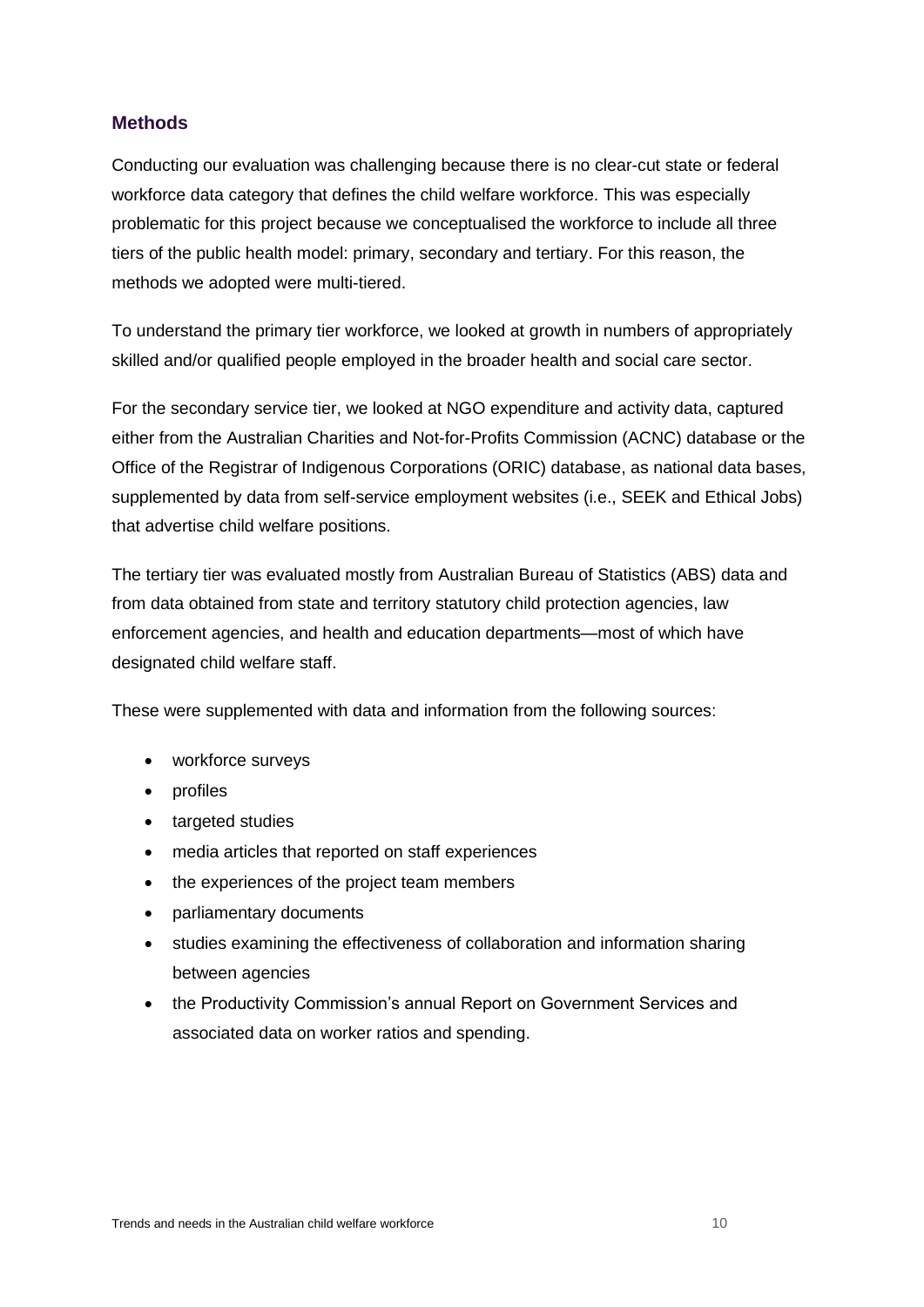## <span id="page-10-0"></span>**Results**

Our findings suggest that the tertiary component of the child welfare workforce within jurisdictional statutory welfare agencies are predominantly tertiary-qualified. However, there was limited opportunity for more extensive and detailed workforce analysis, including the tertiary tier, for the following reasons:

- absence of coherent and relevant workforce databases
- overlapping of roles within organisations and government departments
- absence of specific required qualifications for staff holding dedicated child welfare roles within statutory welfare departments and for those roles that have a child welfare focus in other primary and secondary tier services such as education, health and NGOs.

These limitations demonstrate that further research is necessary to gain a more detailed analysis of Australia's workforce readiness for fully implementing a public health approach to protecting Australia's children and young people. However, from our analysis we were able to determine the following staffing challenges:

- The workforce in the primary tier is very broad and there is limited data on child welfare responsibilities and roles, so it is difficult to precisely determine the capacity and capability to transition to public health approaches in this tier.
- The trends suggest that the number of frontline child welfare workers in the child welfare sector statutory child protection system has steadily increased; this is likely to continue to grow to meet the increasing demand, along with demand in other sectors defined by the ABS category of Heath Care and Social Assistance.
- The tertiary workforce continues to dominate the child welfare landscape with little attention offered to the important role that the primary and secondary tiers have in ensuring the safety and wellbeing of children and young people.
- The workforce in the tertiary tier is relatively younger than the workforce in the primary and secondary tiers.
- The workforce within the primary and secondary tiers is ageing. This is problematic for many reasons but, from a best practice perspective, it means without an adequately qualified or skilled replacement of this workforce, in the future less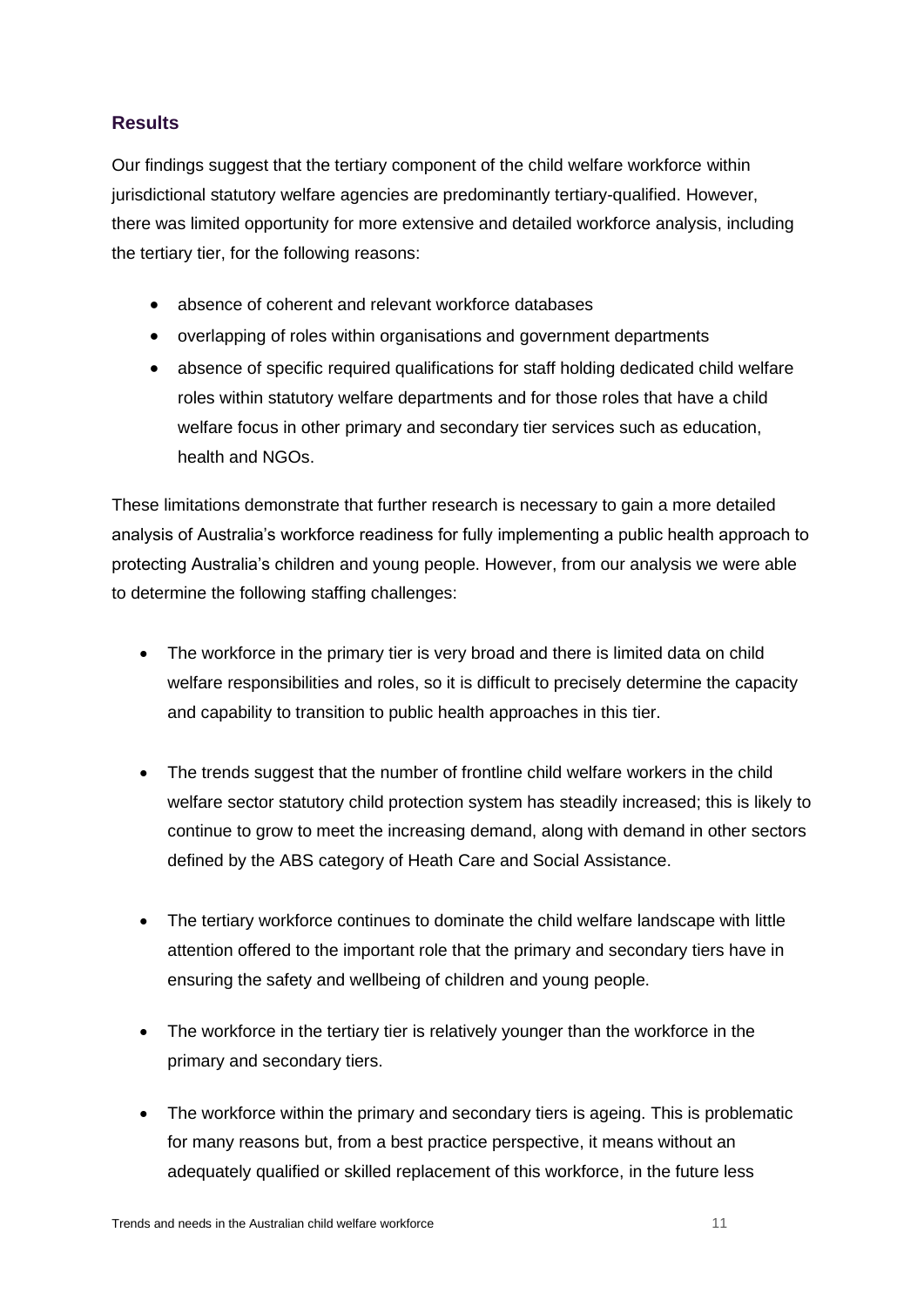experienced workers will be providing direct services to families with complex issues without the guidance and direction of a more experienced staff member.

- The diversity of the workforce is not consistent with the population trends. Given disproportionate representation of some population groups such as Aboriginal and Torres Strait Islander children and children with a disability subject to tertiary child protection intervention, this poses a challenge in providing services responsive to diverse populations.
- Workforce turnover and retention has been a longstanding issue in child welfare, particularly the statutory context. High proportions of the tertiary tier workforce leave these positions within the first few years, many transitioning to find employment in related non-statutory child welfare jobs in the secondary and primary tier services.
- There is a high level of casualisation in some of the categories that make up the child welfare workforce.
- Many staff working in the primary, secondary and tertiary services are inadequately prepared for the complex and skilled work required to recognise and assess risk of harm of child abuse and neglect, notwithstanding that the tertiary workforce has high levels of bachelor-qualified staff.
- The workforce across all three tiers is overrepresented by female workers.

Overall, we conclude that the child welfare workforce in Australia cannot be easily defined or quantified owing to significant gaps in data and the lack of consistent data sets across jurisdictions, especially for the secondary and primary tiers.

## <span id="page-11-0"></span>**Implications**

These results point to some serious issues in relation to the preparedness for the child welfare workforce into the future, especially in the context of implementing a public health approach.

• Without a clearly defined and quantified workforce grounded in consistent reporting regimes in and across all jurisdictions for primary, secondary and tertiary tiers of the child welfare sector, it is not possible to plan and develop a workforce that will be effective in meeting the growing demand for prevention services and programs, and upholding best practice principles.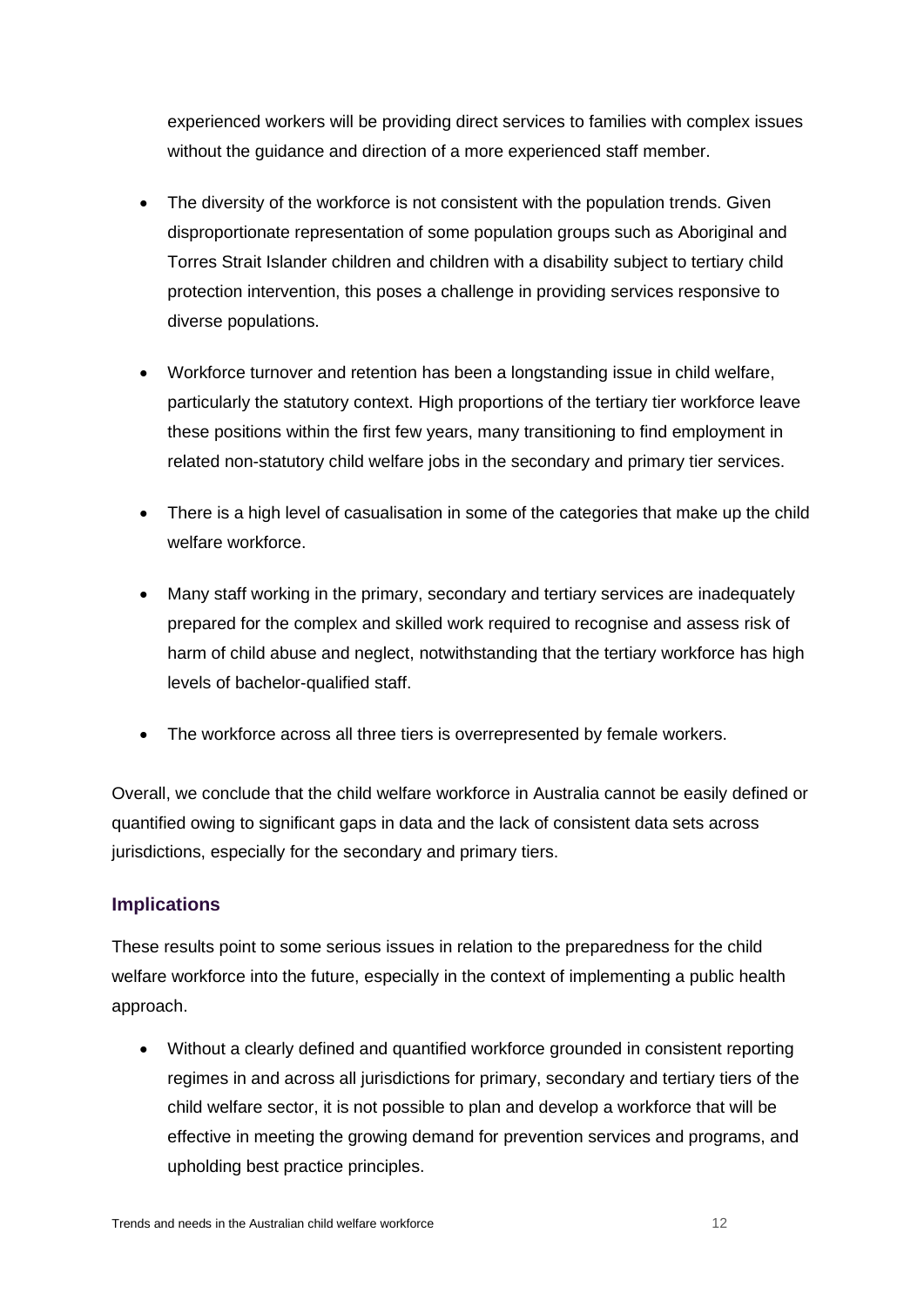- A tertiary approach to child welfare alone is not currently sustainable in terms of preventing child abuse and neglect or minimising its occurrence. A continued focus on resourcing the tertiary tier at the expense of the secondary and primary tiers, will undoubtedly undermine the efforts already made to honour and implement a public health approach to child welfare in Australia.
- It is not sustainable to maintain high numbers of unsuitably qualified staff who are unable to recognise and respond to the complex nature of child abuse and neglect, especially in the primary and secondary tiers. Not only does this deficit have serious implications for vulnerable children, young people and their families, it also contributes to staff burnout and, thus, workforce retention.
- The under-representation of men in the child welfare workforce has the potential to perpetuate the gendered perception that child welfare work is 'women's work' and, hence, perhaps less worthy of research and development and resources. This has the potential to further jeopardise the implementation of the public health approach.
- The lack of diversity in the workforce has implications for the provision of services that are appropriate and responsive to the needs of diverse populations of children and families that are disproportionately represented in child welfare systems
- Insufficient focus on skill development of the workforce in all tiers jeopardises the consistent provision of high-quality professional supports. Staff who work in primary tier services and who hold child welfare roles and responsibilities require greater direction and support to develop their skills for prevention strategies with vulnerable children, young people, families and communities. Developing a suitably qualified workforce across statutory organisations as well as a range of other organisations within the health and community service sector remains a significant issue.
- The high levels of staff turnover have a negative impact on the quality and consistency of prevention and support services.
- The higher levels of casualisation in some categories has the potential to create instability and thereby impact negatively on the overall workforce development and service quality and consistency, especially in the primary and secondary tiers.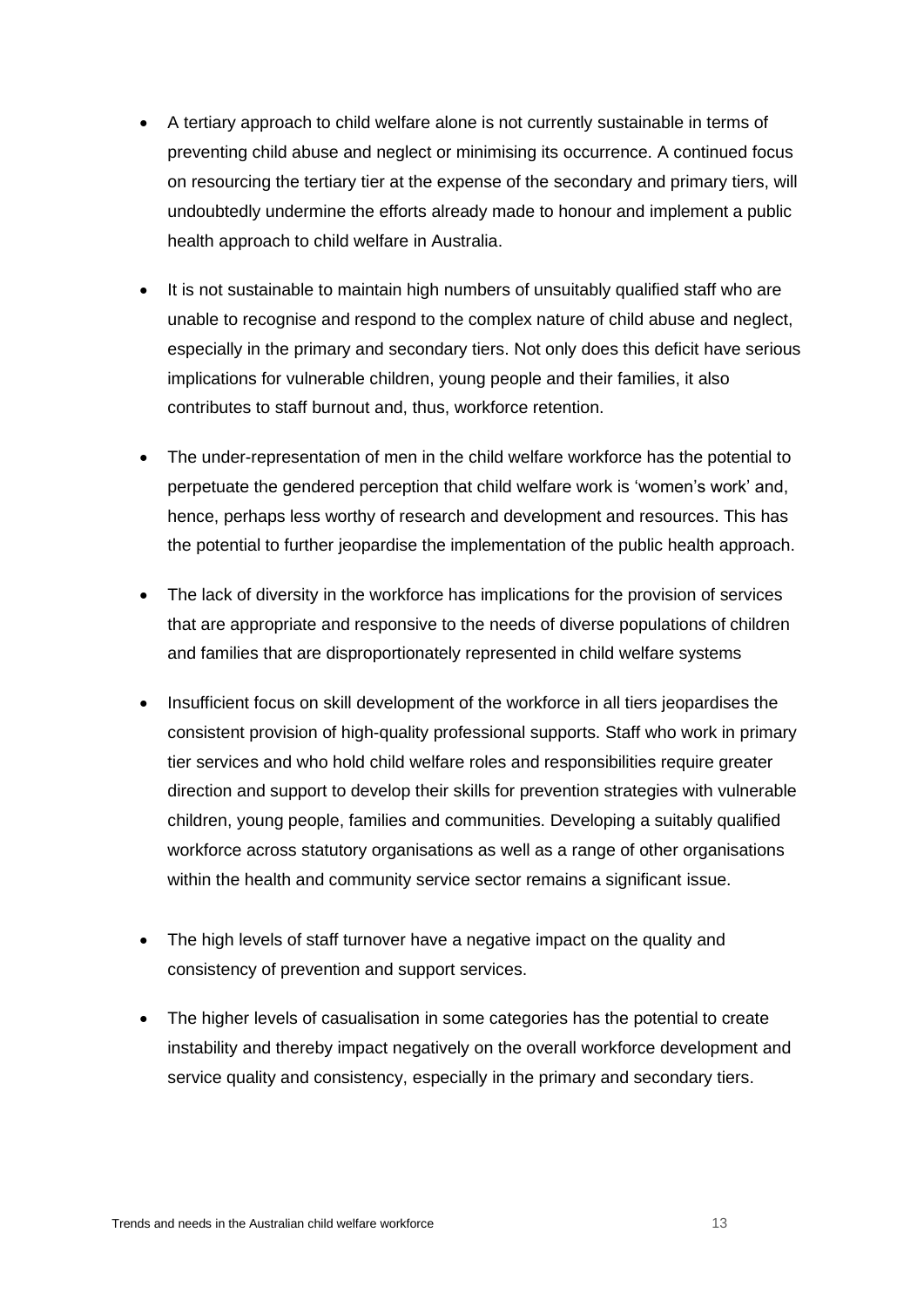This report draws attention to the significant workforce issues that impede the successful transition to a public health model in child welfare in Australia. It also reveals the paucity of comprehensive data about the contemporary Australian child welfare workforce, as well as the continuing stressor of worker turnover in a system that continues to focus on the tertiary tier of services. Children who are or risk becoming vulnerable, and parents who deserve better support and prevention/early intervention services, will miss out unless we resolve these data gaps and address the staffing challenges.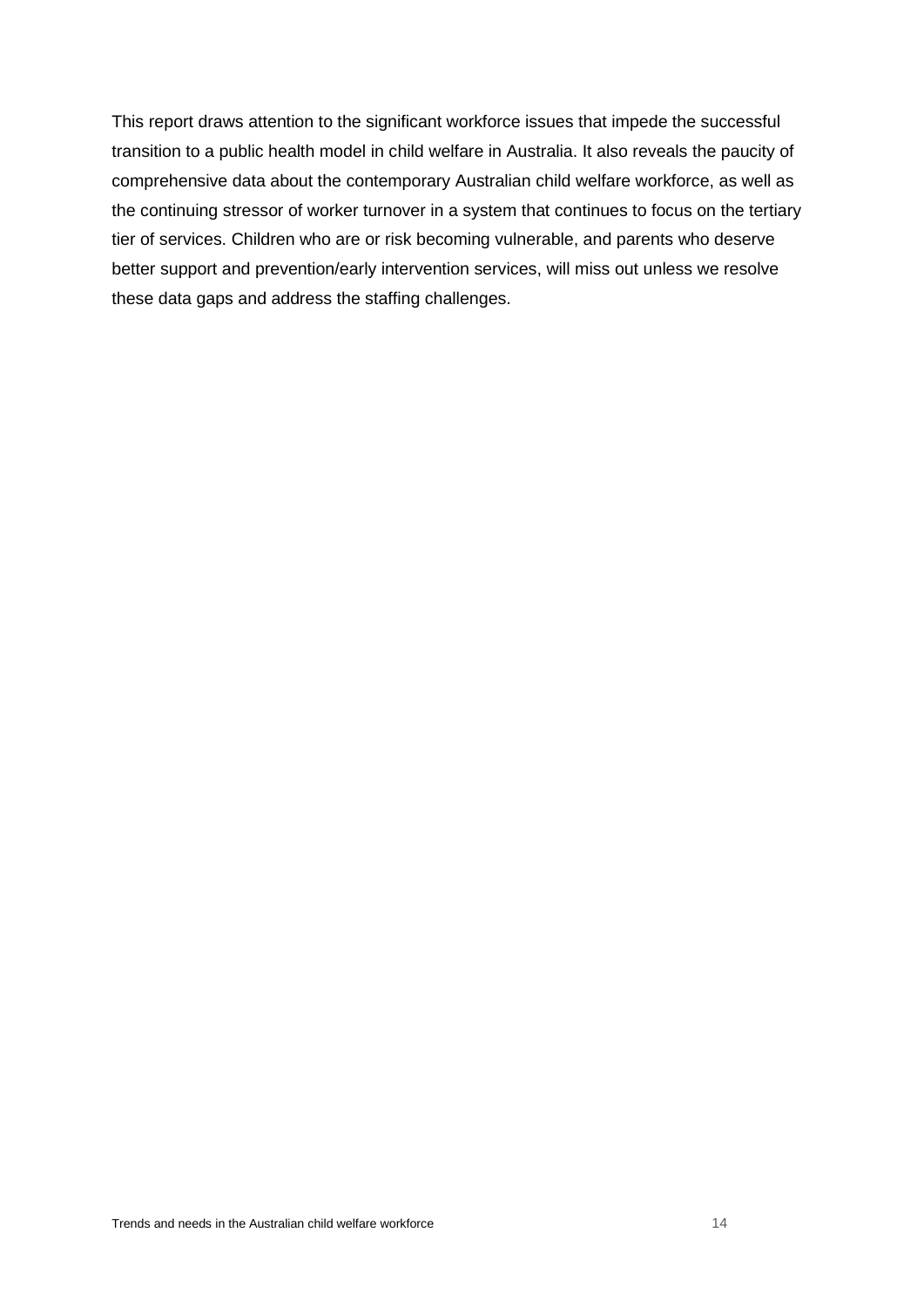# <span id="page-14-0"></span>**Background**

Child welfare systems are in various states of crisis worldwide (Herrenkohl et al., 2019). Scandals, tragedies, formal inquiries and sensationalised media scrutiny draw attention to failings. Such negative attention influences policy (Lonne & Parton, 2014). This situation is coupled with a loss of public and political faith in the ability of child welfare systems to meet the social goals of preventing child abuse and neglect, and providing timely, accessible support to vulnerable children and young people and struggling families (Higgins et al., 2019; Lonne et al., 2021; Parton, 2020).

Statutory child protection systems are the state agencies responsible for assessing and responding to reports of children harmed or at risk of harm. These agencies are the main point of referral for concerns regarding families, children and young people. State departments and their budgets have grown substantially due to rising demand for services (Productivity Commission, 2019), and growing numbers of children entering into—and remaining in—out-of-home care (Australian Institute of Health and Welfare [AIHW], 2021a). Statutory departments are continually changing on many fronts including organisational structure, legislation and policy (Lonne & Parton, 2014). They are also constantly evolving in professional practice to accommodate the concepts of risk management and increased legalism and proceduralism (Higgins et al., 2019).

A premise of the *National Framework,* endorsed by COAG in 2009, was that the statutory child protection systems should move towards a public health approach focused on prevention and early intervention. This system reform aimed to incorporate a shared responsibility across the whole community service sector and across the broad community, and to be applied consistently across state borders. The model proposed by the *National Framework* (COAG, 2009) had three tiers:

- Primary: focused on preventing child abuse and neglect within the broader community
- Secondary: focused on targeted programs that aim to prevent child abuse and neglect in matters where there is an identified increased risk of child abuse and neglect
- Tertiary: focused on investigating and responding to notified cases of suspected child abuse and neglect.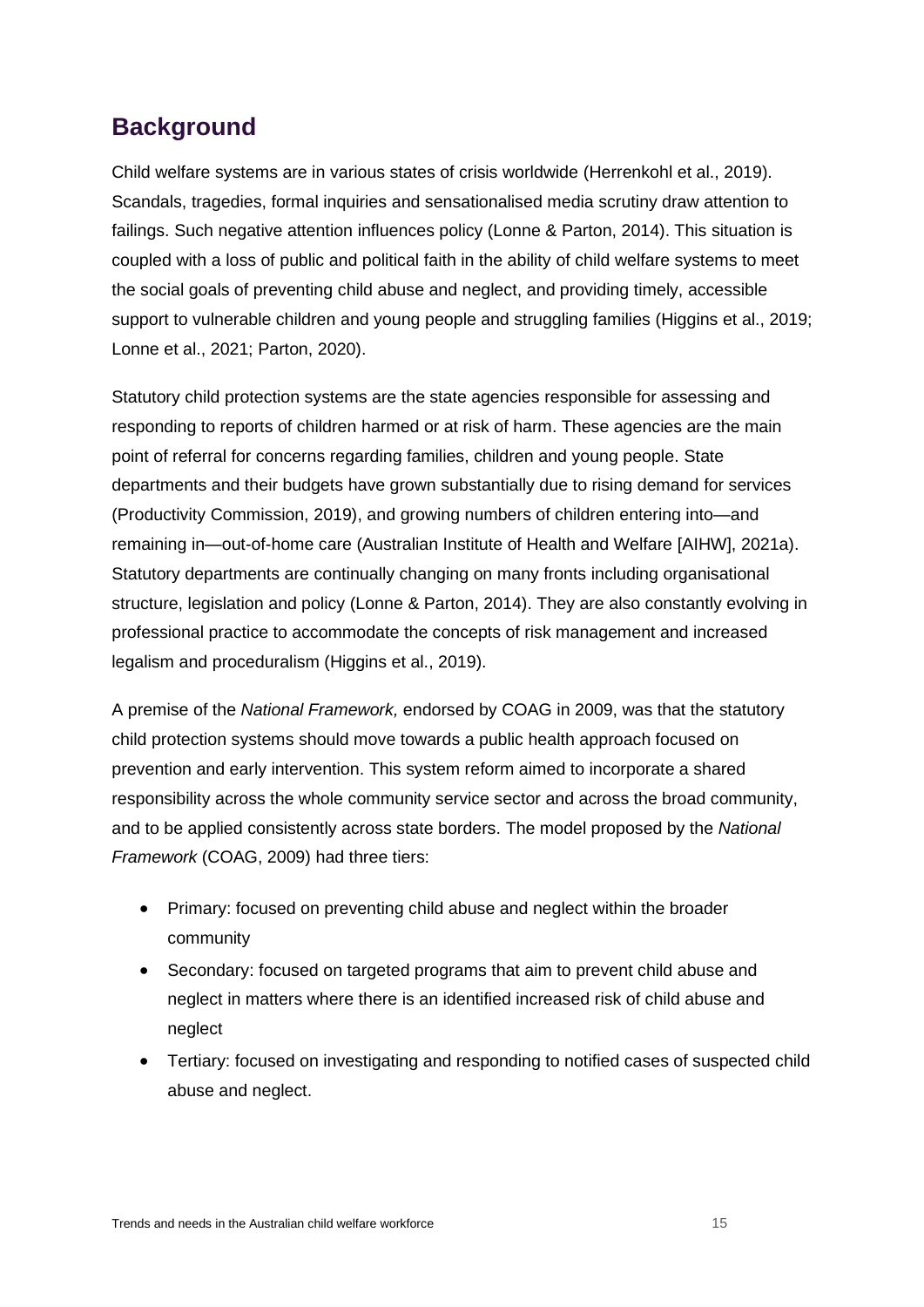Such an approach promoted a shared responsibility where government and NGOs work together to ensure the safety and wellbeing of children and young people. In the *National Framework*, this shared responsibility was represented with a pyramid that outlined each sector and the roles in relation to the state and federal governments and the NGO sector. Primary services, being universal and broad in scope, were represented at the bottom of the pyramid, with secondary being more targeted and in the middle, and tertiary services, which have a narrower remit, were represented at the top.

However, from a public health perspective, the investment and responsibilities should ideally be the reverse, as illustrated in Figure 1 below.



<span id="page-15-0"></span>*Figure 1: A public health approach to protecting children and young people*

#### *Source: Adapted from the National Framework (COAG, 2009, p. 8)*

Despite this ideal, the reality in Australia continues the original trend of stronger investment in child safety and wellbeing through the statutory (tertiary) systems with less focus on developing a population-level (primary) prevention investment approach. Much of the investment in child safety and protection of children and young people is at the level of tertiary responses—where risk of harm has escalated to significant levels, or where harm has occurred. There is much smaller investment in intensive secondary services to reduce risks, or primary prevention strategies at the whole-of-population level as is suggested under a public health approach. Yet ARACY/Allen Consulting (2008) demonstrated through their national consultations with key stakeholders that this pyramid with tertiary services as the apex and focus of the child welfare system was the reality then. According to the evaluation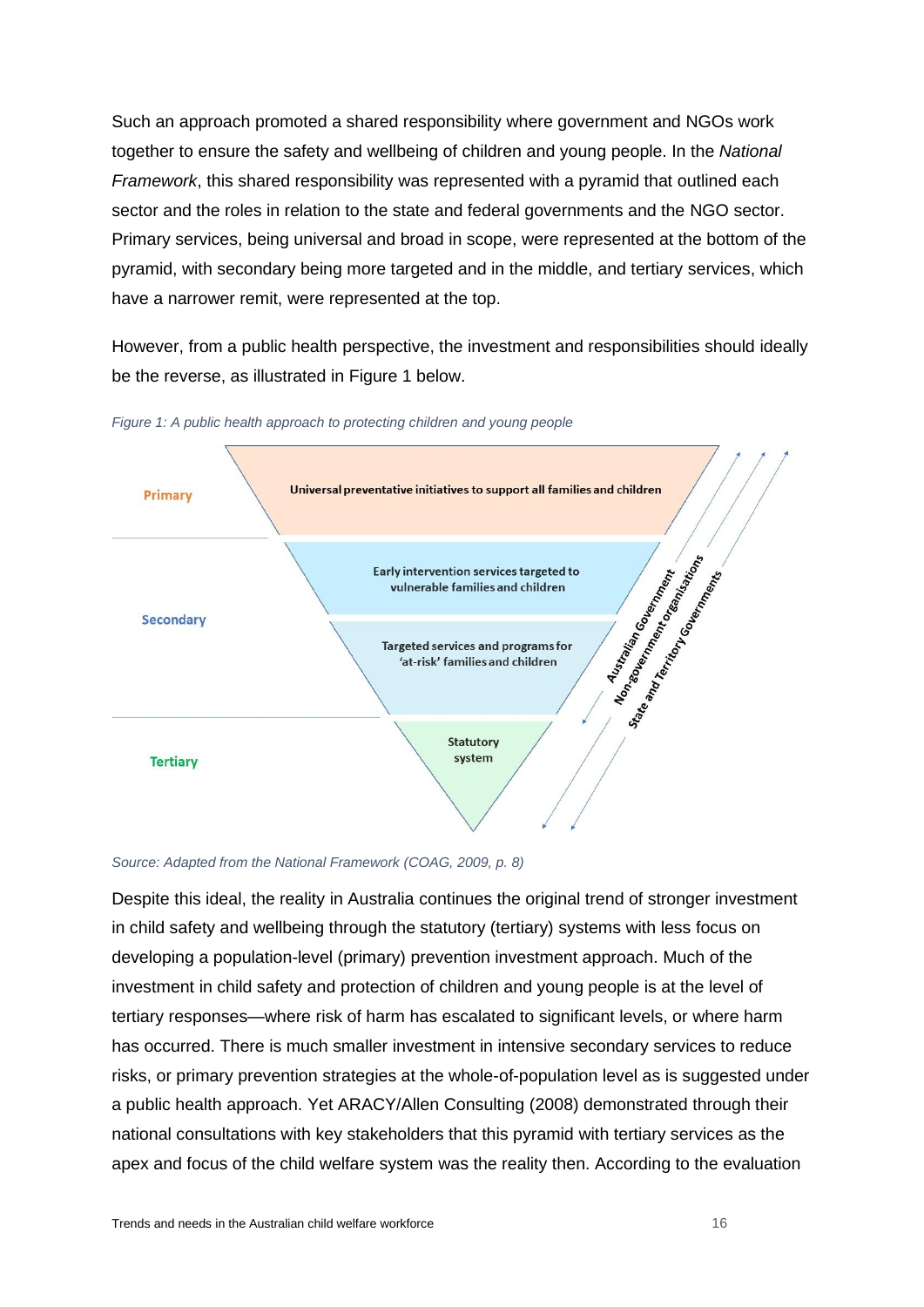of the *National Framework* by PricewaterhouseCoopers [PwC] (2020), this remains the case 12 years later.

The *National Framework* was aspirational in that it endorsed a best-practice approach to ensuring the safety and wellbeing of all Australian children and young people. In this context, best practice means responding to concerns about child welfare in ways that are appropriate to vulnerable children's individual circumstances and that are also sensitive to family, community and cultural context. It moves away from a 'one-size-fits-all' approach to protecting children and young people, towards a differential response (Waldfogel, 1998). Agencies that apply a differential response in the triaging process recognises variation and diversity among families, children and young people. To achieve the stated aim of ensuring the safety and wellbeing of all Australian children and young people would require deep and fundamental change within the whole community service sector. It demands a move away from siloed thinking within government departments and organisations towards a more collaborative and holistic way of working at all levels within government hierarchies and all NGOs that provide services, either directly or indirectly, to vulnerable children, young people, their families and communities.

This planned transition towards prioritising public health prevention approaches to ensuring the safety and wellbeing of children and young people is consistent with proposed changes in many other Organisation for Economic Co-operation and Development (OECD) jurisdictions internationally (Herrenkohl et al., 2019; SPERU, 2016). It is also mirrored in increased focus in health systems on the social determinants of health. Health systems that are based on public health approaches provide a potential allied approach to children's and young people's safety and wellbeing (Chung et al., 2016). In addition, the United Nations Sustainable Development Goals also draw on social determinants of health through engagement with public health approaches to addressing community disadvantage and enhancing child wellbeing (UNICEF, 2021).

Despite a comprehensive plan, which was to be staged over a 12-year period, the aim of the *National Framework* in Australia has not yet been achieved. This systemic failure through inaction has led to stakeholders expressing ongoing concerns about the narrowing focus on tertiary, statutory-based systems over the life of the plan (PwC, 2020). One of the contributing factors was the limited consideration given to the nature and readiness of the broader child welfare workforce for stronger engagement in child abuse and neglect intervention and prevention, particularly the universal workforce. Instead, as with many other elements of *National Framework*, there continued to be a concentration of effort and funding in the tertiary sector. Recent evaluation reports (Families Australia, 2020; PwC, 2020) draw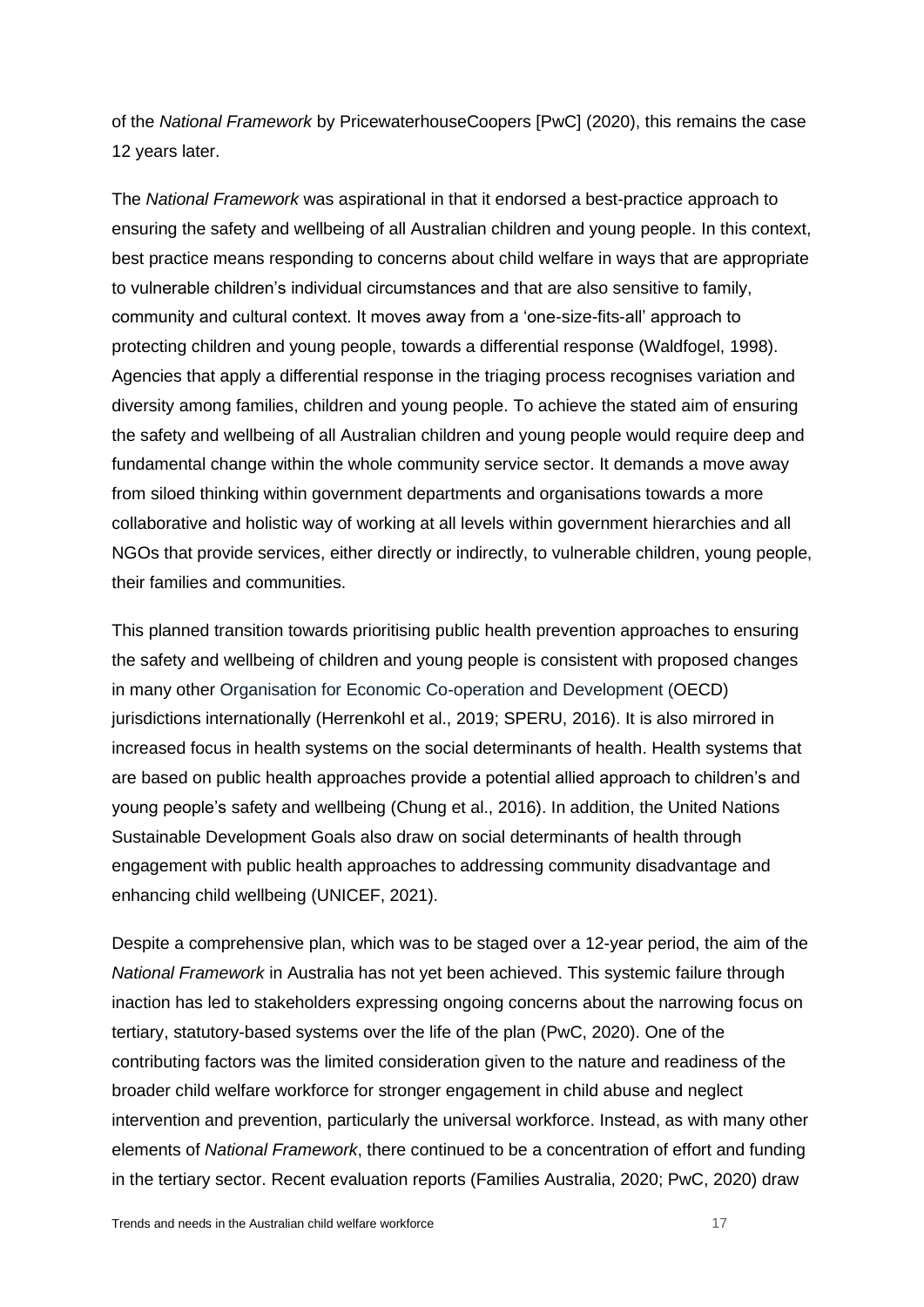attention to this workforce issue, suggesting the successor plan needs to "further develop the capability of the cross-sectoral workforce to strengthen protective factors and address adverse childhood experiences" (Families Australia, 2020, p. 20).

The successor strategy to the *National Framework* was launched in late 2021, titled *Safe & Supported: The National Framework for Protecting Australia's Children 2021 - 2031* (Commonwealth of Australia, 2021). Although this new framework acknowledges the need to "prioritise prevention and early intervention, with child protection services as a last resort" (p. 31), it no longer claims to be based on a public health approach, and instead is focused on targeted services and strategies for higher-risk priority groups, not population-wide public health strategies.

Other studies into the child welfare workforce (admittedly only relatively few have been conducted) further support this report by suggesting that while the number of statutory workers engaged in the front line of child welfare has increased (Bromfield & Ryan, 2007; McArthur & Thompson, 2012), a suitably qualified workforce across a range of organisations within the health and community service sector remains a significant issue (Lonne et al., 2020). Several commentators have suggested that those with social work qualifications are well suited to fulfilling these varying roles (Healy & Lonne, 2010). However, owing to funding constraints and the casualisation of the workforce more generally (AIHW, 2021b), many of the positions relevant to child welfare work are not remunerated in a way that would attract qualified social workers or those with a Bachelor level qualification in a similar field (Lonne et al., 2020).

In addition, there are significant workforce issues concerning staff recruitment, professional development, supervision, and retention (Healy & Lonne, 2010) with workplace stress figuring prominently amongst staff in these statutory systems (Russ et al., 2009; Russ et al., 2020), many of whom are social and community services workers with varying levels of skills and training (Lonne et al., 2012). Trends of an ageing workforce are likely to further exacerbate these pressures (Howard & Williams, 2017).

Another issue that has received little attention is diversity within the child welfare workforce. This is significant given that Aboriginal and Torres Strait Islander Peoples comprise approximately 3.3% of the overall population (AIHW, 2020a) and are disproportionally represented in the child welfare statistics (AIHW, 2021a). Similarly, people with disabilities comprise approximately 18% of the population (AIHW, 2020b), and children with a disability and children of parents with a disability are also disproportionally represented (see for example Ziviani, Darlington, Feeney, Meredith and Head, 2013; Lima, 2022). In addition,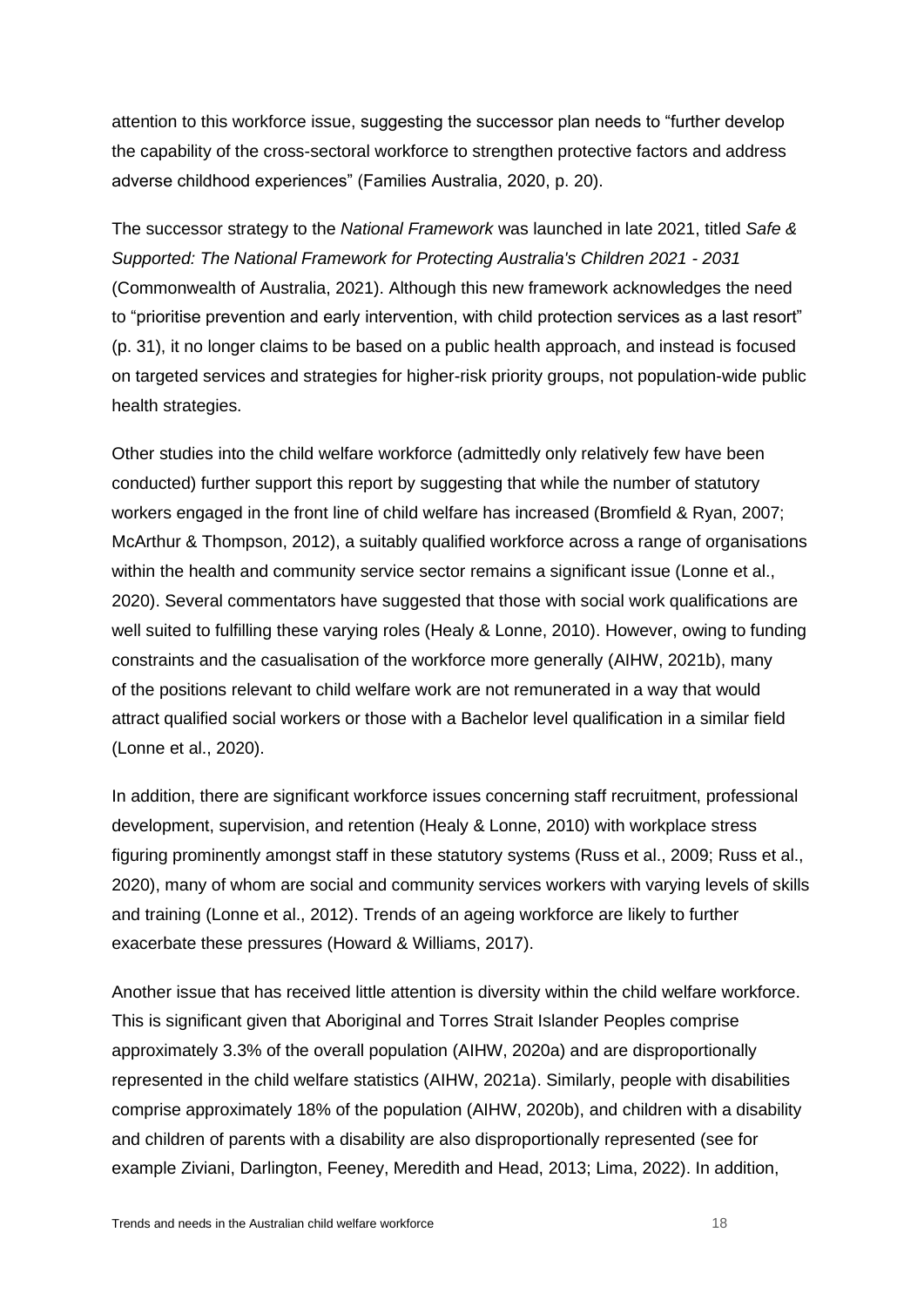approximately 20% of Australia's population are from non-English speaking backgrounds and speak a language other than English in the home (AIHW, 2018).

Given these shortfalls in the potential staff pool, as well as ongoing high growth in health and welfare employment, there is an urgent need to better understand these workforce issues. Understanding these issues can help us prepare for the successful implementation of a public health approach to prevention and early intervention and to promote the safety and wellbeing of all children and young people.

This study builds on prior Australian human services workforce and education research and analysis (e.g., Healy & Lonne, 2010; Lonne, 2016; Martin & Healy, 2010), by investigating emerging workforce trends, issues and needs stemming from these multifaceted changes. It also scopes the contemporary workforce and considers the future workforce needed to implement efficacious prevention strategies and interventions, ensure children's personal security, safety and wellbeing, and facilitate the development of family and community formal and informal support networks. Additionally, it examines the enrolment and graduation rates of higher education programs relevant to child welfare work, such as social work and psychology, and their capability to prepare the workforce with the skills, knowledge and values required for the future. Our analysis and results considered the societal and institutional orientations, processes and outcomes that affect workforce capabilities, development needs and capacity.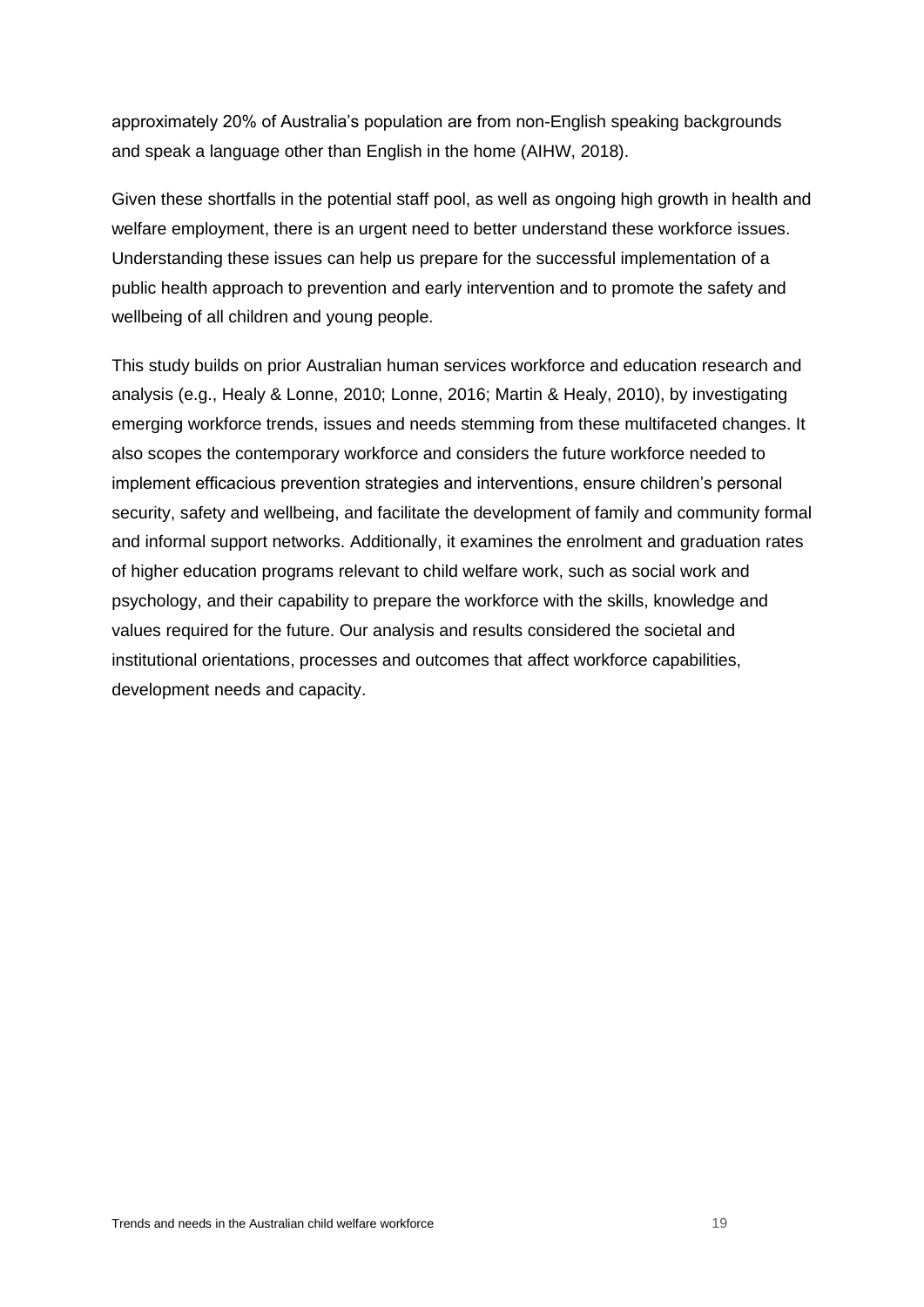# <span id="page-19-0"></span>**Aims**

We used an exploratory approach to scope the Australian child welfare workforce in statutory child protection, child/family welfare, and broader education, health and community sectors. These research questions guided our study:

- 1. What are the characteristics and trends within the Australian child welfare workforce in statutory and community-based agencies, and the broader workforce in universal services?
- 2. Focusing on the overall capability of child welfare systems to meet their social aims to prevent child abuse and neglect and provide timely interventions and accessible supports to prevent and respond to emerging vulnerability in children, young people families and communities, what issues are evident:
	- a) in the identified contemporary workforce trends?
	- b) in the education of and preparation for the emerging workforce?
- 3. What are the emerging needs regarding changing child welfare program workforce requirements with particular focus upon public health approaches to prevention of child abuse and neglect?

This report uses publicly available data to provide an overview of the existing workforces, and their capacity to respond to a shifting focus towards public health approaches and challenges, including identifying and building capacity in preventative responses.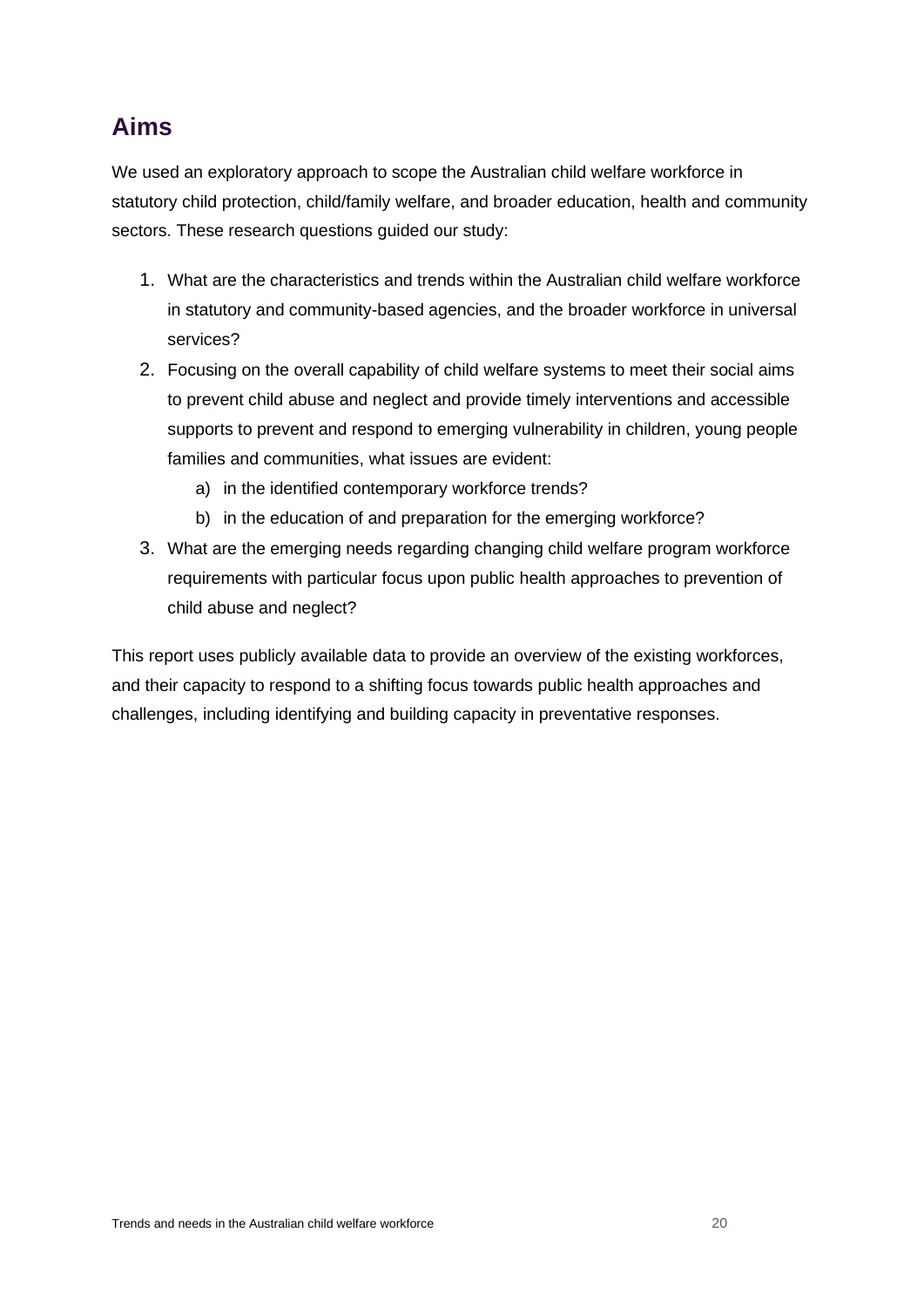# <span id="page-20-0"></span>**Methodology**

In this section we outline the framework used for identifying and analysing the data we collected, as well as the methodologies used in the different public health tiers for data collection.

## <span id="page-20-1"></span>**Our framework**

To meet the requirements of a scoping study, we used a quantitative archival approach (Das et al., 2018) to examine and analyse various large publicly available data sets. This approach allowed us to provide a detailed description of the current formal child welfare workforces and the related vocational and professional education programs relevant to these workforces. The research team collected workforce data that addressed the research questions about the three-tiered public health approach, and then examined aspects of the workforce in each of the tiers.

We did not use sector-based surveys, which have been a feature of scoping studies in the past (see for example, Martin & Healy, 2010). Such surveys typically have relatively low response rates and lack of comparability between service providers. Instead, we used a substantial body of information that is now publicly available in document form and through self-serve data portals.

Once we identified relevant data sets consistent with archival methods (e.g., Das et al., 2018; Lucko & Mitchell, 2010), we gathered quantitative data about the size and nature of workforces and trends compared to earlier analyses (particularly by Healy & Lonne, 2010). From here, we undertook a secondary analysis of the data (Cheng & Phillips, 2014) that enabled us to provide a detailed description of the current child welfare workforces and their related vocational and professional education programs. This analysis was undertaken in three phases, each phase reflecting the three-tiered public health approach (primary, secondary, tertiary (see [Figure 1\)](#page-15-0) and aspects of the workforce in each of the tiers. To a large extent, the use of existing datasets meant that large-scale industry consultations were unnecessary (McArthur & Thompson, 2012).

This analysis was supported by data mining methods (Lucko & Mitchell, 2010) to enable a greater depth of analysis and identify patterns and trends. Data mining was guided by a matrix that was adopted and developed on what appeared to be 'standard' and 'recommended' service models within the statutory system as a consistent starting point. This informed the identification and analysis of relevant data and allowed us to complete estimates for workforce numbers across Australia. Such a matrix is reflective of the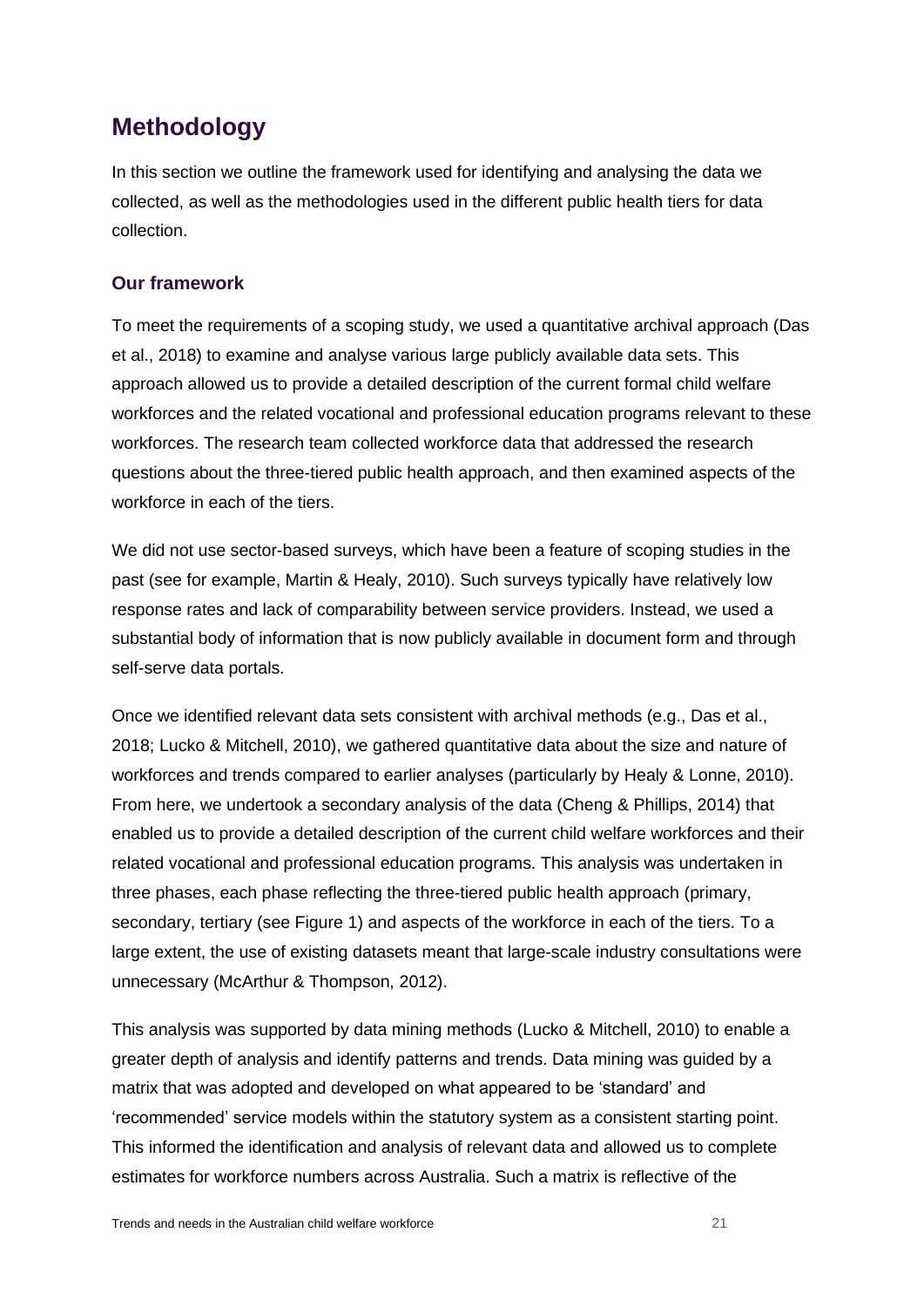structures and approaches within tertiary service agencies in response to the recommendations made in many of the formal and judicial inquiries that have been conducted in relation to child protection systems.

This project required the grouping of occupations to reflect the various roles of workers associated with child welfare service delivery (see Table 1 below). The process involved grouping occupations described under the Australian and New Zealand Standard Classification of Occupations (ANZSCO).

| <b>Project grouping</b> | <b>Services provided to clients</b>                                                               | <b>Examples</b>                                                                                      |
|-------------------------|---------------------------------------------------------------------------------------------------|------------------------------------------------------------------------------------------------------|
| <b>Helpers</b>          | Therapeutic, advisory, advocacy,<br>Social Worker, Welfare<br>counselling<br>Worker, Psychologist |                                                                                                      |
| Carers                  | Assist in meeting day to day needs of clients                                                     | Special Carer, Child Carer                                                                           |
| <b>Nurses</b>           | Nursing related                                                                                   | Nurse, Midwife                                                                                       |
| Administrators          | A stable and efficient client focussed service                                                    | Manager, Receptionist, Clerk                                                                         |
| <b>Supporters</b>       | Physical infrastructure maintained and<br>usable, provision on food and basic<br>assistance       | Cook, Cleaner, Repair person<br><b>Bus Driver</b>                                                    |
| Specialist helpers      | Addressing clients' special needs, includes<br>allied health workers and other<br>professionals   | Physiologist, Occupational<br>Therapist, Dentist, Financial<br><b>Advisor, Education Specialists</b> |

#### <span id="page-21-0"></span>*Table 1: Occupation groups*

In addition, we created a matrix informed by the Victorian State Government's (2022) model that exemplifies such a structure (see Table 2 below). Essentially, this matrix model ends with front-line 'Caseworkers', whose undergraduate degrees offer entry into the statutory system. These caseworkers hold the primary responsibility for direct intervention with children, young people and families. Promotion to the immediate higher levels of responsibility is often dependant on experience and agency demand. Further promotion can be to either managerial or specialist practice support roles. The model also recognises that 'Caseworker Support' roles commonly exist below the 'Caseworker' level in these structures, often staffed by people holding vocational qualifications. These support workers may also undertake direct work with children, young people and families under the guidance of a caseworker. Many secondary services have a similar structure, with less qualified and experienced staff responsible for providing direct services to vulnerable and at-risk families.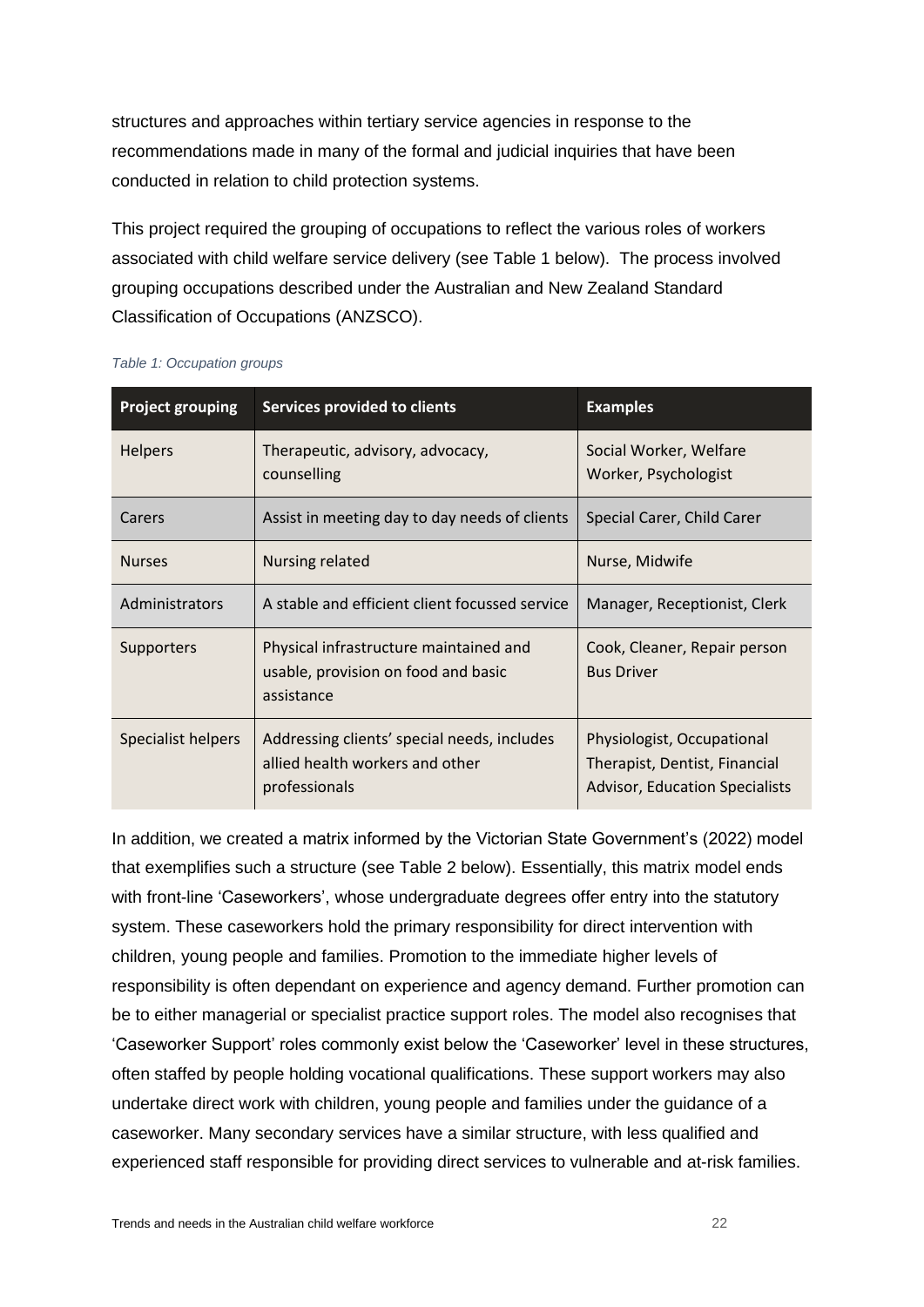#### <span id="page-22-0"></span>*Table 2: Victorian Statutory Child Protection Workforce structure and roles*

| <b>Victorian</b><br><b>Public Service</b> | Job title                                                  | <b>Organisational role</b>                                                                                                                                                                                                                                                                                                                                             |
|-------------------------------------------|------------------------------------------------------------|------------------------------------------------------------------------------------------------------------------------------------------------------------------------------------------------------------------------------------------------------------------------------------------------------------------------------------------------------------------------|
| CPP-6.2                                   | Operations manager                                         | Responsible for management and oversight of all aspects of<br>divisional child protection operations-including strategic<br>directions, workforce, operational decision making and review,<br>quality assurance and performance monitoring.                                                                                                                            |
| CPP-6.1                                   | Area manager/Area<br>manager (regional<br>services)        | Provide strategic leadership across the area-including local<br>service planning, ministerial briefings, stakeholder engagement,<br>and operational management across the local child protection<br>catchment (financial, some budget, HR and performance<br>management). Responsible for supervising area team<br>managers, practice leaders and deputy area managers |
| CPP-6.1                                   | Deputy area manager                                        | Responsible for assisting the area manager in regional<br>operational management. Provides leadership in local service<br>planning and stakeholder engagement. Directly supervises the<br>team managers and practice leaders in the local area.                                                                                                                        |
| CPP-6                                     | Principal practitioner                                     | Provide peer support and practice guidance resources for<br>divisions. Carry a case load commensurate with their other<br>duties.                                                                                                                                                                                                                                      |
| CPP-5.2                                   | Practice leader                                            | Report to area managers and undertake co-work, mentoring,<br>live supervision of CPP-3, -4 and -5 staff and supervision of<br>community-based advanced CPPs. Carry a case load<br>commensurate with their other duties, and are responsible for<br>quality auditing, capability development, case practice and case<br>planning guidance.                              |
| CPP-5.1                                   | Senior child protection<br>practitioner (court<br>officer) | Assist CPPs at court with legal advice and facilitate court skills<br>training. The role does not involve formal supervisory<br>responsibility, but does provide live supervision, mentoring and<br>support to CPPs at court.                                                                                                                                          |
| CPP-5                                     | Team manager                                               | Reports to the area manager or deputy area manager and is<br>responsible for leading a team of staff, comprising child<br>protection practitioners. Has a broad range of delegations,<br>including some budgetary and formal HR responsibilities, and<br>endorsing statutory case planning decisions.                                                                  |
| CPP-4                                     | Advanced practitioner                                      | Perform case management and other functions at an advanced<br>level.                                                                                                                                                                                                                                                                                                   |
| CPP-3                                     | Practitioner                                               | Entry level for child protection CPPs, with case management<br>responsibilities.                                                                                                                                                                                                                                                                                       |
| CPP-2                                     | Case support worker                                        | Tasks include facilitating contact visits, transporting children and<br>other case support duties.                                                                                                                                                                                                                                                                     |

*Source: Victorian State Government: Health and Human Services (2022)*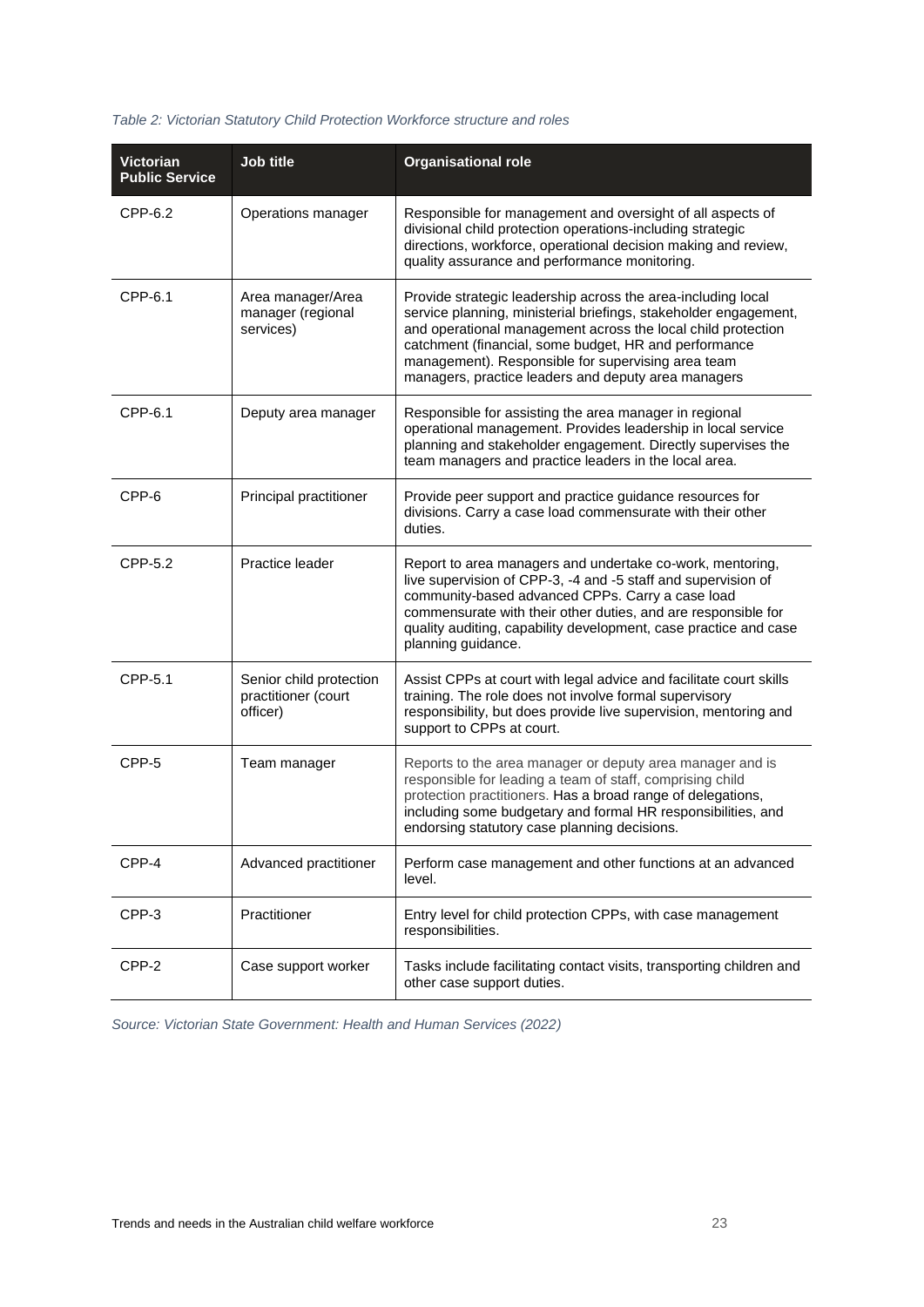## <span id="page-23-0"></span>**Data sources and sampling approaches**

Across the three tiers, this study examined the emerging workforce through an analysis of enrolments, graduations and graduate destinations in university and VET system social welfare and related courses. The data sources, and therefore the analysis methods used, varied for each tier of the child welfare system. Consequently, this report discusses each tier separately. We examined the following data sets:

- ABS Census Data: 2006, 2011 and 2016 supplemented by quarterly Labour Force Survey estimates
- Child Protection Australia: national child protection annual data reports up to 2020
- State and Territory statutory child protection reporting data for 2019/2020
- Job Outlook and recruitment data
- Annual Australian University Enrolment and Graduation Statistics
- Graduate Outcomes Survey
- National Centre for Vocational Education Research (NCVER): Student Outcomes Survey
- Government department budget data.

As with the study undertaken by Healy and Lonne (2010), there were challenges in identifying and collecting relevant data to develop a coherent overview of the national child welfare workforce. A particular challenge is related to the lack of a central data set adequately describing the size, demographic profile, and dynamics of the statutory child protection workforce nationally. Although there is national reporting on statutory child protection services, there no single source of workforce data for the tertiary child protection system; each state captures their own data and reports on this differently.

To meet our aim of considering the workforce through a public health perspective, this study also sought data across:

- primary prevention universal services such as health, early childhood and school education delivered by related government departments that do not necessarily view the services as universal primary services
- secondary prevention, early intervention services, or intensive supports such as family support service agencies working with individuals or families at risk
- tertiary services that respond to suspected cases of abuse and neglect.

Similar constraints were faced associated with limited availability of data on the size of the NGO sector. Very few universal services report on their role and workforce as it relates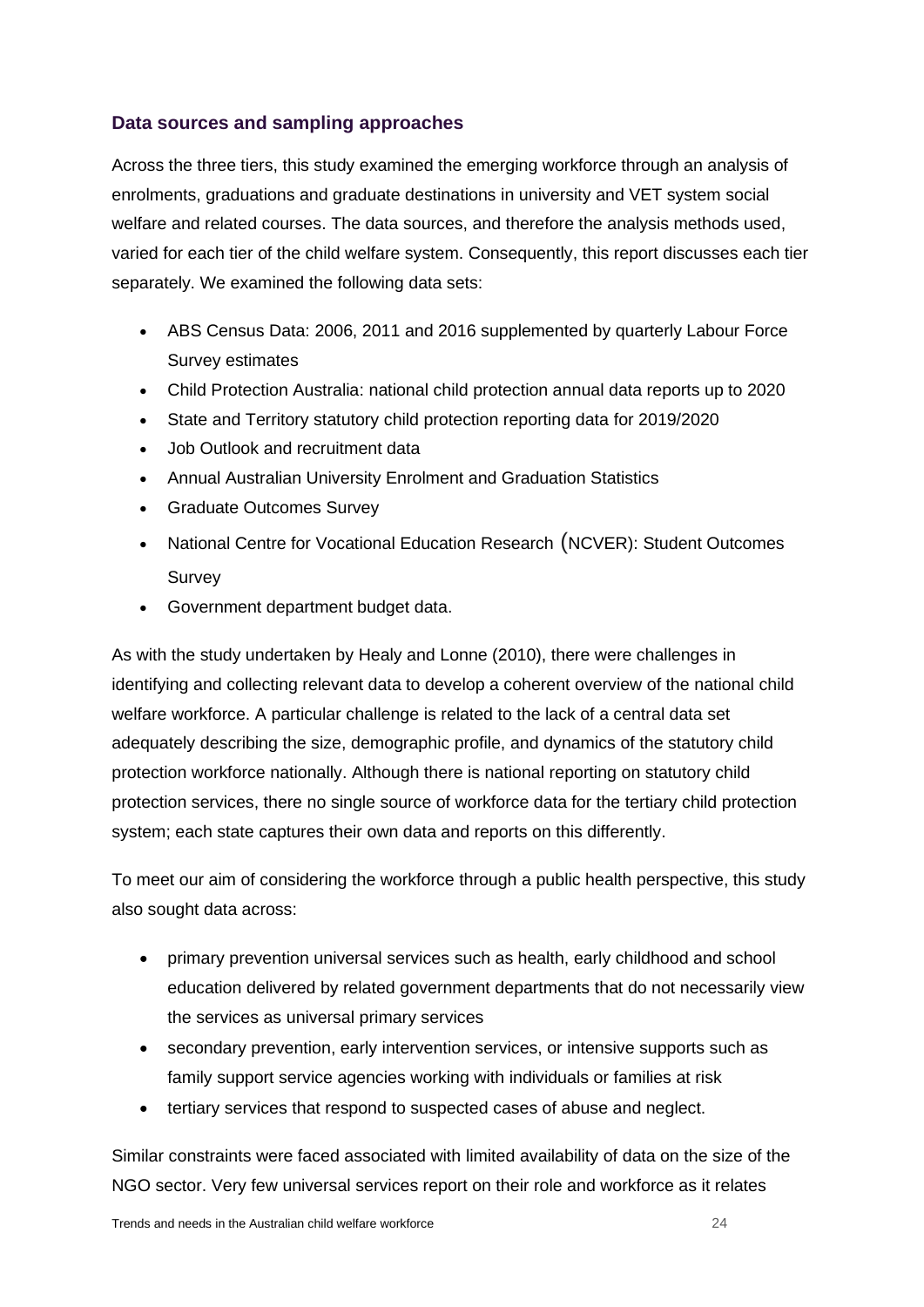specifically to child welfare. Additionally, we found a lack of consistency across the various data sets in relation to the type of data collected, data reporting, data reliability, data gaps and definitions. For example, while the ABS provide useful insights generally, the data sets use generic categories such as 'Other Social Assistance Services' which include child welfare workers alongside multiple other types of human services work (aged care, disability, and general welfare). Another important point is that alongside the formal workforce is an informal or voluntary workforce (e.g., sporting clubs). We were unable to account for this informal workforce in this study due to the lack of a single source of child welfare sector-wide national volunteer data.

#### <span id="page-24-0"></span>**Primary tier: universal initiatives to support all families and children**

We found the data for the primary tier (population-level services) significantly more difficult to identify, gather, and analyse due to the limited focus on child welfare in this tier. We were able to source some data from publicly available data collections and surveys. These focused on growth in numbers of trained people employed in the broader health and social care sector. In addition, we investigated the number of people with social welfare training who worked in occupations that deal with children, young people and families: nursing, childcare, teaching, medical practitioners. Further investigations are required to better explore this system and overcome these data challenges.

#### <span id="page-24-1"></span>**Secondary tier: targeted or early intervention services for vulnerable families and children**

Secondary services are primarily provided by the non-government sector under funding arrangements with relevant state/territory government departments. NGOs are recognised as making the largest contribution (in terms of expenditure, personnel, and clients). Most funding arrangements are local to the state or territory jurisdiction. Therefore, the data sources were more varied and less comprehensive, particularly workforce data that is found in the national data sources such as the ABS and NCVER. This required a greater level of extrapolation and estimation of workforce data.

The primary source of data for this tier of the child welfare system was from the NGO expenditure and activity data, captured either from the Australian Charities and Not-for-Profits Commission (ACNC) database or the Office of the Registrar of Indigenous Corporations (ORIC) database, as national data bases. TheACNC data is reported and published annually on their website, and provides a good avenue to gauge not-for-profit (NFP) employment in the secondary child welfare sector. This database provides data for each NGO on the following factors: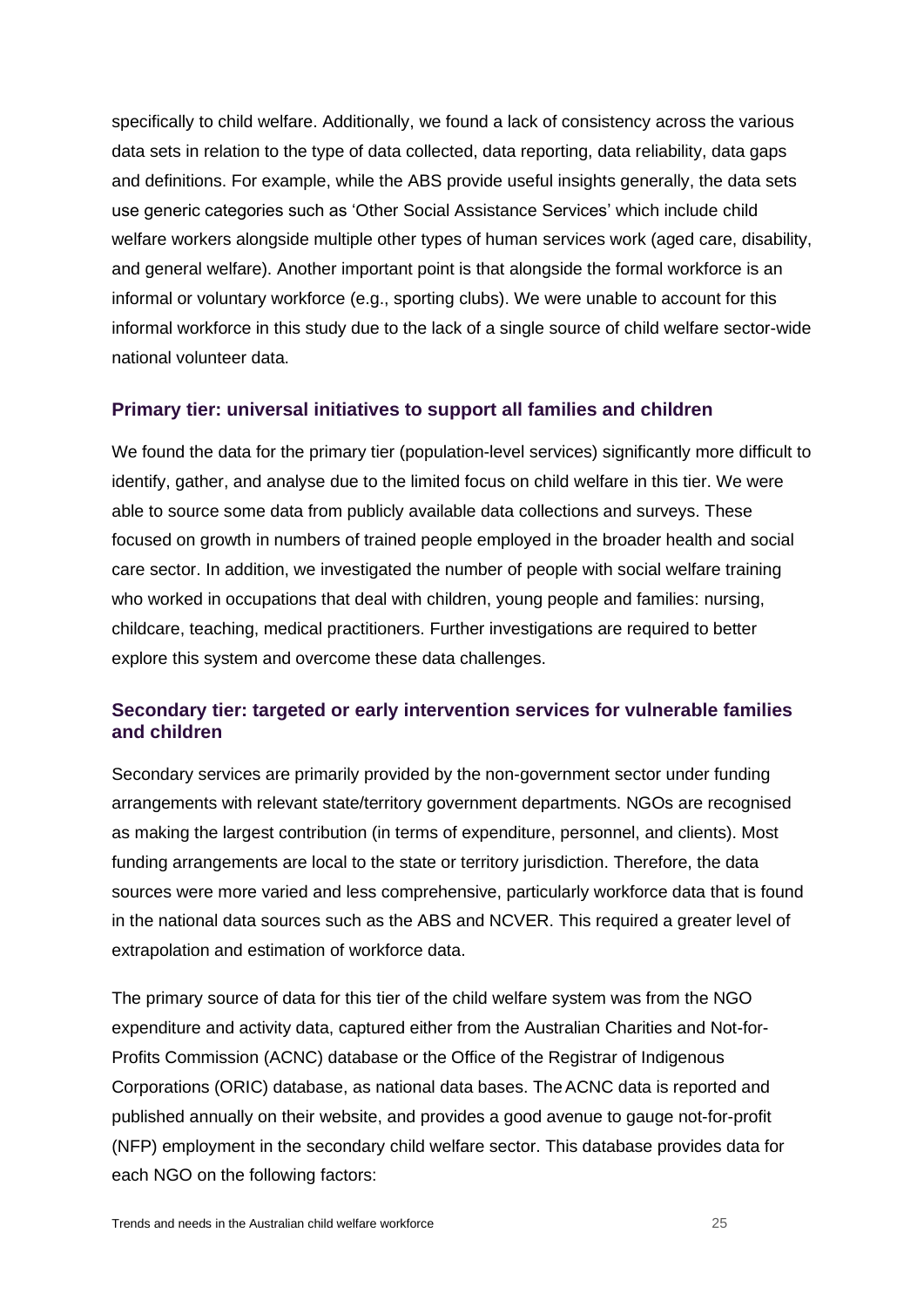- amount of income
- destination of income and amount of expenditure (including employee expenditure)
- number of full-time, part-time and casual employees
- number of full-time employee equivalents and volunteer numbers from over 46,000 registered charities.

One of the challenges involved in using this data source is that it only provides consolidated data. It does not adequately identify secondary child welfare sector entities, especially with large NFPs that provide a range of services besides welfare such as general education, general childcare, and aged care. To address this challenge, we examined self-service employment websites (i.e., SEEK and Ethical Jobs) that advertise child welfare positions. A benefit of SEEK is that it attaches various economic descriptor categories to the jobs advertised. Those categories describe general community service positions that align to a large extent with secondary child welfare sector sub-categories:

- child welfare
- youth and family services
- community development
- employment services
- housing and homeless services
- Indigenous and multicultural services.

SEEK job advertisement data were extracted periodically over several months in 2020 to form a sample that reflected the workforce in the NGO sector containing a child welfare function.

Aboriginal and Torres Strait Islander children, young people and families are overrepresented in the child welfare system, particularly the tertiary system (AIHW, 2021a). As targeted secondary services aim to prevent entry to the tertiary system, we sought data specific to this population from ORIC. This was the most appropriate data source because it identifies 3308 corporations as potential secondary tier child welfare service providers that are required to report to the ORIC annually. For the year 2020, we took a structured sample of annual reports from 167 corporations) and analysed them. One disadvantage of ORIC reporting is that it gives only a basic indication of areas in which employees are engaged (i.e., construction, health and health, arts and crafts etc.), so we estimated the persons engaged in child welfare activities through a similar process used with the ACNC data.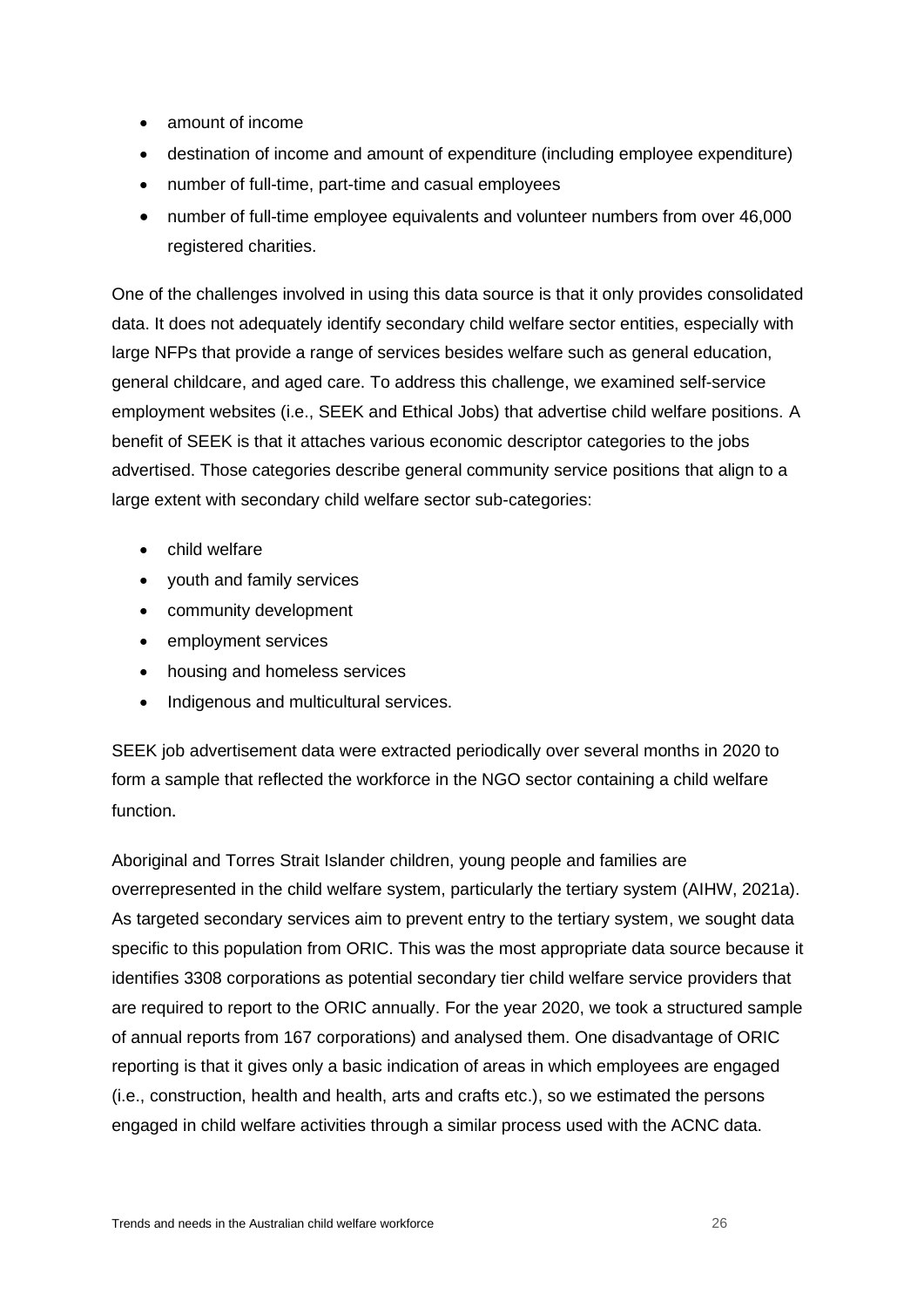To supplement the above data, we examined media articles and published surveys to capture attitudes of the secondary workforce. This process included an analysis of job seeker feedback on various NFPs captured on self-service employment websites [\(SEEK,](https://www.seek.com.au/) [Indeed,](https://au.indeed.com/) [Glassdoor\)](https://www.glassdoor.com.au/index.htm); this feedback centred around qualified workers dropping out of tertiary tier employment to work in the secondary tier seeking a less stressful environment.

#### <span id="page-26-0"></span>**Tertiary tier: Statutory child protection systems**

The current and continuing reliance on statutory child protection services allows for more accessible data within the tertiary tier. However, there were still considerable gaps and inconsistencies because reporting is focused on services delivered and outcomes for children and young people, rather than provision of accessible workforce data.

We sourced data from the ABS and from state and territory statutory child protection agencies. We also sourced data from law enforcement agencies, and health and education departments which have designated child welfare staff. This was supplemented with data from parliamentary documents (budget statements, submissions and findings of parliamentary inquiries and Royal Commissions, Statutory Departmental Reporting), media reports (where workforce data was quoted, for example, reports on inquiries or child deaths), as well as studies examining the effectiveness of collaboration and information sharing between agencies.

In Australia, out-of-home care is considered part of the statutory child protection systems, but depending on the jurisdiction, can be provided through either government statutory services or through non-government agencies under funding agreements, or both. To make up for this inconsistency, we sourced additional data sets that capture the non-government sector workforce from the section on child protection in the Productivity Commission's annual Report on Government Services and associated data on worker ratios and spending.

We overlaid tertiary child welfare data with contextual information including remuneration and qualification profiles estimated from job advertisement data. Sector workforce issues (i.e., age profile, workload, worker resilience) were identified through collating information obtained from workforce surveys, profiles, targeted studies, media articles and experiences of the project team members.

Statutory child welfare responses, particularly responses to investigations and potential criminal acts, include statements from police personnel who prosecute various child protection offenders under each jurisdiction's Criminal Code. An internet search (through an inquiry submission) yielded a description of the role and staffing of the various squads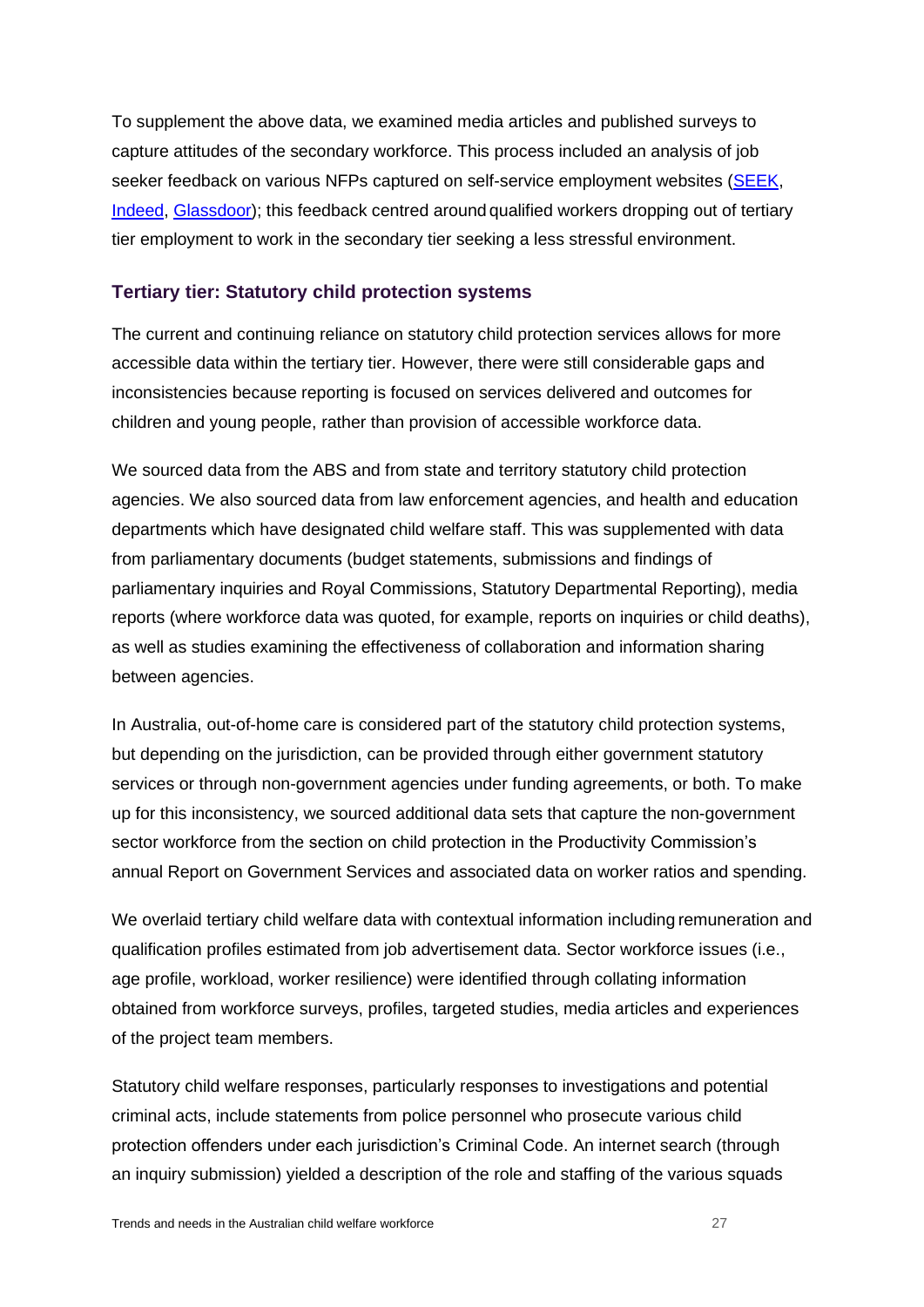that deal with child welfare for only one jurisdiction (Queensland Commission of Inquiry, 2013). We proceeded with the assumption that staff in equivalent roles in other jurisdictions may be deployed differently based upon the structure of their jurisdiction's police organisation. In this case, a straightforward population-based extrapolation was used to estimate national figures.

The health and education workforce also include dedicated medical and allied health department personnel attached to state health service facilities (including community health organisations) and designated education officers. We were not able to find any data sources specific to child welfare staff numbers. In cases where programs with a child welfare focus were identified, particularly in health, we estimated staffing levels based on the available data.

#### <span id="page-27-0"></span>**Analysis process**

The framework for analysis was based on the purpose of the study: to scope the nature of, and trends in, the current child welfare workforce, with a view towards the implementation of a public health model. Conceptualising the workforce across the three tiers of the child welfare system had implications for collection and analysis of data. The data captured were very broad and complex to analyse so our results are primarily descriptive.

We began the scoping element of this study by examining broad workforce categories from ABS census data over the last decade (2006-2016). Child welfare sits within the ABS Health Care and Social Assistance Industry category. We acknowledge that the self-reporting nature of any census is a weakness since stated occupations do not necessarily align with the ABS definitions. However, self-identification may be a positive as it reflects how respondents saw themselves and how they aligned with specific industries and categories within these industries. In addition, we noted that the relative position of an occupation relative to other occupations seems to be fairly fixed over the time period, reflecting the general structure of welfare service delivery organisations. Due to the substantial size of the data set, nuances in individual reporting were likely to be minimal. Therefore, we concluded that census data were appropriate as an accessible and reliable time series data source. As the census data uses a 4-digit level, we developed a profile of workers using the health and social care workforce data with an analysis of the occupations by industry group from the subsets 'Other Social Assistance' and 'Other Residential Care Sectors' which are most likely to involve child welfare workers.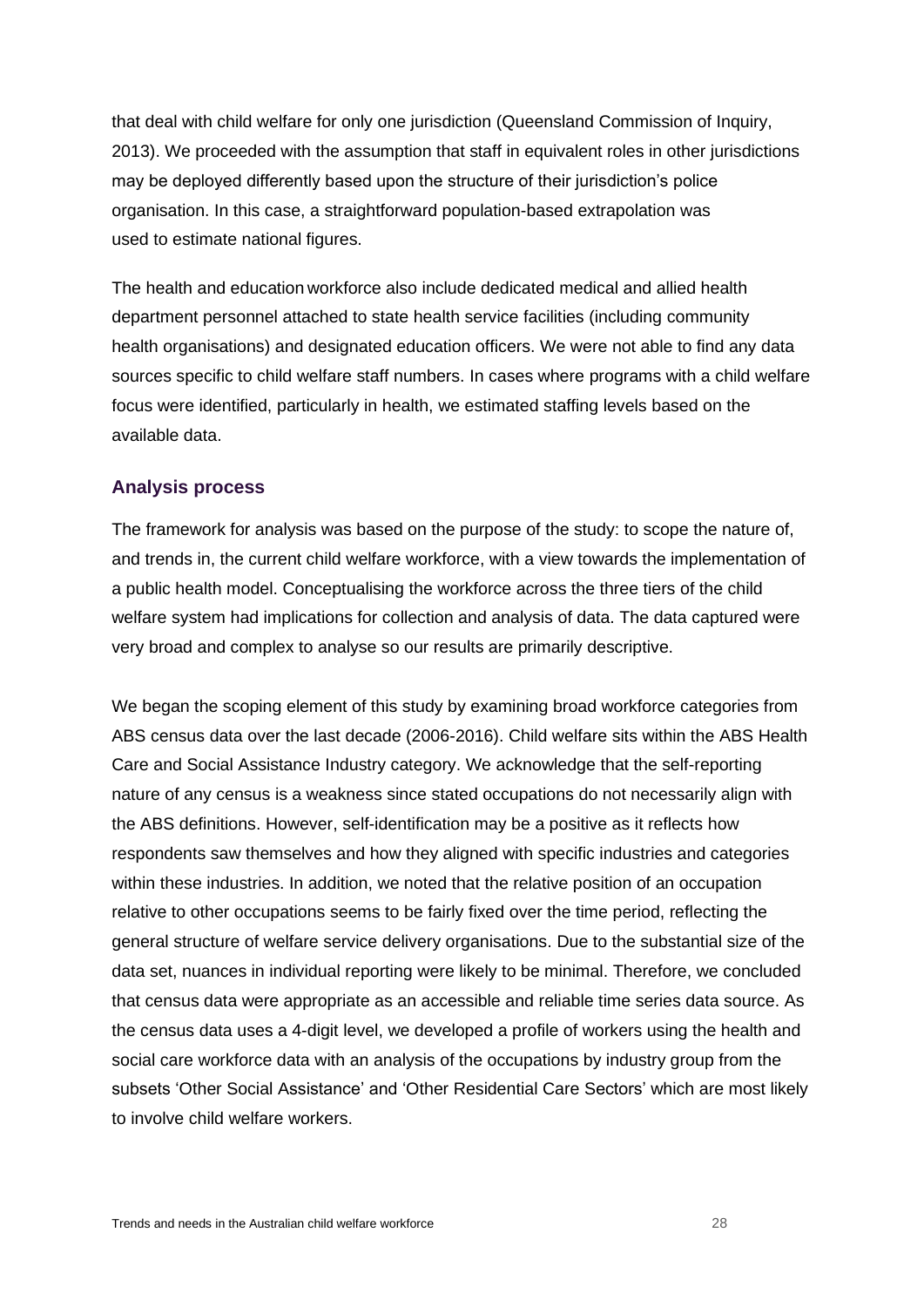In line with our matrix model of staffing structures [\(Table 2\)](#page-22-0), initial analysis of the tertiary tier workforce numbers was based on caseworker numbers and deployments posted publicly on several state/territory government websites as a performance measure. We determined qualifications and experience required for each level of the matrix from job descriptions in online recruitment processes. Where specific caseworker data were not available, we extrapolated from reported staffing numbers based on the matrix. This approach allowed comparisons between jurisdictions.

We developed our analysis of data relevant to the secondary system staffing numbers using a sample of job advertisements to profile the workforce through job-specific data (position, hours, location, and pay). The number of job advertisements in each sample that relate to child welfare was calculated as a percentage of overall jobs contained in the sample. This indicated comparability to the tertiary system matrix. The percentage of child safety workers in each NGO's sample was then applied to the corresponding ACNC data to estimate employment related numbers. An estimated allowance was made for this small, but important, NGO component.

Alongside ABS census data, we used data from health and education agencies and nongovernment agencies for the primary tier of the child welfare workforce. The breadth and variety of the workforce is vast and requires complex analysis. As a scoping study there was limited capacity to undertake the depth of analysis required to achieve definitive results for this section of the child welfare workforce in this study. Further work is required to better understand this section of the workforce.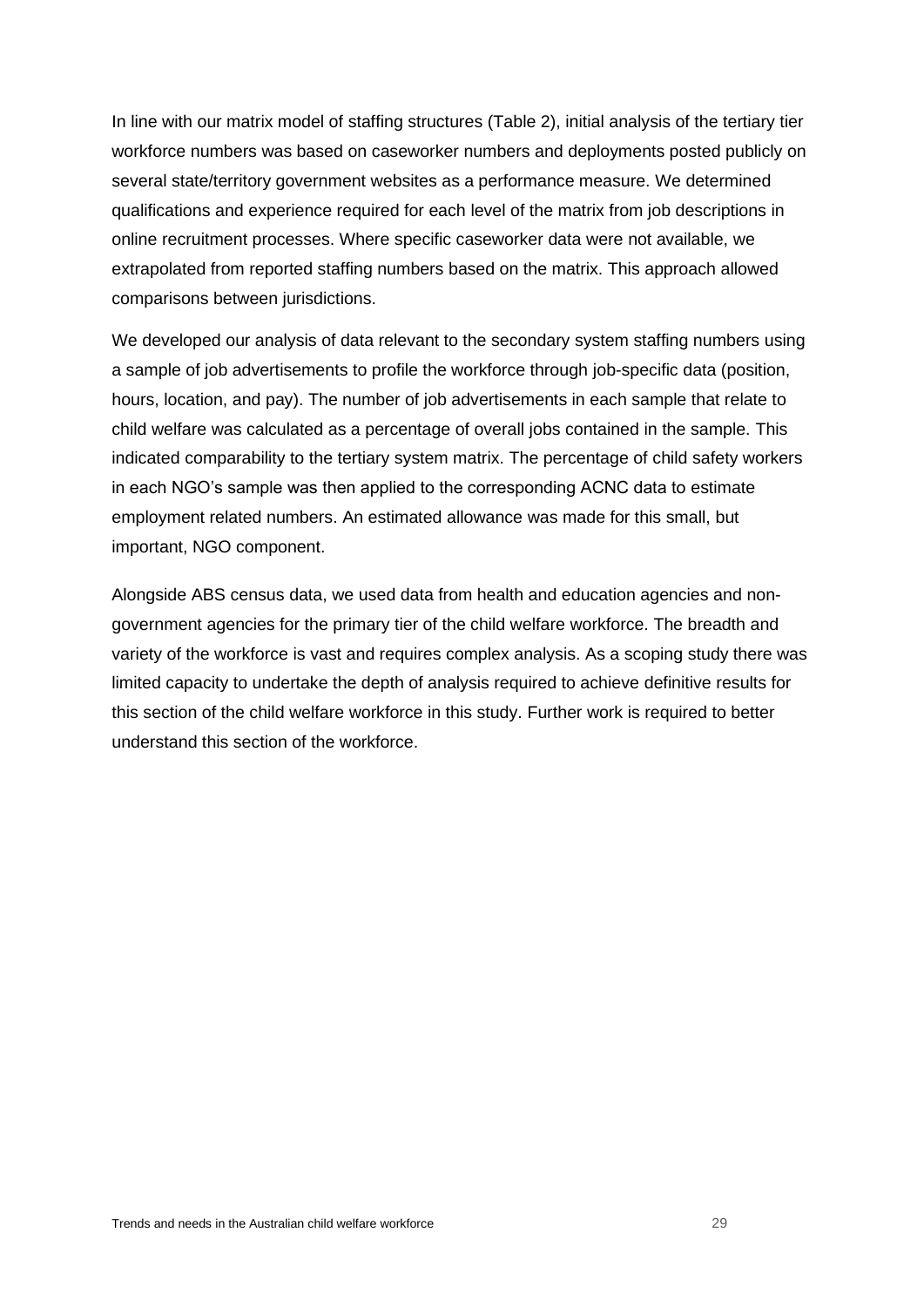# <span id="page-29-0"></span>**Results: Understanding child welfare workforce**

Disaggregated data available posed a challenge for scoping the child welfare workforce. To understand the whole child welfare workforce, we needed to take account of the broad range of contributing sectors, to make sense of the workforce across all three tiers that are made up of different categories. As already stated, many of the key positions for the safety and wellbeing of children and young people across the tiers, particularly the primary tier, are drawn from sectors not specifically identified as child welfare, such as education, and are not defined specifically as child welfare. Regardless, informed estimates can provide useful insights.

We made a broad estimate of the potential child welfare workforce and the key characteristics based on the available data (see Table 3 below). We explore these data in more detail in the following sections.

|                   | Primary <sup>+</sup> | Secondary <sup>^</sup> | Tertiary# | All tiers <sup>+</sup> |
|-------------------|----------------------|------------------------|-----------|------------------------|
| Number of workers | 1,136,100            | 78,200                 | 17,700##  | 1,213,900              |
| Average age       | 42                   | 43                     | 40        | 42                     |

<span id="page-29-2"></span>*Table 3: Broad estimate of the potential child welfare workforces, by public health tier*

*+ includes practitioners only*

*^ includes 14,500 administration workers*

*# includes 3,600 administration workers*

*## See Table 9 for details* 

*Sources: Australian Charities and Not for Profits Commission, Office of the Registrar of Indigenous Corporations, JobOutlook, SEEK, Ethical Jobs*

Percentage female | 76% | 83% | 87% | 76% | 76%

## <span id="page-29-1"></span>**The current and emerging workforce**

In 2009, the national statutory child welfare workforce within the tertiary tier, including government and non-government workers, was estimated to be 10,000 (Martin and Healy, 2010). However, it has been more difficult to estimate workforce numbers across the other tiers because similar historical estimates are not available. There has been ongoing growth in demand for all three tiers of services (AIHW, 2021a), and the statutory workforce has grown in response over the past decade. There are approximately 18,000 government statutory workers in the current child welfare workforce. This excludes the non-government workers. Very strong growth is predicted across a range of child welfare related occupational groups in the next five years (Job Outlook, 2021). This may reflect the growth in the 'Health Care and Social Assistance' industry and workforce categories within this industry from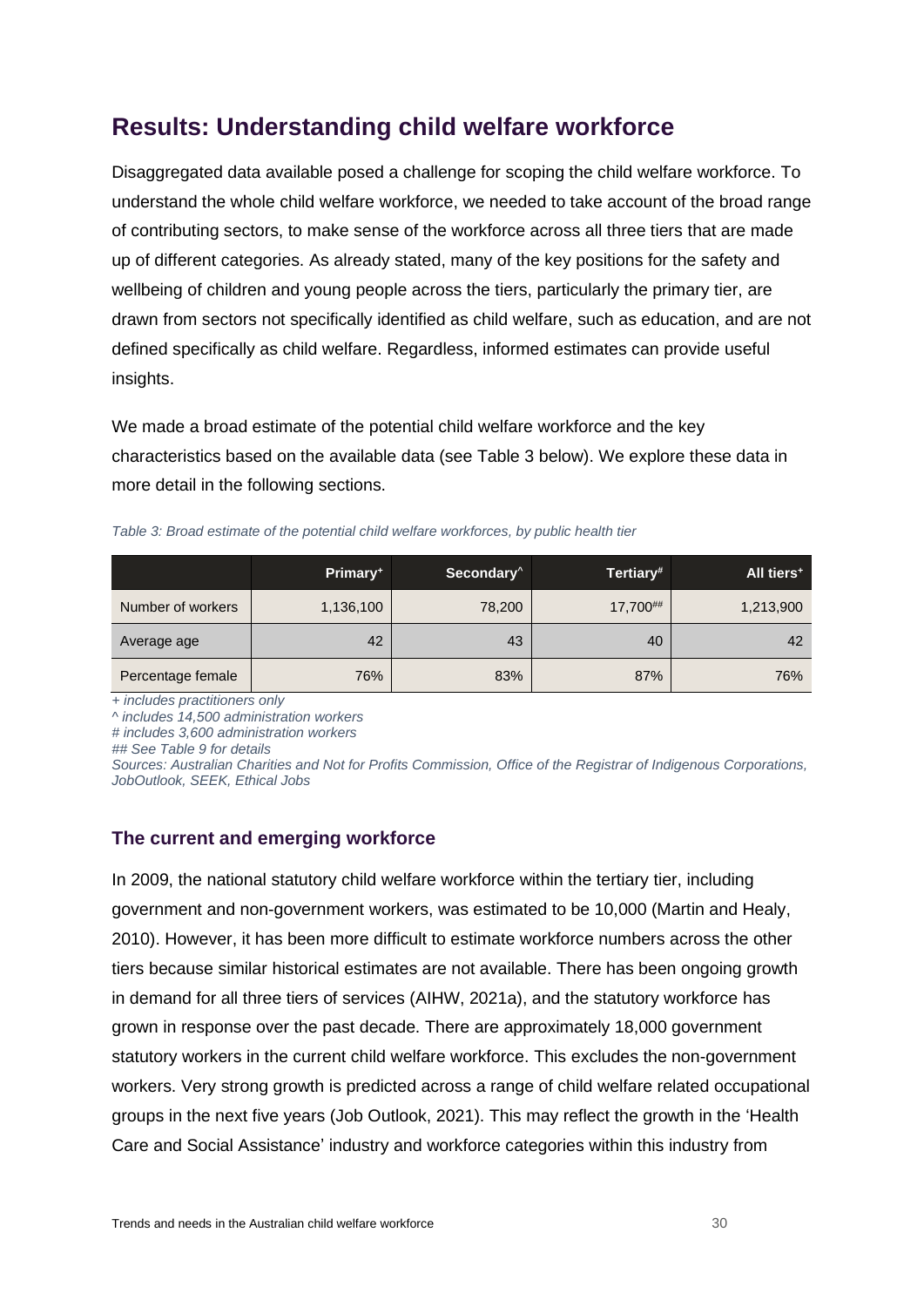which the child welfare workforce is predominantly drawn, including the 'Other Social Assistance' and 'Other Residential Care' categories.

Government initiatives under the *National Framework* have also seen growth in secondary services adding to the growth in the child welfare workforce overall, with an estimated 3,400 family support workers alongside other workers in this tier (Job Outlook, 2021). To understand the broader child welfare workforce, we must look beyond statutory services to include other elements of the tertiary tier, as well as the secondary and primary tiers.

The ABS breaks down the Health Care and Social Assistance industry further into four main industry groups:

- Residential Care Services
- Social Assistance Services
- Hospitals
- Medical and Other Health Care Services.

The tertiary and secondary child welfare workforce is primarily captured in the two classes:

- Other Social Assistance Services Class (within Social Assistance Services Group)
- Other Residential Services Class located Residential Services Group.

It is also important to note a small number of tertiary child welfare workers are also captured within the Hospitals and Medical and Other Health Care Services groups. These groups include workers in the primary tier (see Figure 2 below).



<span id="page-30-0"></span>

*Source: Australian Bureau of Statistics Workforce Survey (2021)*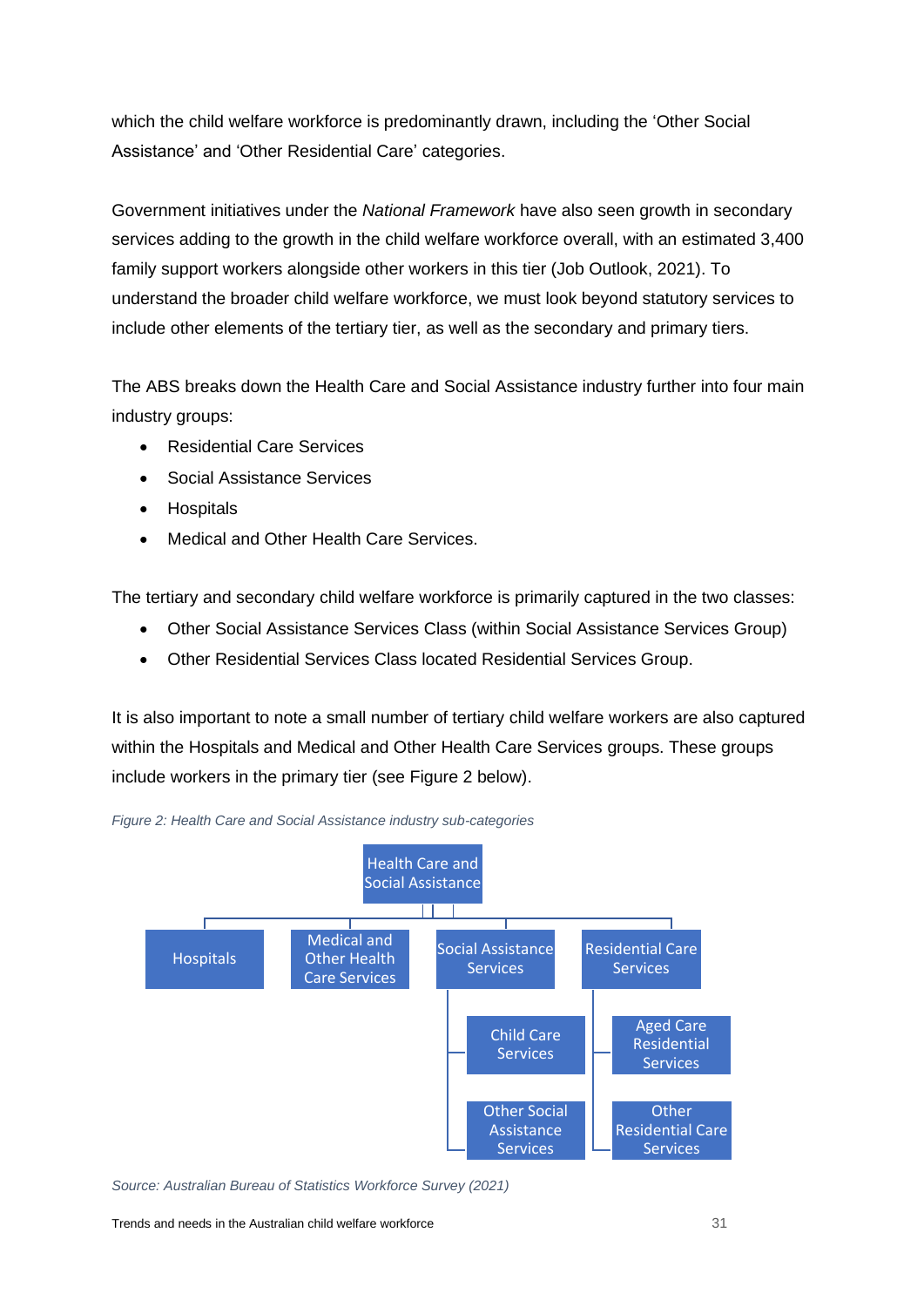Data from the ABS Workforce Survey (2021) demonstrates that the Health Care and Social Assistance industry, that contains the child welfare workforce, had the most rapid growth over the past 20 years. It has grown from 10% of the whole Australian workforce in 2000 to over 14% of the workforce in 2021 (ABS, 2021), becoming the largest industry workforce nationally (see Figure 3 below).



#### <span id="page-31-0"></span>*Figure 3: Workforce numbers, selected industry groups 2000-2021*

*Source: Australian Bureau of Statistics (2021) Labour Force*

There has been strong growth across the sub-categories in the Health and Social Assistance industry over the past 20 years. The workforce in the Residential Care category has grown by 67%, from 141,800 in 2000 to 237,100 in 2021 (ABS, 2021). The Social Assistance Services category workforce has seen a greater increase of over 194% growing from 179,200 to 526,700 (ABS, 2021), outstripping the growth rate in Hospitals (84%) and in Medical and Other Health Care Services (141%) (ABS, 2021). See Figure 4 below.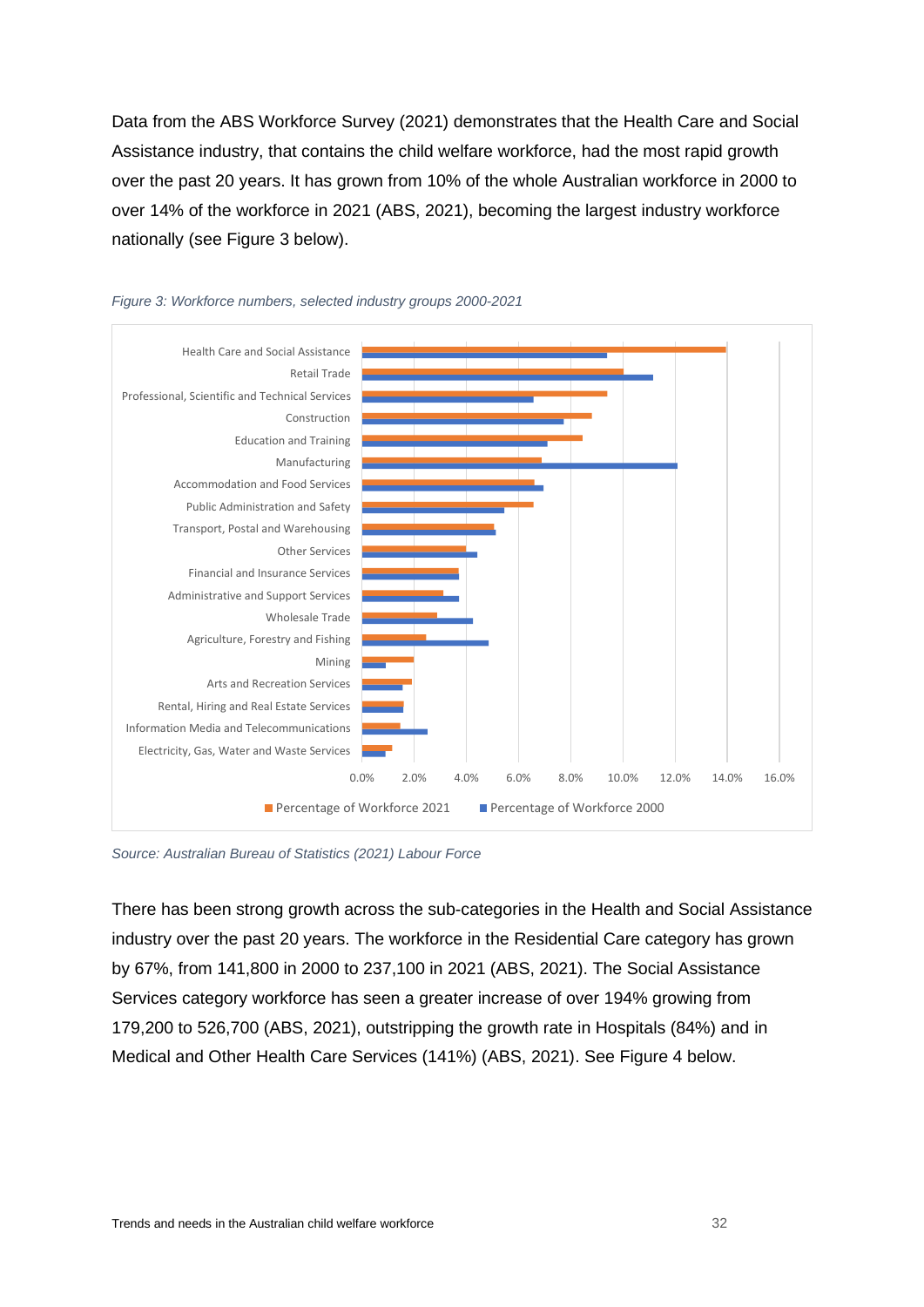

<span id="page-32-0"></span>*Figure 4: Number of workers and percentage change in Health and Social Assistance Workforce (2000 -2021)*

*Source: Australian Bureau of Statistics (2021) Labour Force*

This trend has led to worker numbers in the Hospital and Medical and Other Health Care Services sub-categories declining as a percentage of all workers in the Health and Social Assistance industry workforce from 61% in 2000 to 58% in 2021.

## **Age and gender profiles**

Our analysis identified some important issues regarding the age and gender within the workforce categories, namely:

- The tertiary tier workforce was relatively younger compared to the primary and secondary tier workforces.
- We found very high proportions of women (80% and more).
- The workforce in some categories has high levels of casualisation; this has the potential to render these categories unstable and vulnerable to not providing consistent high standards and outcomes for their work with vulnerable children, young people and families.

An examination of industry age profiles suggests that the child welfare workforce is ageing. The age profile of the child welfare workforce is like the ABS Census (2016) profile for All Industries. See [Figure 5](#page-33-0) and [Figure 6](#page-33-1) below.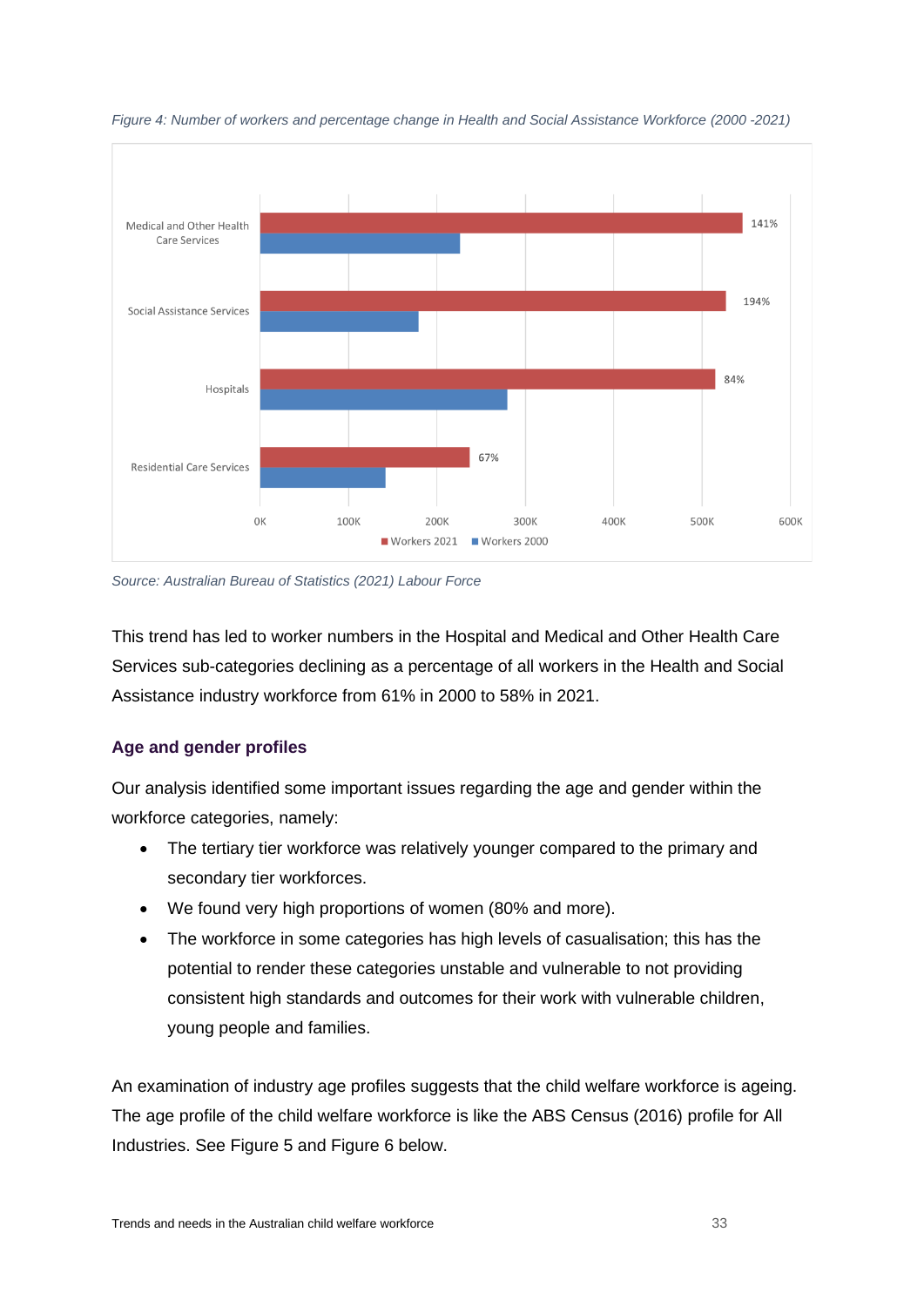

<span id="page-33-0"></span>*Figure 5: Age profile for selected industries and industry groups where child welfare workers are employed*

*Source: Australian Bureau of Statistics (2018) Census of Population and Housing, 2016* 



<span id="page-33-1"></span>*Figure 6: Age profile of selected occupational groupings (in Other Social Assistance Services or Other Residential Services Groups)*

*Source: Australian Bureau of Statistics (2018) Census of Population and Housing, 2016*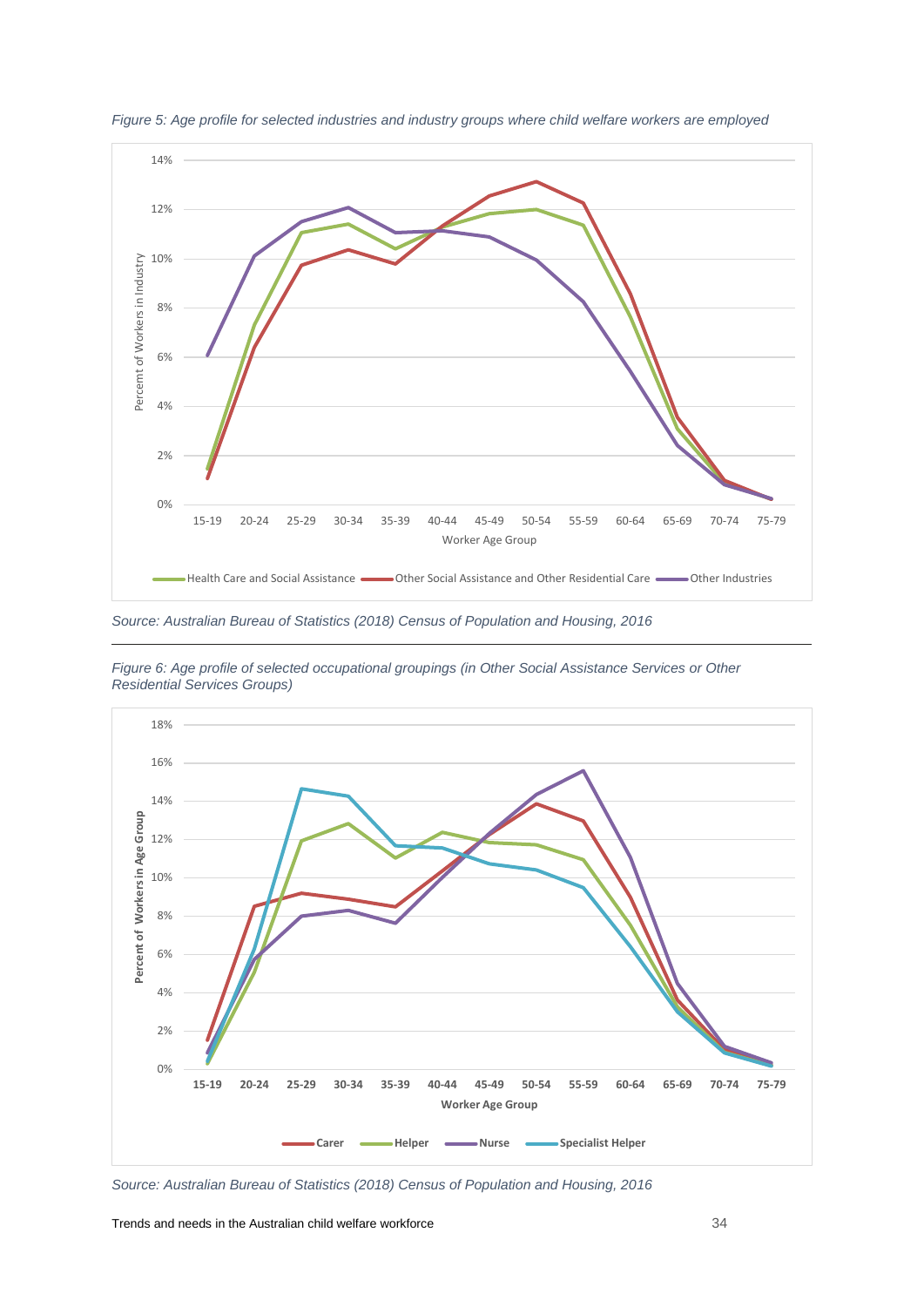As would be expected with an ageing population, there is a higher proportion of older workers for the Healthcare and Social Assistance industry, particularly in the Other Social Assistance and Other Residential Care industry classes. This trend is quite evident when compared with the age profile of the remainder of the workforce.

Within these industry categories, workers can be identified as administrators, helpers, carers, specialist helpers, supporters and nurses. These terms make it possible to see the type of work likely to be undertaken.

As with the general sector data, the workforce in the non-government sector (the predominant provider of secondary services) also trends towards an ageing workforce. This trend (see [Figure 6\)](#page-33-1) is reflected in the Nurse and Carer occupational grouping as well as Administrator and Supporter groups (not displayed). The Helper and Specialist Helper groups, however, display a much younger profile.

This trend may be an advantage since helpers are likely to be providing direct services to children, young people and families. However, it also highlights that less experienced workers are providing direct services to families with complex issues.

Workers in statutory level workplaces are more likely to hold higher level qualifications and are significantly younger than the overall child welfare workforce (see [Figure 7](#page-35-0) below). In contrast, the Health Care and Social Assistance workforce and the non-government workforce (i.e., those who can be specifically identified as tertiary tier workforces) are older. This contrast may be beneficial for the long-term prospects of the workforce but it highlights the limited experience of some workers undertaking the highly complex work of statutory service provision. It also suggests that many of these workers leave the sector early rather than continuing. This turnover can have serious consequences by reducing the number of workers with accumulated expertise thereby impacting the overall workforce performance and service delivery.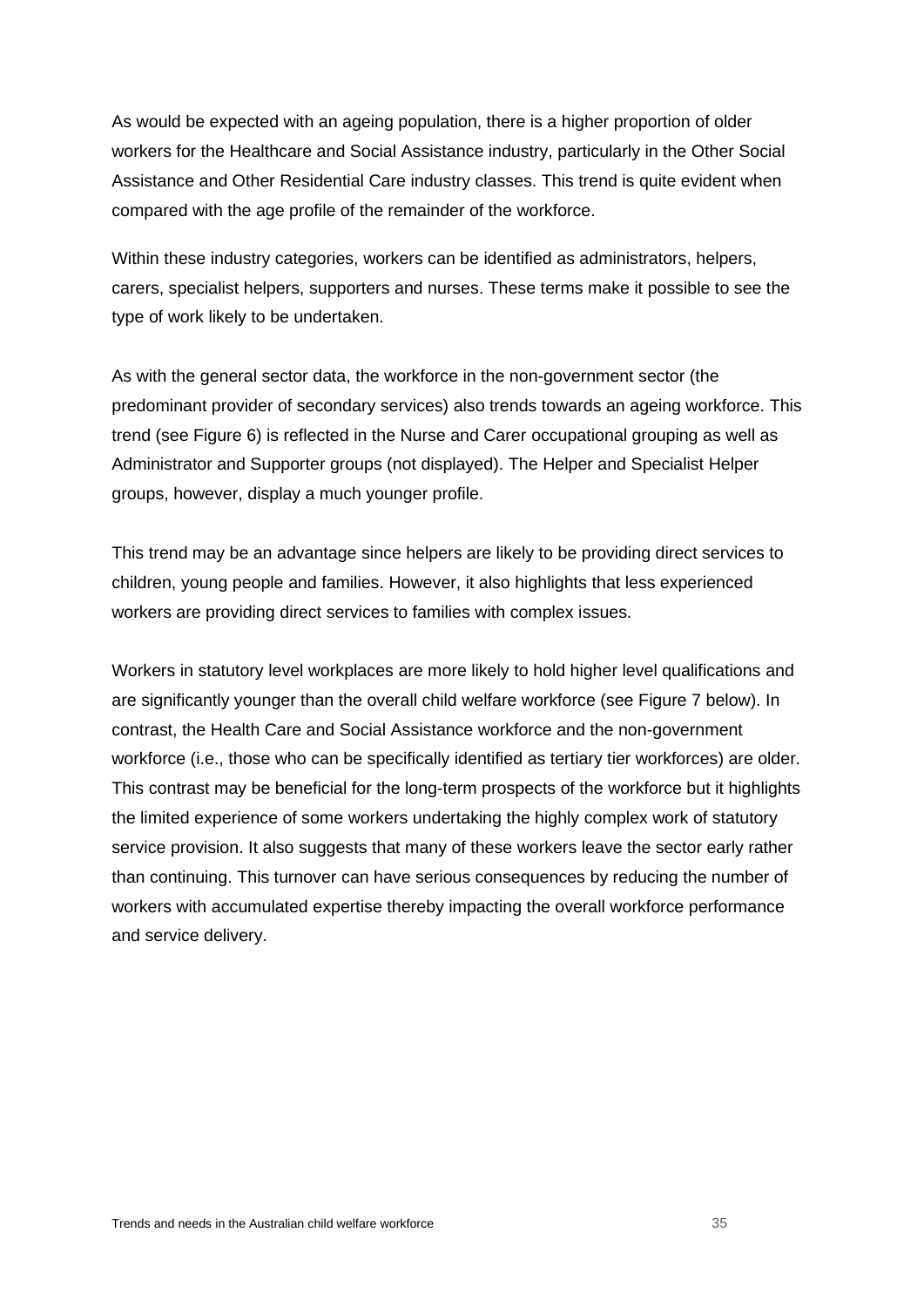

<span id="page-35-0"></span>*Figure 7: Comparative age profiles of selected child welfare worker groups*

*Sources: Victorian State Government: Health and Human Services (2018); Australian Bureau of Statistics (2018) Census of Population and Housing, 2016*

From a national perspective, the tertiary tier workforce is generally well qualified and performs the complex work that statutory interventions entail. But their work roles are highly demanding and stressful. High proportions of the tertiary tier workforce leave these positions within the first few years, many transitioning to find employment in related non-statutory child welfare jobs in the secondary and primary tier services. Workforce turnover and retention has been a longstanding issue in the child welfare workforce, particularly the statutory one. Similar situations and employment transitions have been previously identified (see for example, Russ et al., 2009, Russ et al., 2020; Pennsylvania Council of Children, Youth and Family Services, 2021; Scourfield et al., 2021). It is an issue of real significance and ought to be part of a national strategy to build the child welfare workforce. The quality of supervision by staff who oversee child protection programs can vary because of these disruptions, and there is clear evidence from many formal inquiries examining system failures that higher levels of skills and training are needed.

Gender is another important consideration when profiling the child welfare workforce. Consistent with the welfare workforce more generally, and with many of the roles designated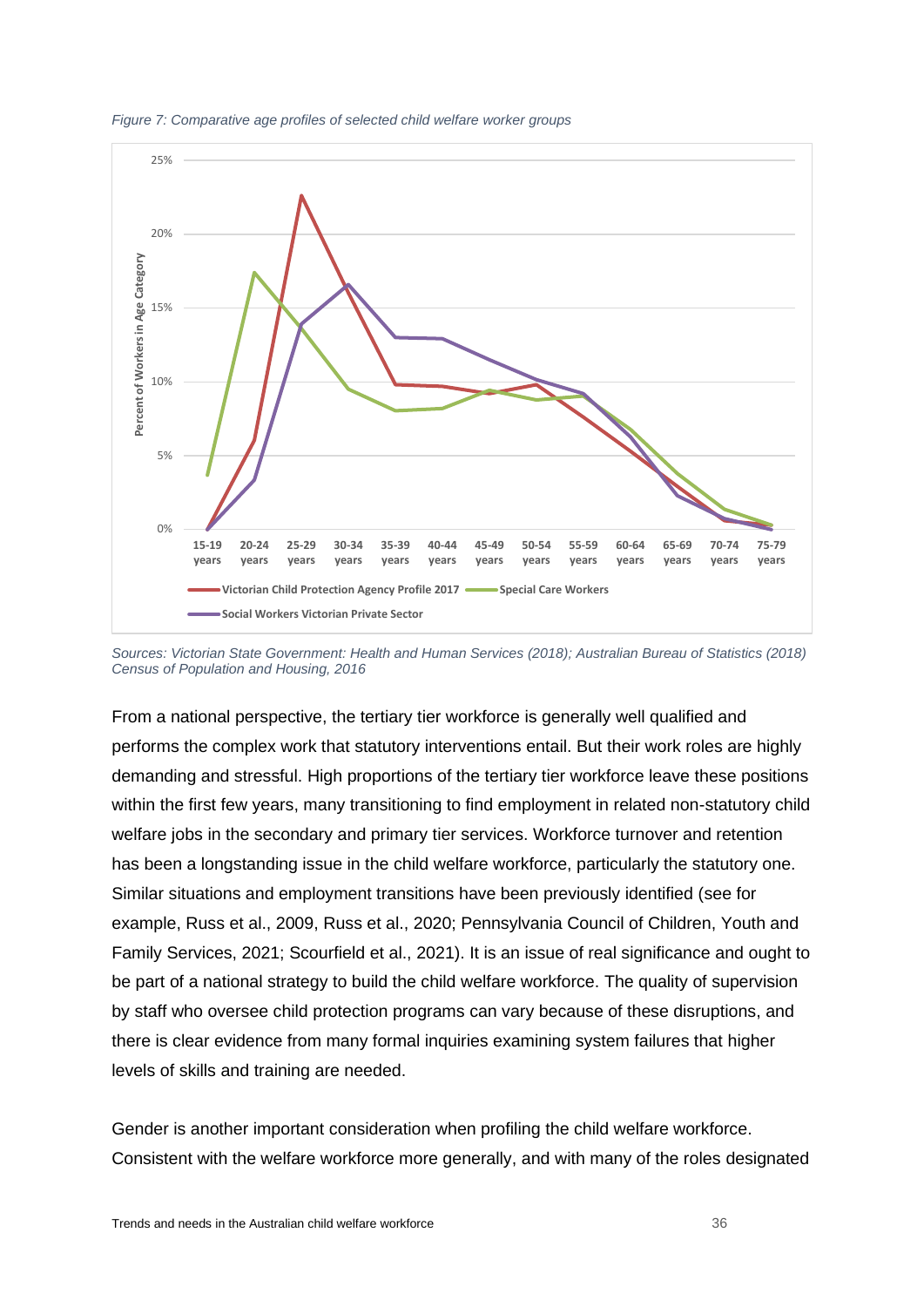as caring roles, there continues to be a predominance of women (Healy & Lonne, 2010). For example, the ABS data for Health and Welfare Services lists 79% of the welfare workforce as female. In social work, 84% of workers are female (AIHW, 2021b; National Skills Commission [Job Outlook], 2021a, 2021b). These predominantly female workforces are also largely made up of part-time workers (AIHW, 2021b). Casualisation is also another factor. Cortis and Blaxland (2017) calculated that approximately 22% of the NSW workforce in child, youth and family services were employed on casual contacts. This issue of casualisation is also associated with gendered caring roles, which are paid less than other roles (AIHW, 2021b; Cortis & Blaxland, 2017).

#### **Diversity**

Our examination of the child welfare workforce from the perspective of diversity found a distinct lack of data regarding workforce diversity including Aboriginal and Torres Strait Islander peoples, people from non-English speaking backgrounds and people with disabilities. However, from the limited data available, we found that people from these population groups continue to be under-represented in the workforce. This was not only in relation to the population, but particularly given the disproportional representation of these groups as children and families subject to child welfare intervention. For example, in 2020, Aboriginal and Torres Strait Islander children represented more than 40% of children in care (9 times more likely than the general population) and children with a disability represented 30% of children in care (AIHW, 2021).

Despite the disproportional representation of children from diverse population groups in the child welfare system, there is low representation of these populations in the workforce. [Table](#page-37-0)  [4](#page-37-0) below demonstrates the low representation of these groups in the workforce profile.

The data presented is drawn primarily from the ABS 'Other residential' and 'Social Assistance' category data with supplementary data from State and Territory government reporting and a review of sector job advertisements.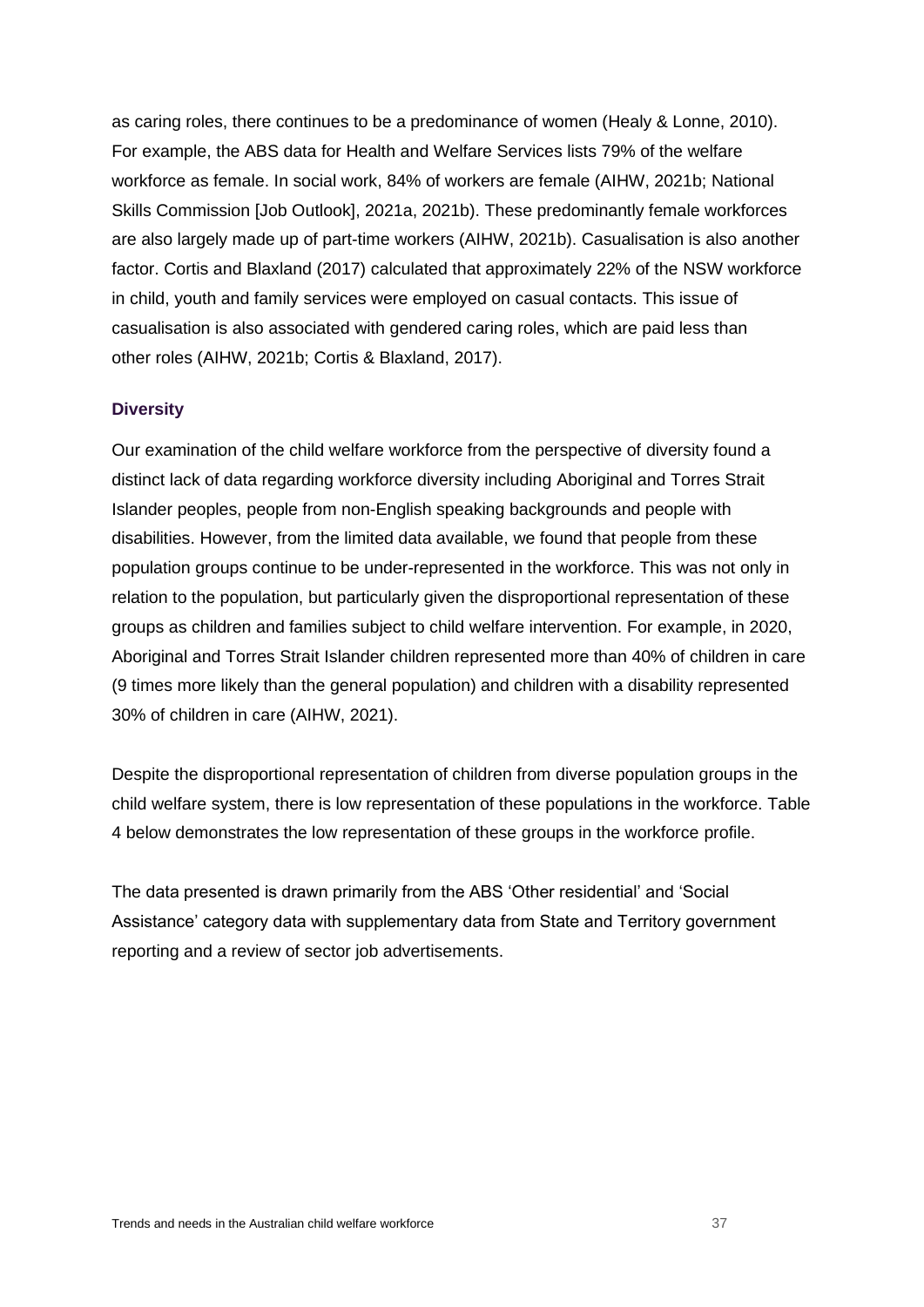<span id="page-37-0"></span>*Table 4: Shares of roles undertaken by Worker Groups Other Residential and Other Social Assistance Industry Classes Combined*

| <b>Role</b>                                                                                          | <b>Aboriginal and</b><br><b>Torres Strait</b><br><b>Islander</b> | <b>Non-English</b><br><b>Speaking</b><br><b>Background</b> | <b>Disability</b> | <b>All workers</b> |
|------------------------------------------------------------------------------------------------------|------------------------------------------------------------------|------------------------------------------------------------|-------------------|--------------------|
| Administrator                                                                                        | 17.4%                                                            | 18.8%                                                      | 11.3%             | 23.2%              |
| Carer                                                                                                | 33.4%                                                            | 42.9%                                                      | 12.1%             | 36.5%              |
| Helper                                                                                               | 35.5%                                                            | 20.4%                                                      | 6.9%              | 23.2%              |
| <b>Nurse</b>                                                                                         | 3.9%                                                             | 9.2%                                                       | 1.1%              | 5.5%               |
| Supporter                                                                                            | 7.4%                                                             | 6.0%                                                       | 67.4%             | 8.2%               |
| Special helper                                                                                       | 2.4%                                                             | 2.6%                                                       | 1.1%              | 3.4%               |
| Approximate<br><b>Number of Workers</b>                                                              | 5720                                                             | 27,830                                                     | 7 3 8 0           | 174,000            |
| Share of all<br><b>Workers in Other</b><br>Social Assistance<br>and Other<br><b>Residential Care</b> | 3.3%                                                             | 16.2%                                                      | 4.2%              | 100.0%             |

*Source: Australian Bureau of Statistics Census 2016*

In relation to the roles people from these specific population groups are employed in, it is evident that people predominately fill the Helpers (mainly as Welfare Support Workers) and Carers roles. In contrast to those from Aboriginal and Torres Strait Islander and non-English speaking background populations, workers that identify as having a disability are mostly employed as Supporters providing accommodation and facility maintenance services. People who identify as having a disability also appear to be employed in activities related to institutionalised fundraising in the secondary child protection sector. This pattern of roles suggests that they mainly carry out jobs at lower skill levels in the industry and therefore potentially have less influence in the direction of their organisations and policy.

## **Occupational activities**

We built a profile of the occupational activities for the tertiary, secondary and primary tiers by examining Other Residential Care Services and Other Social Assistance categories, which are both categories of the ABS (2020) industry category Health Care and Social Assistance. Our analysis showed that the patterns of employment within these categories were very similar. This is demonstrated in [Table 5](#page-38-0) below: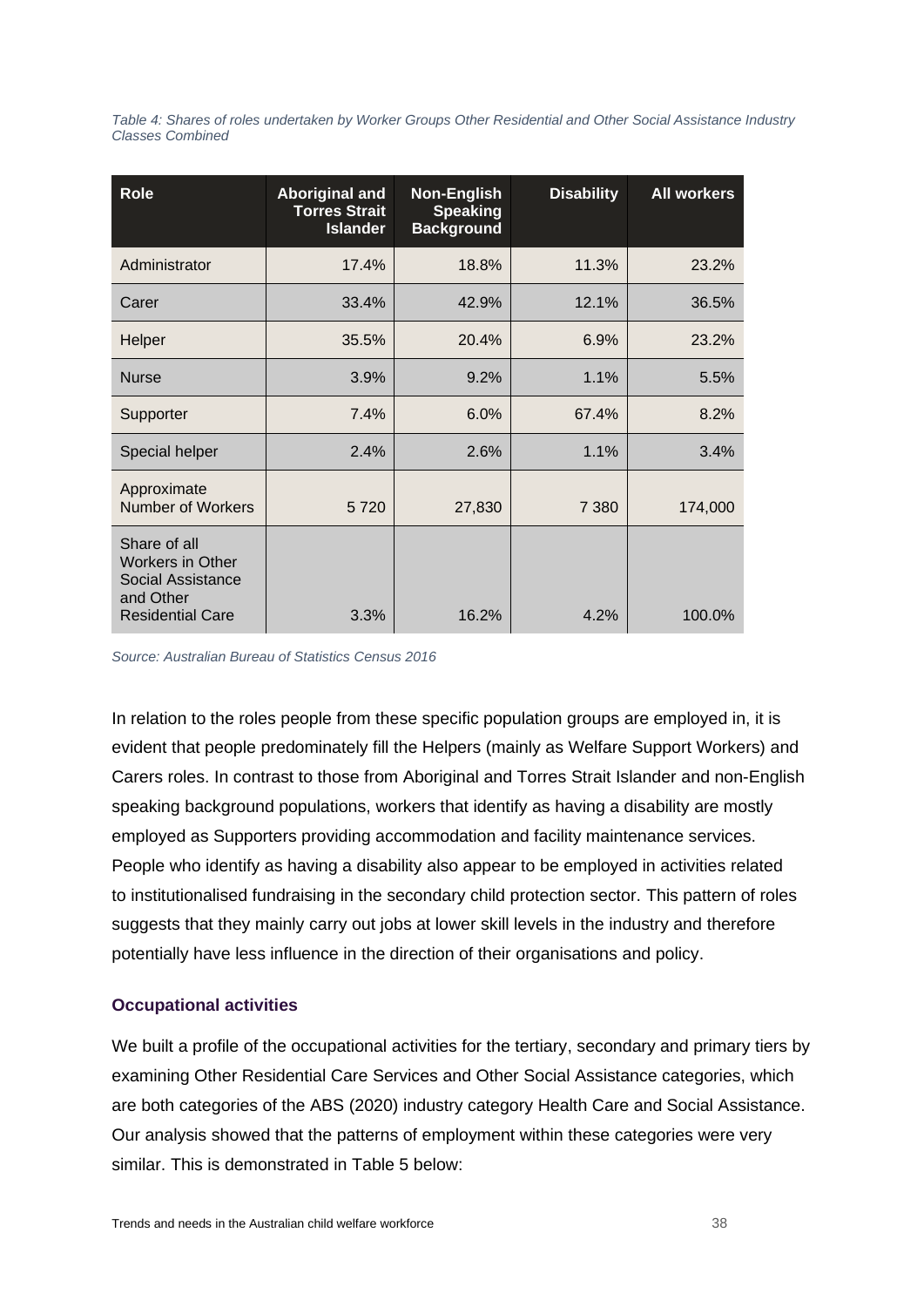<span id="page-38-0"></span>

|  |  |  | Table 5: Patterns of employment in Other Social Assistance Services and Other Residential Care Services 2016 |
|--|--|--|--------------------------------------------------------------------------------------------------------------|
|  |  |  |                                                                                                              |

| <b>Worker grouping</b>    | Other social assistance services | Other residential care services |
|---------------------------|----------------------------------|---------------------------------|
| <b>Helpers</b>            | 23%                              | 30%                             |
| <b>Carers</b>             | 37%                              | 33%                             |
| <b>Administrators</b>     | 24%                              | 20%                             |
| <b>Specialist helpers</b> | 4%                               | 3%                              |
| <b>Other</b>              | 12%                              | 14%                             |

*Source: Australian Bureau of Statistics (2018) Census of Population and Housing, 2016*

Given the similarity of these role breakdowns, analysis was then extended to occupational groups. This was based on the premise that the Other Residential Care Services category would be generally indicative of others and thus the broader child welfare workforce.

In 2019, the estimated total workforce in the Other Residential Care category was 19,000. The Level 4 breakdown of this 2016 Census data provided further information on relevant occupational groups relevant to the child welfare sector. From a public health perspective, it is arguable that all those employed under this category have a responsibility for child welfare. However, the ones considered most relevant to the tertiary and secondary tiers are those in helping roles where they were engaged in short- and long-term solutions to client issues. These make up 30% of this workforce and include welfare workers, social workers, special care workers, counsellors and psychologists as indicated in [Table 6](#page-38-1) below.

| <b>Occupational data Level 4</b> | 2006 | 2011 | 2016 | % increase<br>2006-2016 |
|----------------------------------|------|------|------|-------------------------|
| <b>Welfare workers</b>           | 3873 | 4743 | 3893 |                         |
| <b>Social workers</b>            | 475  | 644  | 636  | 34                      |
| <b>Special Care worker</b>       | 335  | 467  | 451  | 35                      |
| <b>Counsellors</b>               | 146  | 172  | 98   | 33                      |
| <b>Psychologists</b>             | 87   | 161  | 92   | 6                       |

<span id="page-38-1"></span>

*Source: Australian Bureau of Statistics (2018) Census of Population and Housing: 2006, 2010, 2016*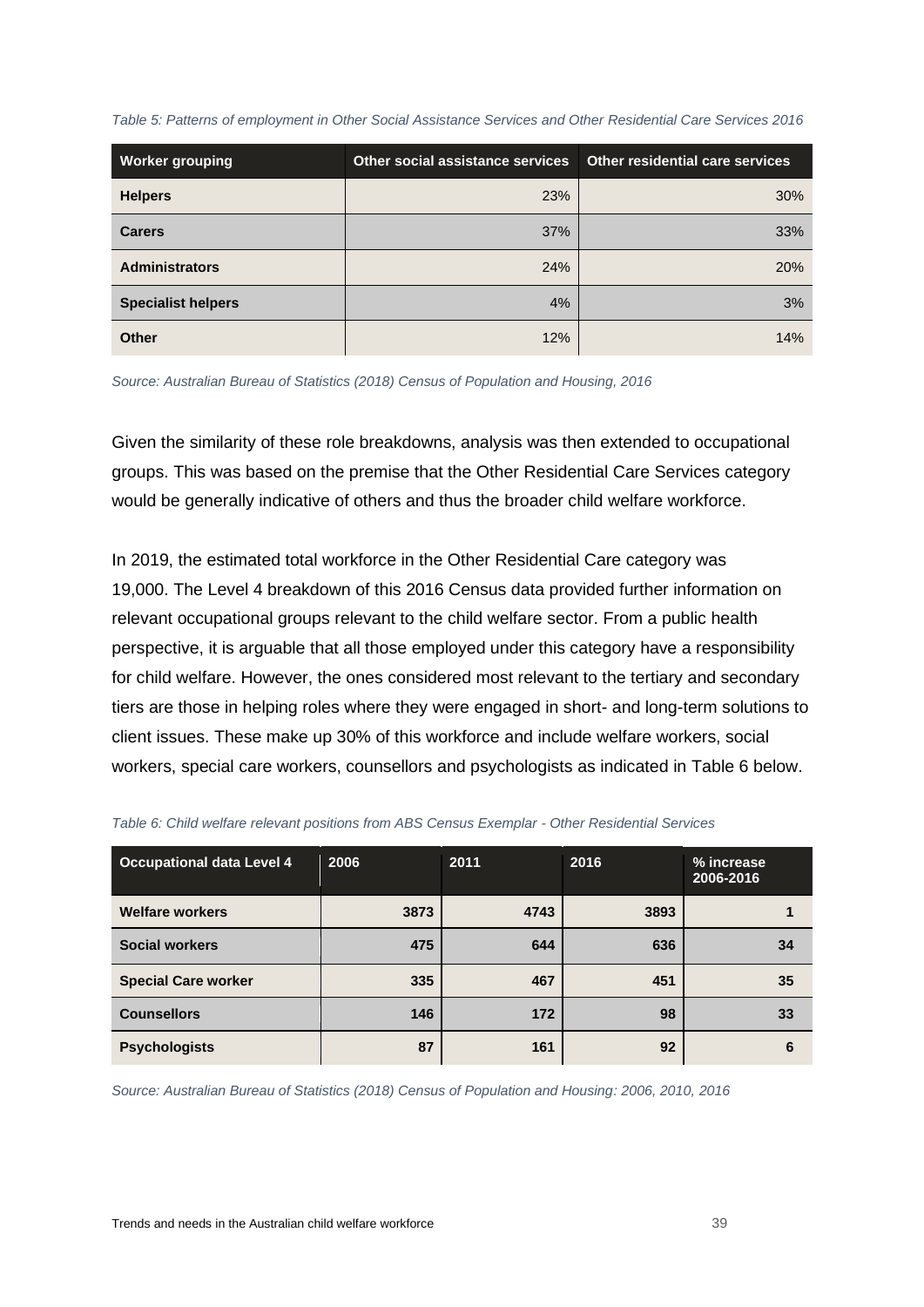## **Vocational and educational pathways and capacity to meet shifting demands**

As demonstrated above, the child welfare workforce is made up of people holding varying qualifications from across a range of disciplines and/or occupational groups. [Table 7](#page-39-0) below outlines the qualifications and employment rankings in the Other Residential Care Services category. Social work, psychology and welfare studies feature strongly. This was similar in the Other Social Services category with social work, psychology, counselling, welfare and youth work most common, and other groups such as nursing not included. Whilst nurses play an essential role in many child welfare contexts, they feature less than those professions that traditionally work in the community services sector.

| Ranking                 | <b>Certificate</b>                                  | <b>Advanced Diploma</b><br>and Diploma                  | <b>Bachelor</b>                                        | Post-graduate                                          |
|-------------------------|-----------------------------------------------------|---------------------------------------------------------|--------------------------------------------------------|--------------------------------------------------------|
| 1                       | Care for the Disabled                               | Society and<br>Culture/Human<br><b>Welfare Studies</b>  | Social Work                                            | Psychology                                             |
| $\overline{2}$          | Society and Culture/Human<br><b>Welfare Studies</b> | <b>General Nursing</b>                                  | <b>General Nursing</b>                                 | Social Work                                            |
| 3                       | Care for the Aged                                   | Care for the<br><b>Disabled</b>                         | Society and<br>Culture/Human<br><b>Welfare Studies</b> | Administration<br>Related                              |
| $\overline{\mathbf{4}}$ | <b>Administration Related</b>                       | Administration<br>Related                               | Psychology                                             | Education                                              |
| 5                       | <b>General Nursing</b>                              | Youth Work                                              | Administration<br>Related                              | Society and<br>Culture/Human<br><b>Welfare Studies</b> |
| 6                       | <b>Youth Work</b>                                   | Social Work                                             | Education                                              | Counselling                                            |
| $\overline{7}$          | <b>Community Health</b>                             | <b>Children's Services</b>                              | Occupational<br>Therapy                                | <b>General Nursing</b>                                 |
| 8                       | <b>Children's Services</b>                          | Counselling                                             | Care for the<br><b>Disabled</b>                        | <b>Public Health</b>                                   |
|                         |                                                     | Percentage of workers with qualifications at each level |                                                        |                                                        |
|                         | 28%                                                 | 21%                                                     | 23%                                                    | 9%                                                     |

<span id="page-39-0"></span>*Table 7: Ranking of qualification levels by discipline area for workers engaged in Other Residential Care category*

*Source: Australian Bureau of Statistics (2018) Census of Population and Housing, 2016*

The majority of workers (49%) in the Other Residential Care Services category had Certificate or Diploma level qualifications across these groups. Only 32% had a Bachelor degree or Postgraduate level qualification. In the Other Social Assistance category there were similar levels of qualified staff.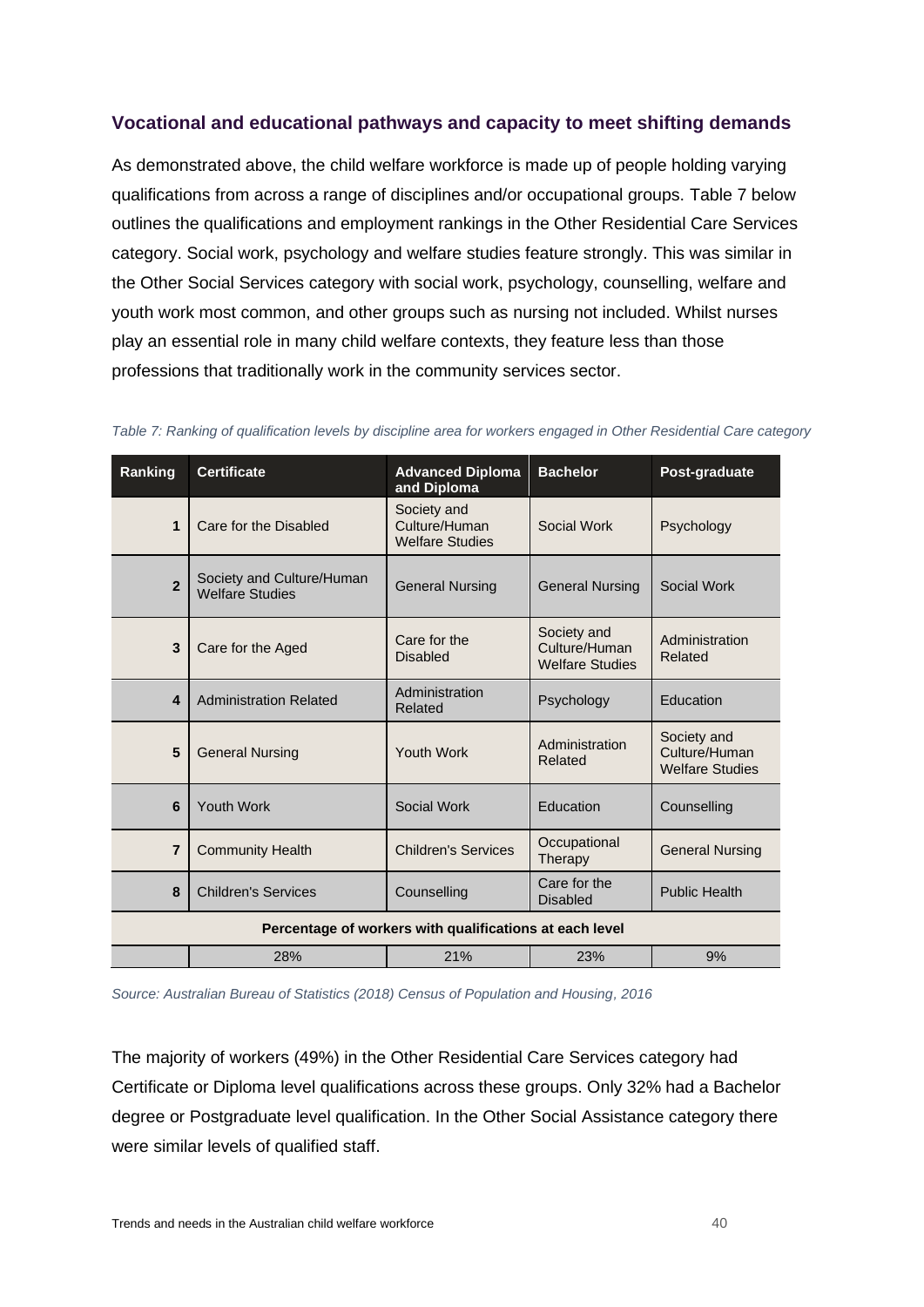#### **Preferred professions**

Evidence suggests that the child welfare sector has sought to increase the level of qualified staff in the industry with social work and welfare studies being considered as key qualifications (Healy & Meagher, 2007: Healy, 2004). Position descriptions for statutory child protection agencies indicate a preference for applicants to hold qualifications in social work or similar such as human services and psychology. We identified these requirements in job descriptions for statutory child protection agencies caseworker/manager roles across Australian states, (for example, NSW Caseworker and QLD Child Safety Officer roles). Similarly, consistent with moves in the sector to increase staff qualification levels, many secondary services seek workers with social work, human services or similar qualifications. In addition, some child welfare non-government peak bodies provide vocational training in community welfare and/or youth and family services (Association of Children's Welfare Agencies, 2021).

This study examined social work and psychology as exemplars of the preferred qualifications with the skills to meet the needs of children, young people and families. These exemplars were examined with a view to assessing the profession's ability to meet future workforce needs where a move to public health models is likely to increase the need for qualified workers across the service tiers in a sector already experiencing substantial growth.

There has been identifiable growth in enrolments and graduates for both psychology and social work at the undergraduate level. However, the graduate numbers have remained significantly lower than enrolment would suggest. This mismatch between enrolment and graduate numbers is clearly visible in [Figure 8](#page-41-0) and [Figure 9](#page-41-1) below. Social work and psychology have seen growth in graduates qualified at Masters level. Nonetheless, based on the growth across the Health Care and Social Assistance industry, this growth of Masters-level graduates is insufficient to fill workforce demand in an individual sector such as child welfare.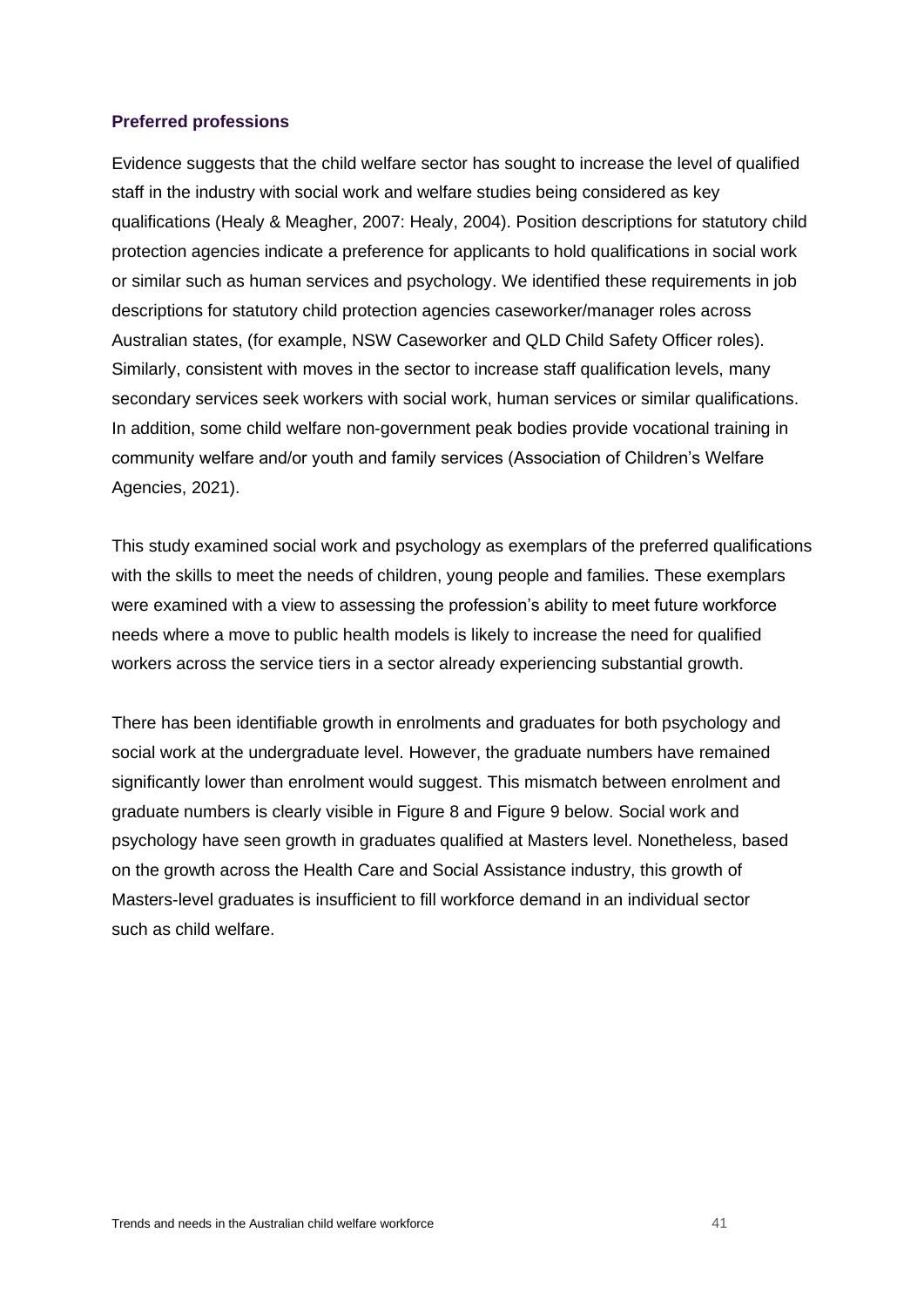

#### <span id="page-41-0"></span>*Figure 8: University social work and psychology enrolments 2015-18*

*Source: Universities Australia data base*



<span id="page-41-1"></span>*Figure 9: University social work and psychology graduates 2015-18*

*Source: Universities Australia data base*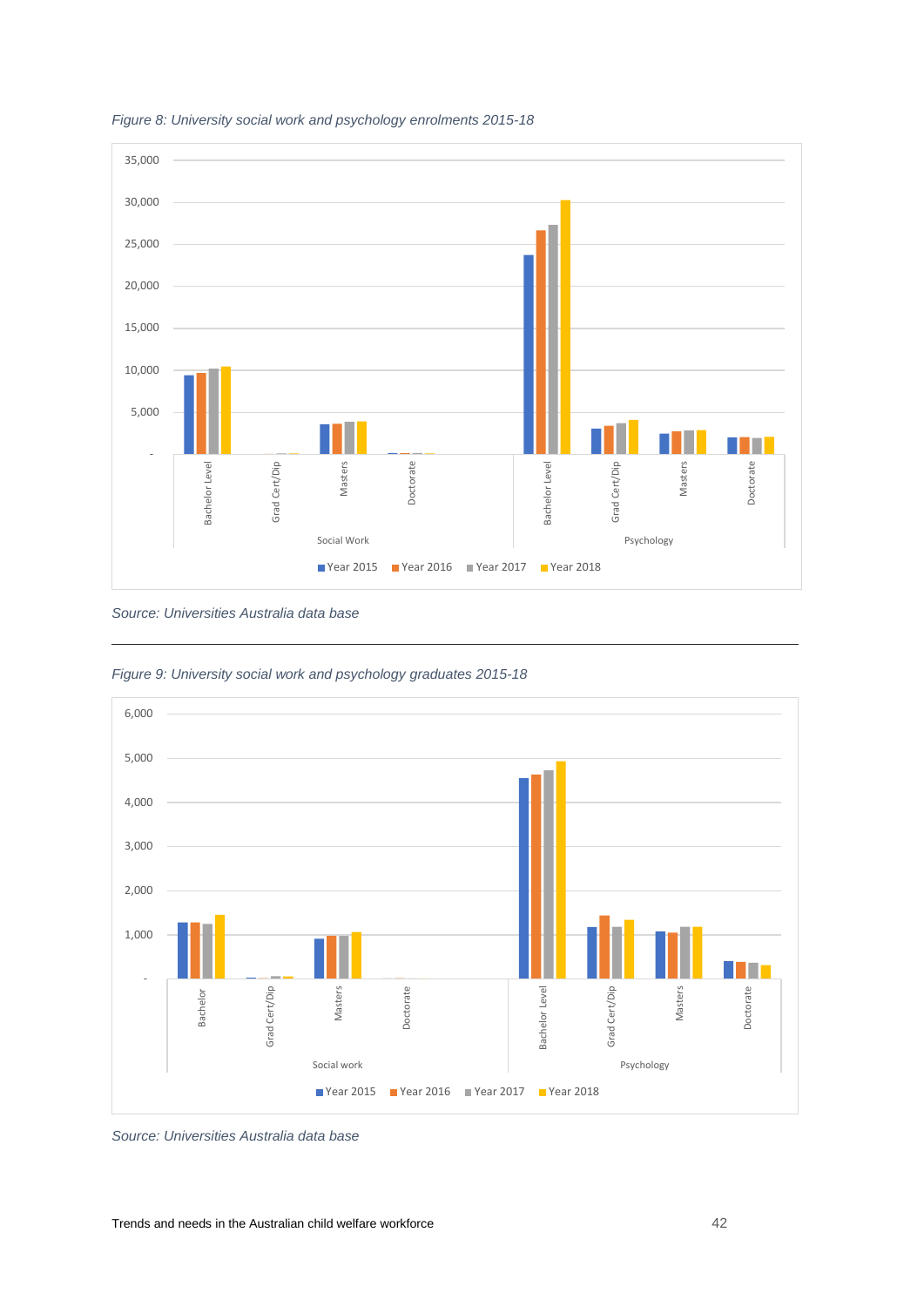## **Social work**

Consistent with the growth in the Health Care and Social Assistance industry workforce (see [Figure 3](#page-31-0) and [Figure 4\)](#page-32-0) and the Job Outlook data (National Skills Commission, 2021a and 2021b), there has been a rapid expansion of students completing social work and community welfare qualifications in the last decade. Related courses in the vocational sector have expanded and accredited Master of Social Work courses have been introduced across numerous Australian universities since 2009. This expansion is represented by the growth in social work enrolments and graduates over the 4 years from 2015 to 2018 (see [Figure 8](#page-41-0) and [Figure 9\)](#page-41-1). While there has been significant enrolment growth, particularly in the Master of Social Work qualification, the undergraduate growth has been more limited, and is unlikely to meet the current growth in demand.

## **Psychology**

The psychology profession has also experienced growth. According to the Australian Government Department of Health (2017) the number of registered psychologists increased by an average of 3.3% annually for the period 2014-2017. In December 2021, there were 34,417 general registered practising psychologists in Australia, according to the Psychology Board of Australia (the registration body, under the Australian Health Practitioner Regulation Agency, responsible for regulating Australia's registered health practitioners). Like social work, psychology is a predominantly female profession, with four out of five (80.3%) or 27,653 of the pool of fully registered practising psychologists being female. Of the 15,151 registered psychologists with one or more areas of practice endorsement, 13,438 were practice endorsements that strongly correlates to child- or family-focused welfare-related work. These areas of endorsement are outlined in [Table 8](#page-42-0) below.

| <b>Practice endorsement type</b>          | <b>Number of psychologists</b> |
|-------------------------------------------|--------------------------------|
| Clinical psychology                       | 10,716                         |
| Counselling psychology                    | 1054                           |
| Clinical neuropsychology                  | 805                            |
| Educational & developmental psychology    | 810                            |
| Community psychology                      | 53                             |
| Total (child/family-related endorsements) | 13.438                         |

<span id="page-42-0"></span>*Table 8: Number of psychologists working in specific areas of practice*

*Source: Psychology Board of Australia, 2021 (December)*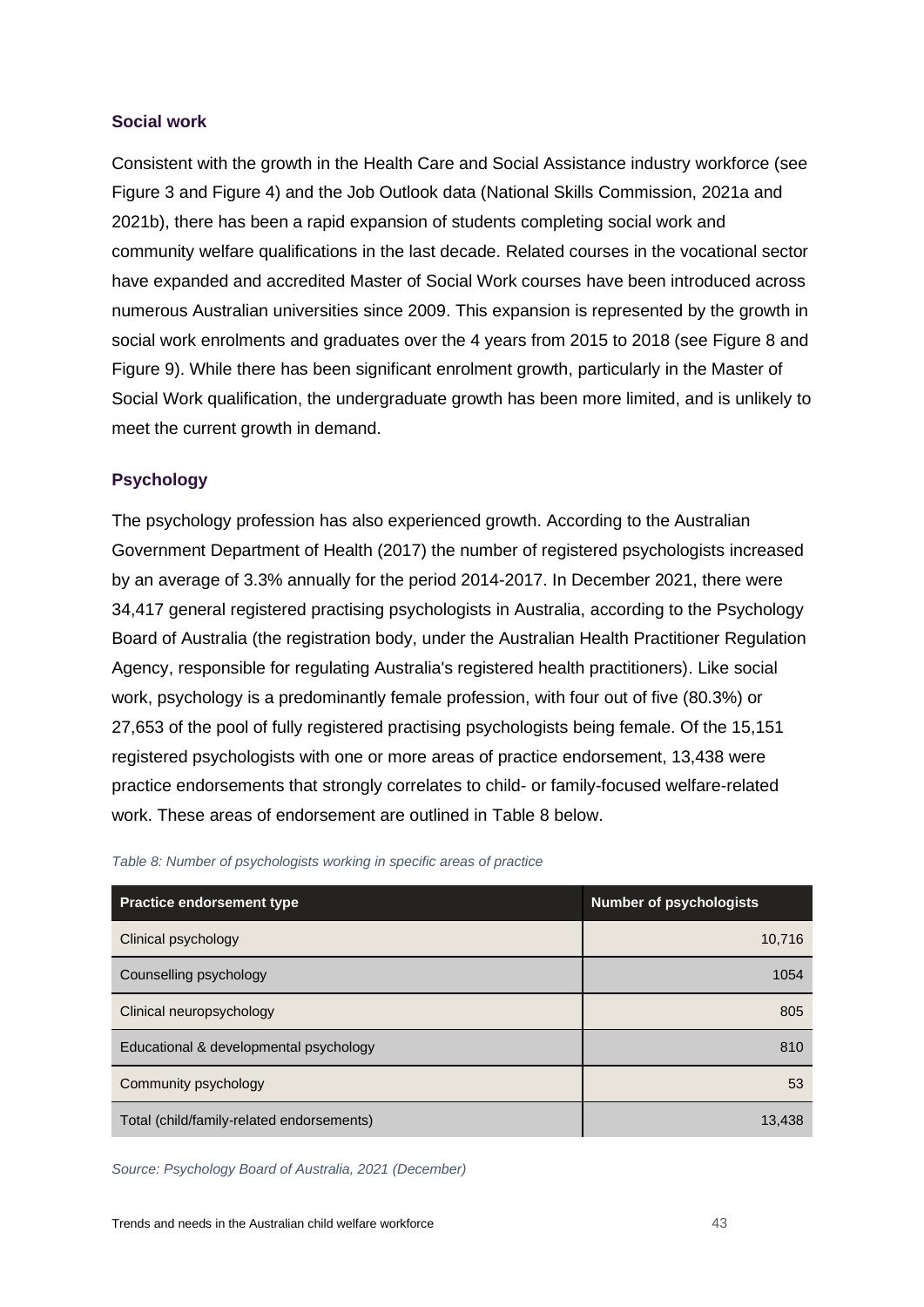Developmental and educational psychology graduates are probably more suited to take up positions in sectors that can more easily become part of the child welfare prevention workforce. However, recent media commentary has highlighted the fact that demand for courses specialising in this area of practice is low. The low demand may be linked with a significantly lower Medicare rebate (\$88.25 for a 50-minute session) for practice in these areas compared with the rate for clinical psychology (\$129.55) (Daniel, 2021).

#### **Human services**

The other preferred degree qualification in child welfare is human services (sometimes referred to as community welfare). Fewer universities offer human services degrees than either social work or psychology degrees. Only eight universities list this degree, whereas at least 20 universities offer social work (Australian Government, 2021). As a result, there are fewer graduates with a degree in human services. Similarly, while social work and clinical psychology are offered as qualifying Master degrees, human services is only offered as an undergraduate degree. While there are fewer graduates with a degree in human services, there is a range of human services/community welfare related vocational courses at Certificate, Associate Diploma and Diploma levels which may be employed in secondary and primary tier services.

#### **Graduate diversity**

A major issue with increasing the numbers of Aboriginal and Torres Strait Islander people in child welfare worker roles lies in the supply of suitably qualified workers. Given the preference for specific tertiary qualifications and only small numbers of Aboriginal and Torres Strait Islander students graduating with these qualifications, the current supply is unable to meet the proposed growth nationally. Current data indicates approximately 150 (approximately 2%) out of the 7900 graduating from these courses each year identify as Aboriginal and Torres Strait Islander people (Universities Australia, 2018).

In response, jurisdictions have been active in increasing the number of Aboriginal and Torres Strait Islander graduates through incentives such as cadetships and partnering with universities. This approach is having the effect of attracting more students identifying as Aboriginal and/or Torres Strait Islander People to university through methods other than the traditional secondary school pathway (see Figure 10 below). Alternative pathways to university level education is through the articulation from the vocational education and training sector, where students may have completed higher level studies in the Community Services training package.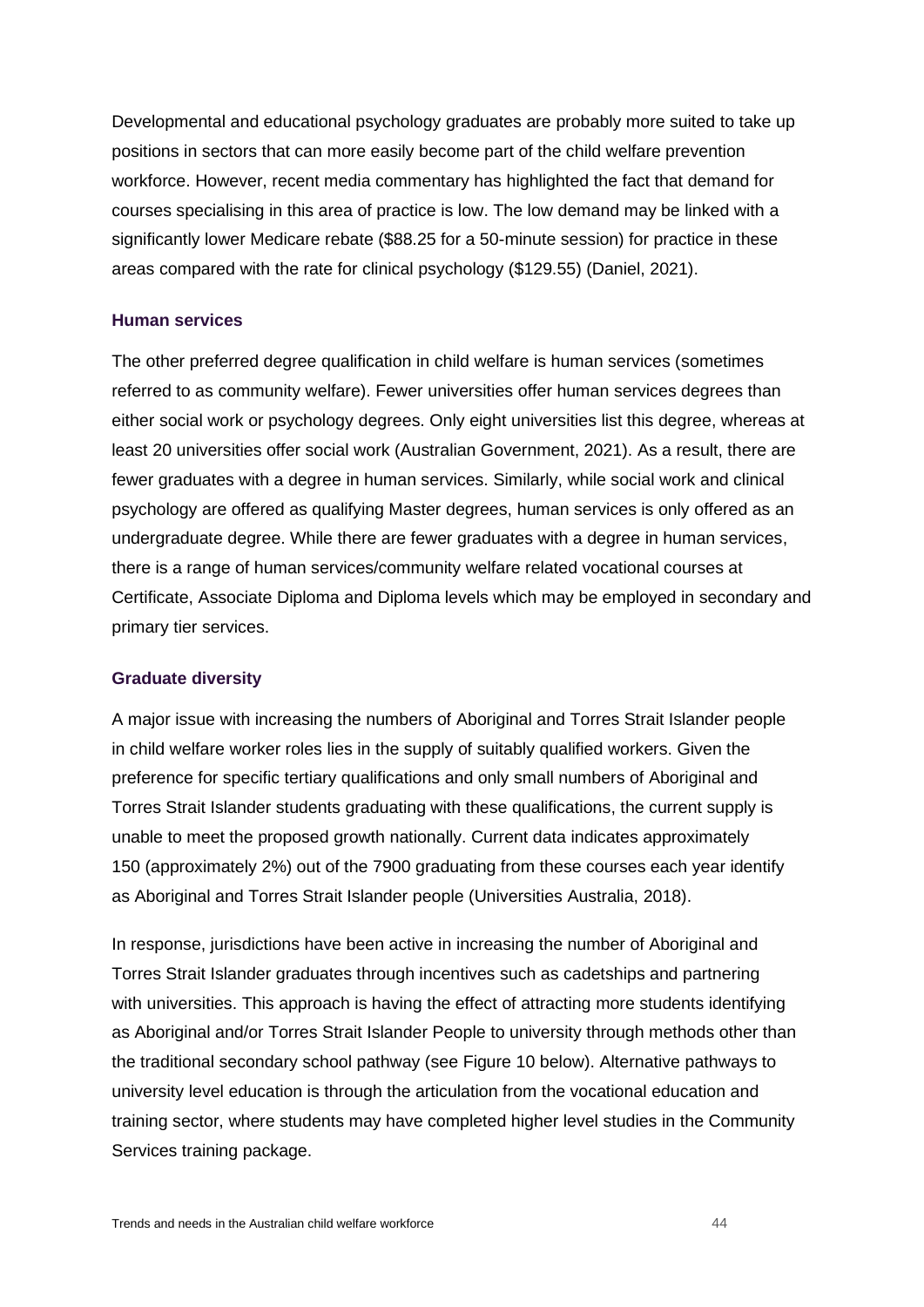#### *Figure 10: Means of university entry*



*Note: Chart indicates percentage of commencing students enrolling in Bachelor level in Social Work, Psychology and Other Humanities University Studies (Indigenous and Non-Indigenous Students)* 

*Source: Universities Australia 2018* 

## **Understanding the workforce within the primary, secondary and tertiary tiers**

The current status of the child welfare workforce in relation to the three tiers of the child welfare system has grave implications for the implementation of a public health model. The effect on the workforce is similar to the effect of growth in services and workforce numbers across the broader workforce categories and graduate numbers: there is a struggle to keep pace with demand in the health care and social assistance sectors. This poses challenges for building a workforce equipped to enable a transition to a public health model of child welfare.

#### **Primary tier**

The primary tier is the most significant tier within a public health framework because of the potential role of the workers in preventing child abuse and neglect. It is also the largest sector in terms of workforce numbers. Workers in this tier are truly on the front line of the child welfare workforce. They need to feel confident about responding to the complex needs of vulnerable children, young people, their families and communities effectively. If workers are equipped to identify the broad range of issues that have the potential to impact the safety and wellbeing of children and young people, the demand on the secondary and tertiary tier services could potentially decrease.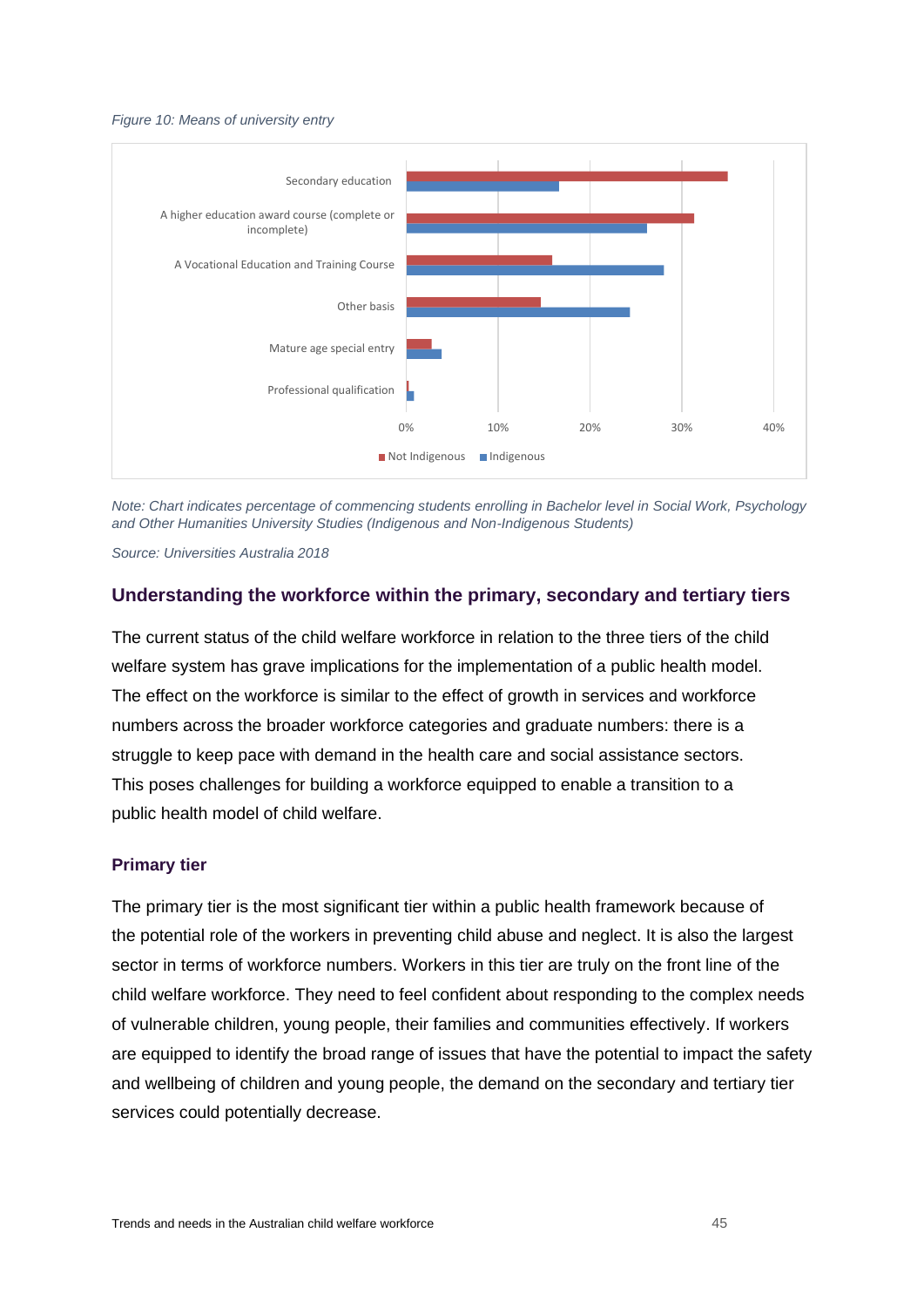Despite this pivotal role, the primary tier is the least well defined of the three tiers. It is constituted from a broad range of services, many of which do not have child welfare as the sole or primary focus. Most health workers or police officers, for example, do not have child-focused roles, yet, according to the *National Framework* still have an obligation to a shared responsibility for the safety and wellbeing of children and young people, as do other occupational groups such as educators or carers. Overall, an estimated 1.14 million practitioners work in this tier. These workers comprise a large subset of the total number of workers engaged in the occupational groups listed in [Table 9](#page-45-0) below. This information reflects their relative numbers and their gender and age profiles.

| <b>Groups of workers</b>                     | <b>Total numbers</b> | Average age | <b>Percentage female</b> |
|----------------------------------------------|----------------------|-------------|--------------------------|
| <b>Educators</b>                             | 515,400              | 43          | 79%                      |
| Police                                       | 68,800               | 40          | 27%                      |
| <b>Helpers</b>                               | 226,600              | 44          | 74%                      |
| <b>Medical Professionals and Specialists</b> | 88,700               | 41          | 55%                      |
| <b>Nurses</b>                                | 163,700              | 45          | 85%                      |
| Carers                                       | 150,700              | 34          | 94%                      |
| All                                          | 1,213,900            | 42          | 76%                      |

<span id="page-45-0"></span>*Table 9: Occupational groups operating in the Primary Child Protection Sector (Numbers of Workers and Profile)*

#### *Source: JobOutlook, 2021*

Although the different roles and professions that make up the primary tier have different percentages of female workers, most workers in this sector are female, thus further confirming the gender bias towards female workers in the child welfare workforce. In relation to the age range, the lower age for carers in this sector could be explained by the perception that this caring work is unskilled work and so, across the board, is occupied by a younger cohort, which pulls the average age down. As previously indicated, the workforce across the ABS industry Health and Social Assistance is ageing, as many workers in this tier are more widely drawn from this sector. This may have implications for the capacity of the workforce to support and sustain the development of public health approaches.

We acknowledge that this breakdown is limited because it has not included the voluntary sector workforce (including sporting, arts and/or community groups). Voluntary workers also have responsibility for ensuring the safety and wellbeing of children and young people and play a significant role in the lives of many children.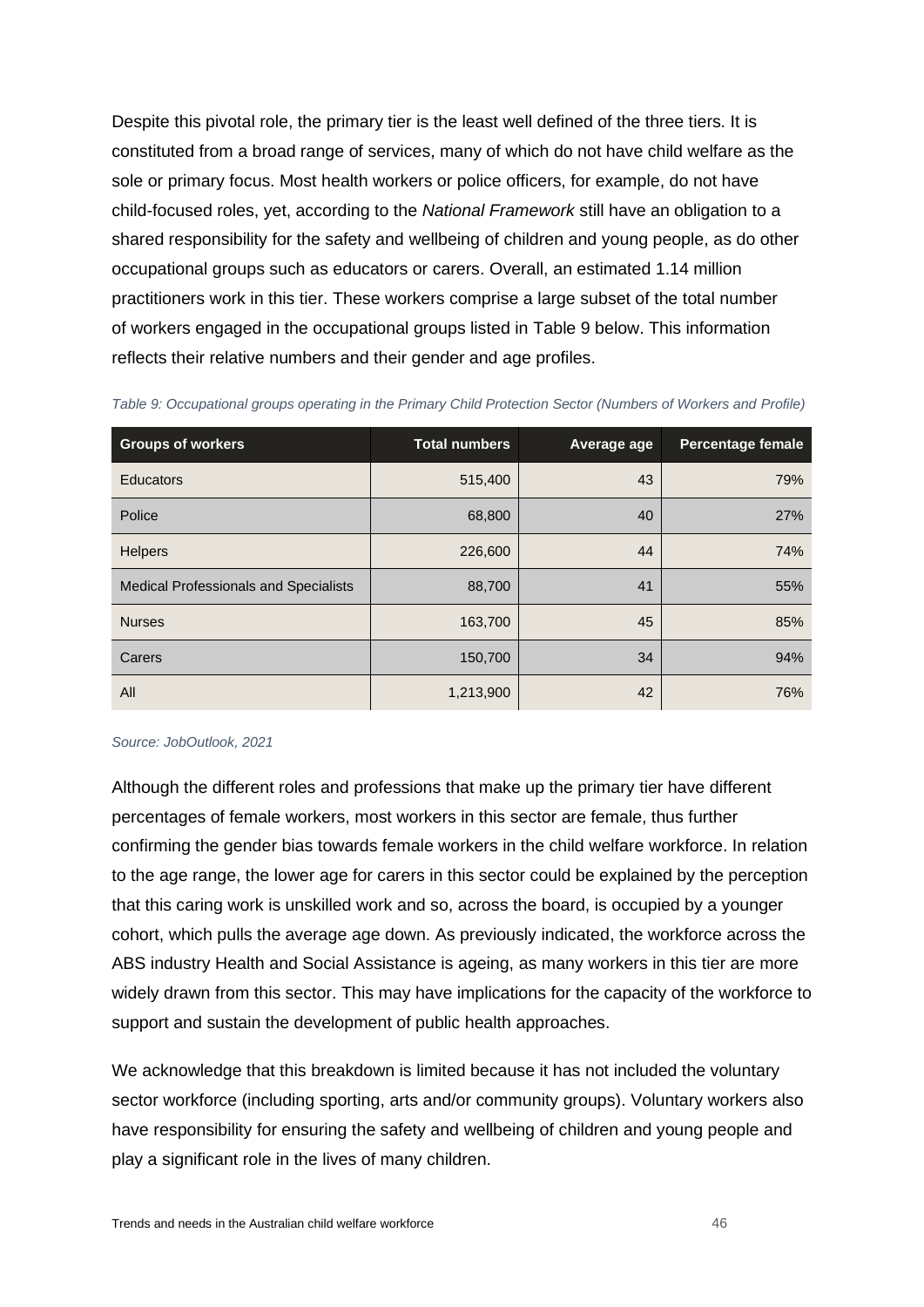We also recognise that workers drawn from other sectors, for example teachers, early childhood educators and health workers, may not see child welfare as their primary role. And only a portion of the budgets which fund these roles may include child welfare. However, these roles are part of the broader public health system that can address the social determinants of health (Lonne et al., 2019). Determinants of disadvantage are known to contribute to family stressors. They also have the potential to have a negative impact on the life course of children and young people, and to contribute to child abuse and neglect. As such, the workforce across this tier can significantly contribute to the early identification and prevention of child welfare issues, supporting children, young people and families in the early phases of stress and adversity, thereby enhancing the safety and wellbeing of children.

It is commonly understood that health inequalities have significant impact on children's and young people's welfare, wellbeing and future opportunities (Lonne et al., 2019). But there is less clarity regarding the specific roles of the services which respond to these health inequalities (e.g., health, education, and early childhood services) in addressing and reducing risk to children and young people, and enhancing their safety and wellbeing. Similarly, given the focus of each service area is targeted on particular needs, the ability to identify specific roles, workforce capacity and supports that respond to child wellbeing is very limited and there is little publicly available reporting on this.

#### **Secondary tier**

The secondary child welfare workforce involves a variety of services targeted at children and young people in at-risk circumstances and their families and communities. It also involves early intervention for families who are identified as highly vulnerable. Many of the organisations that deliver these services are NGOs. In addition, this sector has seen an increasing interest in recent years in peer support and advocacy for children and families. These peers do not have formal qualifications but bring lived experience to support roles either as employees or volunteers (Cocks, 2019). The voluntary nature of these roles made it more difficult to capture data because it is not centralised within either state or national jurisdictions, and there is more variability in the nature of services offered and the data collection formats. Generally, the range of organisational types providing these services included:

- state government (often by other sections of the department containing the child protection entity)
- local government
- community health organisations
- community-controlled Indigenous services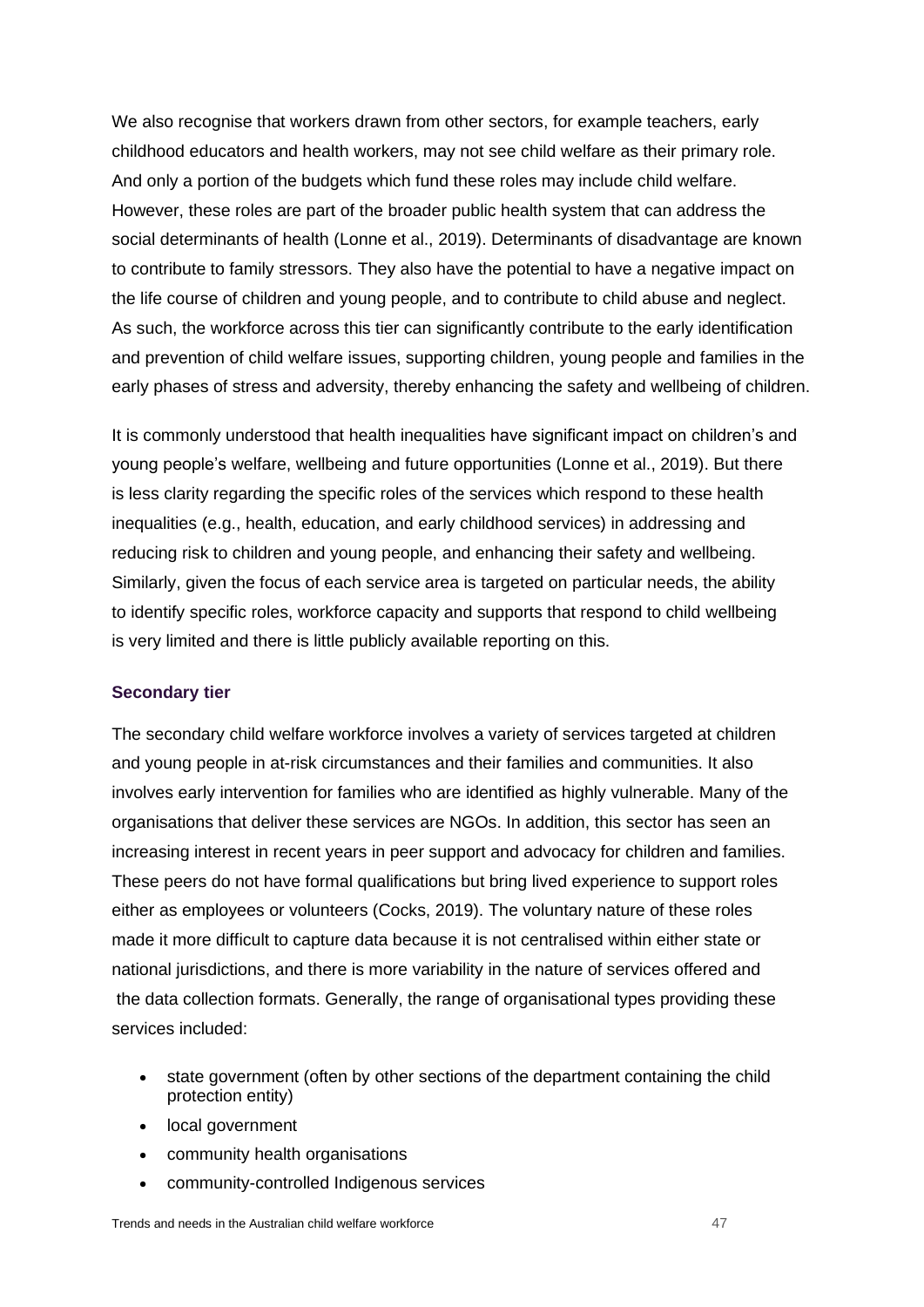- for-profit social welfare organisations
- NFP social welfare organisations.

Across this tier, direct child welfare services include family support, parenting support and counselling services, children's and young people's counselling, child and adolescent mental health services, youth support services, and community development programs. The indirect services include housing support, alcohol and drugs, and educational as well as health and community development services.

To account for the diversity of services, this study examined resources devoted to secondary child protection activities, particularly family support and early intervention. A sample of NGOs and an examination of expenditure and service types of the secondary workforce led us to conclude that approximately 29,000 full-time employees were involved. After including part-time and casual employees, this figure came to some 73,000 workers (see [Table 10,](#page-47-0) column 3 below). This indicates a high level of part-time and casual employees in the secondary sector.

| Item (2019/20)                  | <b>Selected organisations with</b><br>secondary child protection<br>activities in their service<br>portfolio | Selected organisations'<br>estimated employee resources<br>devoted to secondary child<br>protection activities |
|---------------------------------|--------------------------------------------------------------------------------------------------------------|----------------------------------------------------------------------------------------------------------------|
| Total expenditure (millions)    | \$<br>11,830                                                                                                 | $\frac{1}{2}$                                                                                                  |
| Employee expenditure (millions) | \$<br>7462                                                                                                   | \$<br>4 8 4 2                                                                                                  |
| Full-time employees             | 41,554                                                                                                       | 29,106                                                                                                         |
| Part-time employees             | 55,061                                                                                                       | 28,967                                                                                                         |
| Casual employees                | 24,354                                                                                                       | 14,659                                                                                                         |
| All employees                   | 120,969                                                                                                      | 72,732                                                                                                         |
| Full-time equivalent employees  | 79,474                                                                                                       | 50,668                                                                                                         |
| Volunteers                      | 110,771                                                                                                      |                                                                                                                |

<span id="page-47-0"></span>*Table 10: Estimated expenditure and number of employees from sample of 233 NGO providers*

*Sources: Australian Charities and Not for Profits Commission, Office of the Registrar of Indigenous Corporations, JobOutlook, SEEK, Ethical Jobs*

When assembling data for workforce diversity in the secondary tier, we encountered similar issues to those encountered when assembling data for the overall workforce in this tier: lack of data, consistency and comparability. Those issues were also apparent when examining diversity in other tiers. We addressed this by sampling the annual reports of 223 NGOs for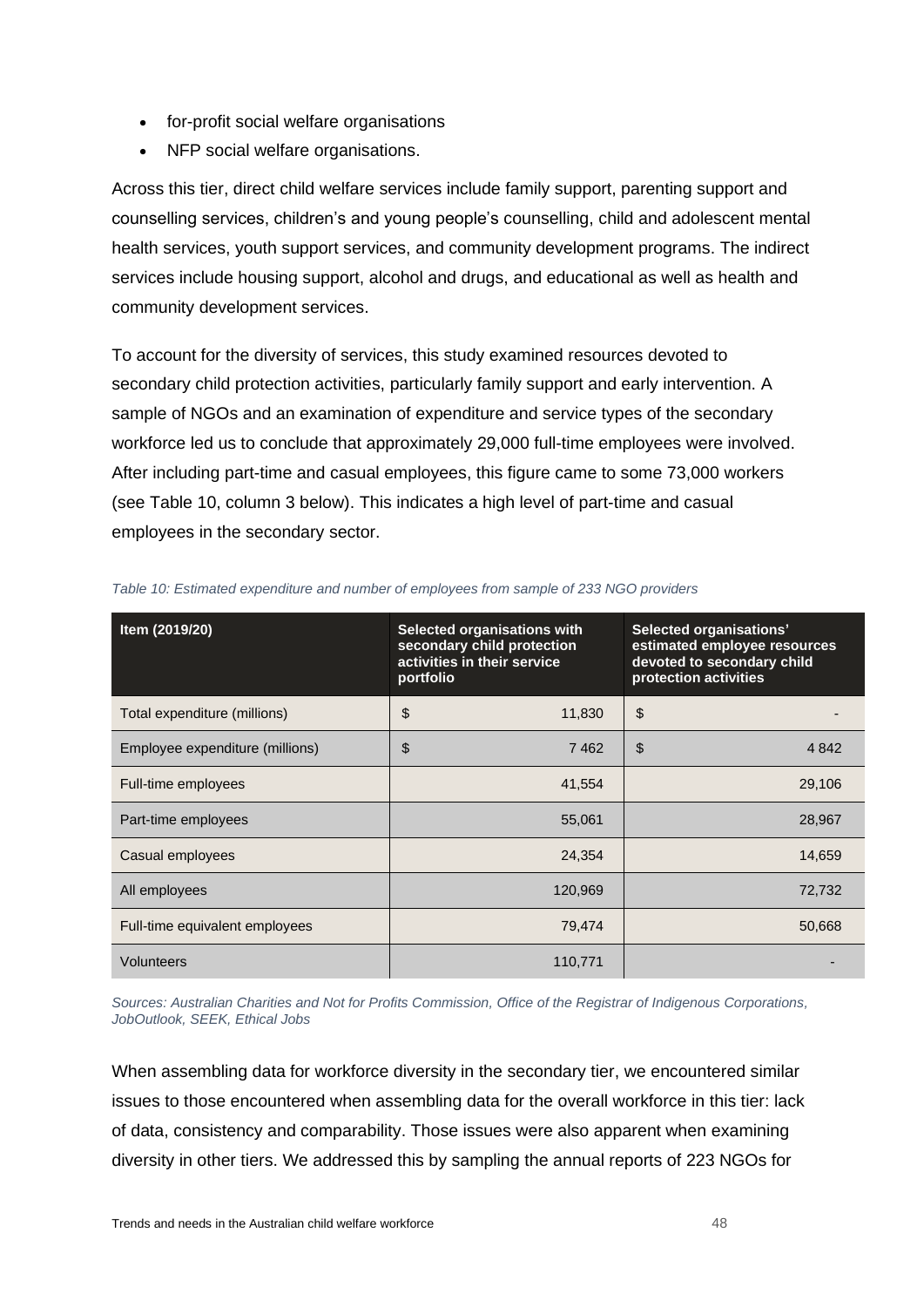workforce profile information; of those annual reports, only 25 had relevant data. This data was supplemented with a sample of job advertisements. Overall workforce numbers were calculated using a weighted average percentage for each criteria (see [Table 11](#page-48-0) below).

<span id="page-48-0"></span>*Table 11: Calculated human resource profile of secondary child safety tier*

| Identity                                | Female | $CALD^*$ | $LOTE***$ | Indigenous | Disability | $LGBTIQA+#$ |
|-----------------------------------------|--------|----------|-----------|------------|------------|-------------|
| Estimated<br>percentage of<br>workforce | 82.6%  | 35.0%    | 18.0%     | 4.0%       | 6.9%       | 9.1%        |

*\*Culturally and linguistically diverse*

*\*\* Languages other than English*

*# Identifying as lesbian, gay, bisexual, transgender, intersex, queer/questioning, asexual*

Of note was the trend in a sample of advertisements for secondary tier child welfare jobs. These fell into one of three categories:

- No diversity requirement indicated (approximately 3% of sample).
- Very role specific (approximately 5% of sample). Descriptions in these advertisements indicated that an applicant would only be considered if they met certain stated or implied gender and /or cultural criteria (e.g., be a woman and have Indigenous heritage).
- Inclusive (over 90% of sample). These advertisements welcomed anyone to apply and contained phrases such as the following:
	- o understand the importance of diversity and inclusion
	- $\circ$  We recognise that everyone has the right to an equitable, safe and productive environment and to be treated with dignity and respect
	- $\circ$  We welcome applications from all people regardless of age, gender, ethnicity, cultural background, disability or sexual orientation
	- o Aboriginal and Torres Strait Islander people are encouraged to apply.

## **Aboriginal and Torres Strait Islander children and young people**

Aboriginal and Torres Strait Islander children and young people are significantly overrepresented in the child welfare system. There has been increasing recognition of the need to increase the capacity of the secondary system to provide targeted and early intervention responses to help address this issue. In response to this need, we examined the workforce in Aboriginal and Torres Strait Islander targeted agencies by looking at Aboriginal Corporations that provide child and family specific services.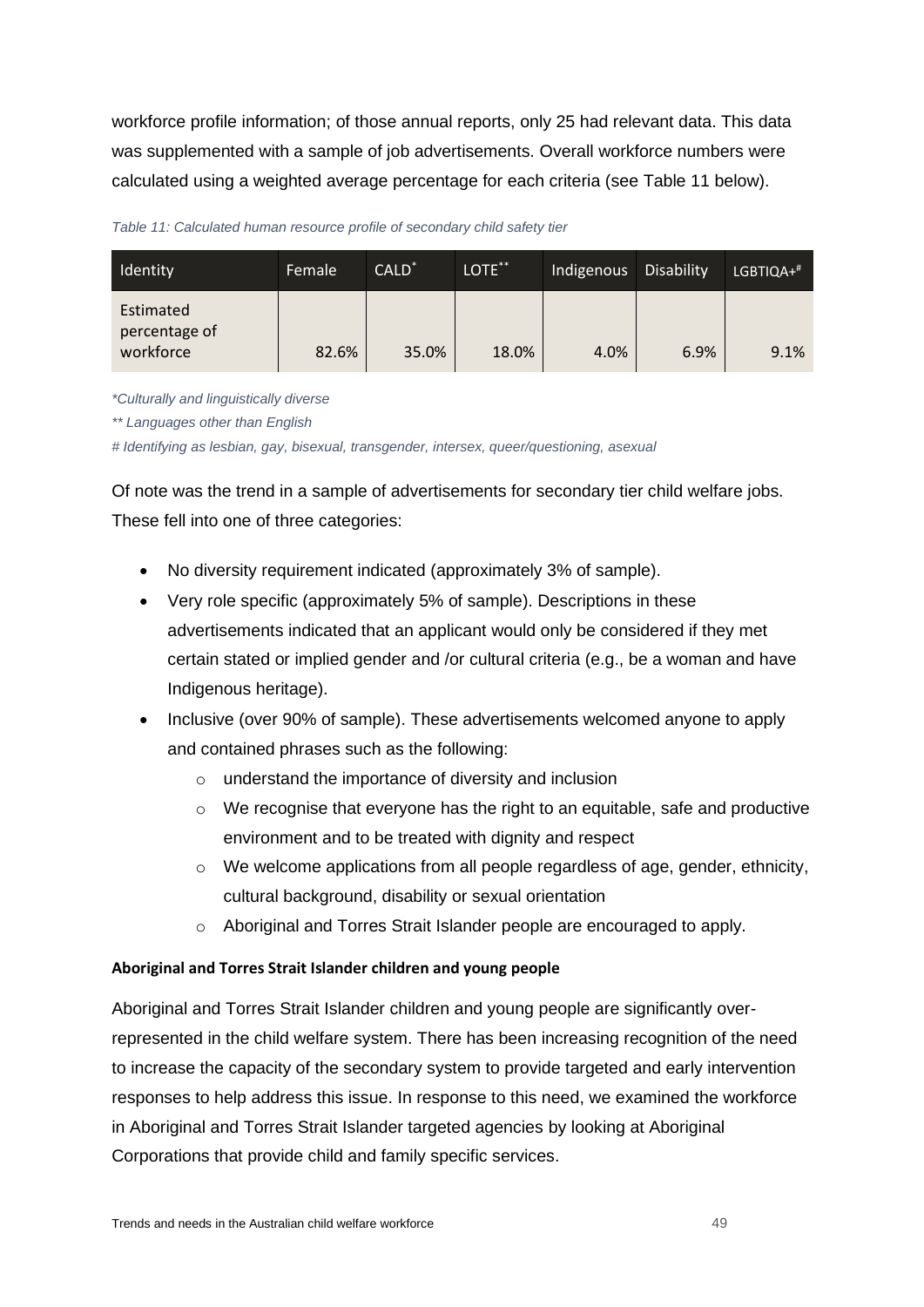Analysis of the ORIC data indicated a total annual Corporation expenditure of approximately \$3 billion across 3336 registered corporations. Expenditure is funded by grants including the following sources:

- Community Development Program (CDP) initiatives
- sale of individual corporation goods and services
- royalties.

Around 25,000 people are estimated to be employed through this expenditure. Through this data a subset of data specific to services targeted towards children, young people and families was captured using a structured sample of 166 corporations.

This sample data indicated that Health and Community Services was the major area for employment within Aboriginal Corporations, with 72 organisations providing these services. The second largest category was Employment and Training, with 36 organisations providing these services. A total of 51 organisations provide either Housing and/or Education Services. While acknowledging that the estimation of numbers engaged in these employment areas is limited by the method of data capture, we attribute some 5500 workers to the Health and Community Services component of Aboriginal Corporations.

## **Growth in the secondary tier**

The secondary child welfare tier has seen significant growth. An example of this growth is the expansion of Intensive Family Support Services. These provide targeted services to children, young people and families with a focus on preventing at-risk children entering the tertiary tier (AIHW, 2021a). Over the past 10 years, there has been a rapid increase of funded intensive family support services (from 207 to 461), with an increase of children being supported (from 15,432 to 40,200) (AIHW, 2011, 2021a). While growth has occurred in other areas of the secondary tier, funding arrangements suggested this is less pronounced and more variable depending on the service type and jurisdiction.

Some specific initiatives targeting a broader range of families facing difficulties existed across jurisdictions. Even where initiatives were focused on a broader approach to supporting families, programs in high-risk categories continued to predominate, requiring highly skilled workers. For example, in the NSW *Their Futures Matter* initiative, only 3 of the 11 programs supported children and families who have not been in either the secondary or tertiary tier (Department of Communities and Justice, 2021). This rapid expansion of programs including specialist programs for high-risk families has required significant growth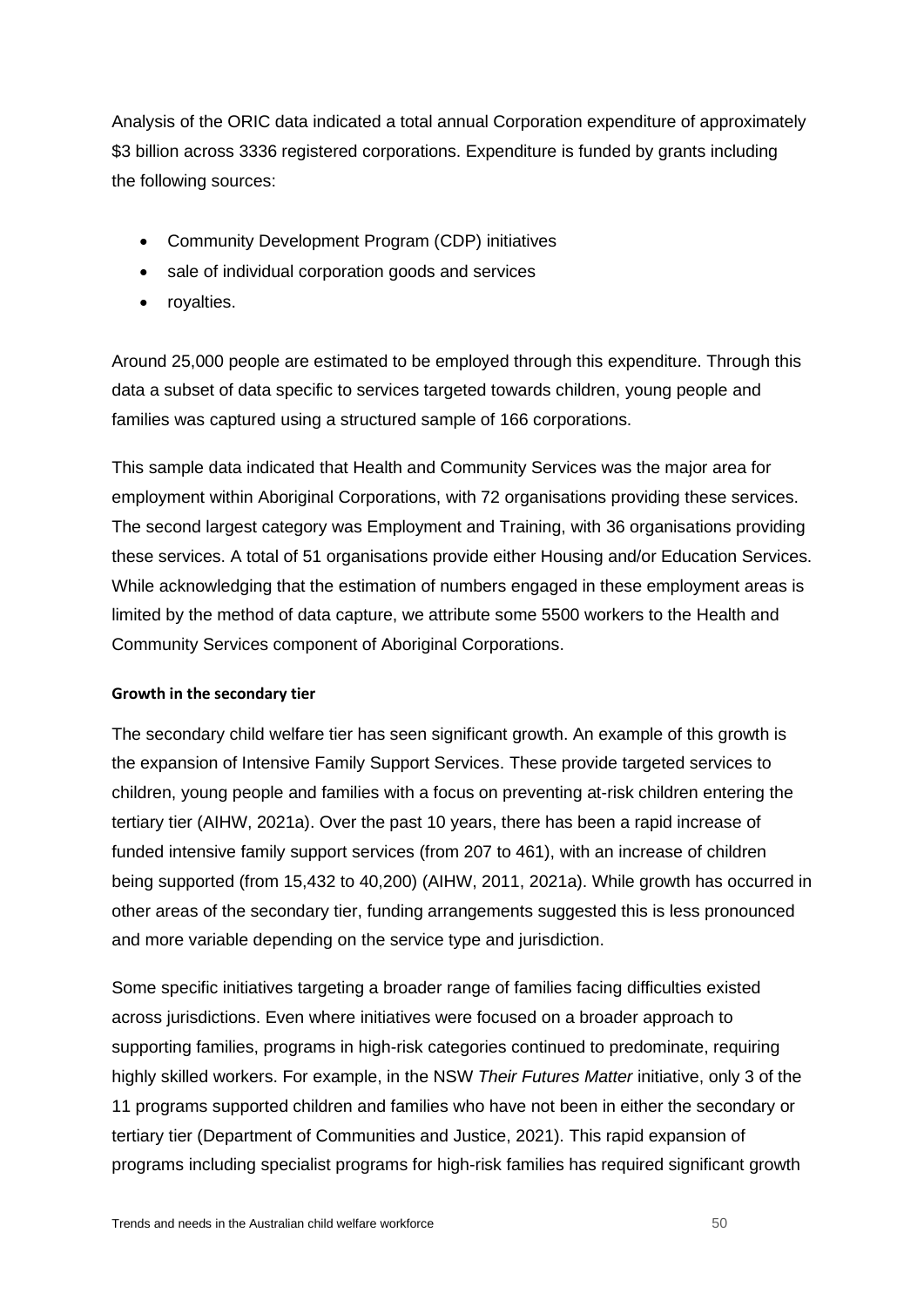in skilled workers to work with complex family situations. The quality and performance frameworks implemented for funded services also suggested a need for more highly skilled and qualified workers in this sector.

## **Tertiary tier**

In the tertiary child welfare system, workers are drawn from across the Other Social Assistance workforce category (ABS 2016) or from out-of-home care services within the Other Residential Care category. Some workers may come from other categories such as Health (including Hospitals or Medical and Other Health Care Services categories) or Public Administration and Safety (e.g., police).

#### **Roles and responsibilities**

Across jurisdictions, we identified a common structure within the statutory child welfare departments: most of the caseworkers providing direct interventions with children, young people and families met the entry level requirement for degree-qualified workers. Those with a high-level qualification or who had experience tend to be employed as senior caseworkers. Workers could then progress to supervisor or practice consultant positions. Statutory departments also employ family and youth support workers with Certificate or Diploma level qualifications.

Workforce data related to the tertiary tier of the child welfare workforce exists within the statutory state and territory governments and relevant sub-departments. It is estimated that, across Australia, these departments employ approximately 18,000 staff in various roles, from front-line worker to management positions. Table 12 below outlines staff numbers across these different positions.

#### **Workforce growth**

Consistent with previous studies, our analysis identified that the child welfare workforce in statutory services has continued to increase significantly with departmental staffing levels indicated in [Table 12](#page-51-0) below. In comparison to the study by Martin and Healy, (2010, p. 23) which used industry surveys to estimate the sector workforce, our study identified that the frontline child welfare workforce in the statutory agencies increased from approximately 10,000 to approximately 18,000 over the past decade. This is astonishing growth.

The table below shows a dramatic drop in the estimate of the size of the statutory workforce from 2010 to 2012. This could be explained by various jurisdictions responding to the survey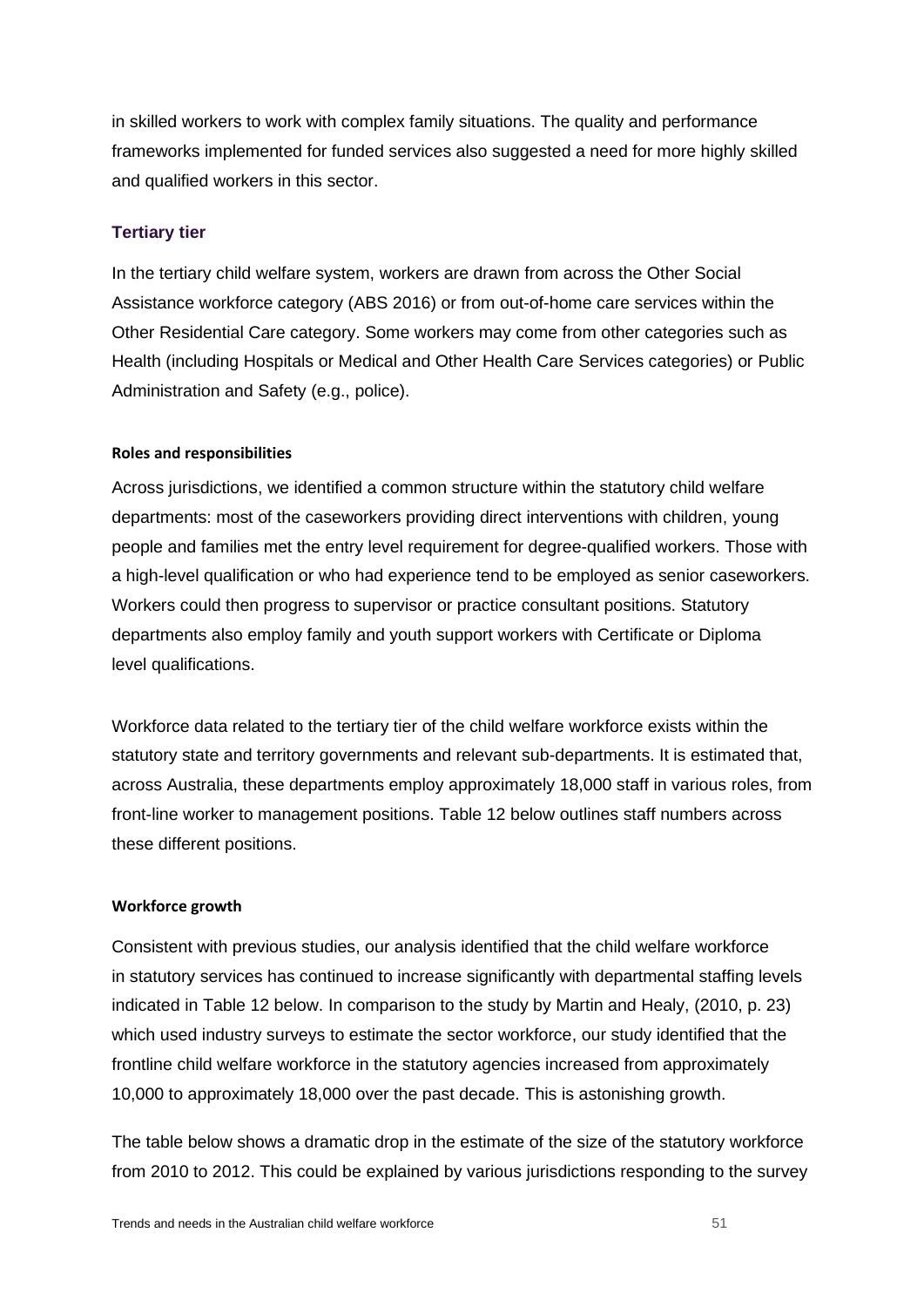differently without consistent criteria (e.g., whether they should be responding about the whole of the department or just case workers working in the field). We draw attention to the overall highest numbers quoted in the 2010/2012 period compared with current data as an indication that the system overall has expanded over the last ten years.

|            |       | <b>Past studies</b>      |                              | <b>Current study</b> |                    |                    |
|------------|-------|--------------------------|------------------------------|----------------------|--------------------|--------------------|
|            | 2007* | 2010**                   | 2012***                      | $2019a^{+}$          | 2019b <sup>+</sup> | 2019c <sup>+</sup> |
| <b>NSW</b> | 1479  | 3342                     | 3576                         | 2253                 | 2429               | 4682               |
| <b>VIC</b> | 937   | 1749                     | 1232                         | 2107                 | 2242               | 4349               |
| QLD        | 1432  | 2725                     | 1689                         | 1528                 | 1768               | 3296               |
| WA         | 1198  | 790                      | 883                          | 1016                 | 1176               | 2192               |
| SA         | 600   | 853                      | $\overline{a}$               | 1236                 | 859                | 2095               |
| <b>TAS</b> | 220   | 365                      | $\qquad \qquad \blacksquare$ | 175                  | 175                | 350                |
| <b>ACT</b> | 120   | 130                      | 81                           | 145                  | 145                | 290                |
| NT.        | 115   | $\overline{\phantom{a}}$ | $\qquad \qquad \blacksquare$ | 332                  | 110                | 442                |
| National   | 6101  | 9954                     | 7461                         | 8792                 | 8904               | 17,696             |

<span id="page-51-0"></span>

| Table 12: Estimate of staff numbers in dedicated child welfare entities – Australian States & Territories 2020 |  |  |  |  |  |  |  |
|----------------------------------------------------------------------------------------------------------------|--|--|--|--|--|--|--|
|----------------------------------------------------------------------------------------------------------------|--|--|--|--|--|--|--|

 $\overline{1}$ 

*Sources:* 

 $\mathbf{r}$ 

*\*Bromfield & Ryan (2006); \*\*Martin & Healy (2010); \*\*\* McArthur & Thomson (2012); +NSW: New South Wales Family and Community Services Annual Report, New South Wales Department of Communities and Justice Caseworker Dashboard; VIC: Victorian Department of Health and Human Services Annual Report 2018/19; QLD: Queensland Service Delivery Statement 2019/2020, The New Daily (2018), Queensland Department of Child Safety, Youth and Women Annual Report 2018-19; WA: Western Australia State Budget 2019-20; SA: South Australia Report of the Auditor General; TAS: The New Daily (2018), Tasmania State Government Department of Communities Tasmania Annual Report 2019; ACT: Community Services Directorate Annual Report 2018/19; NT: Northern Territory Families Annual Report 2018-19*

*Note: 2019a includes Caseworkers; 2019b includes Other workers and frontline support; 2019c includes all frontline workers*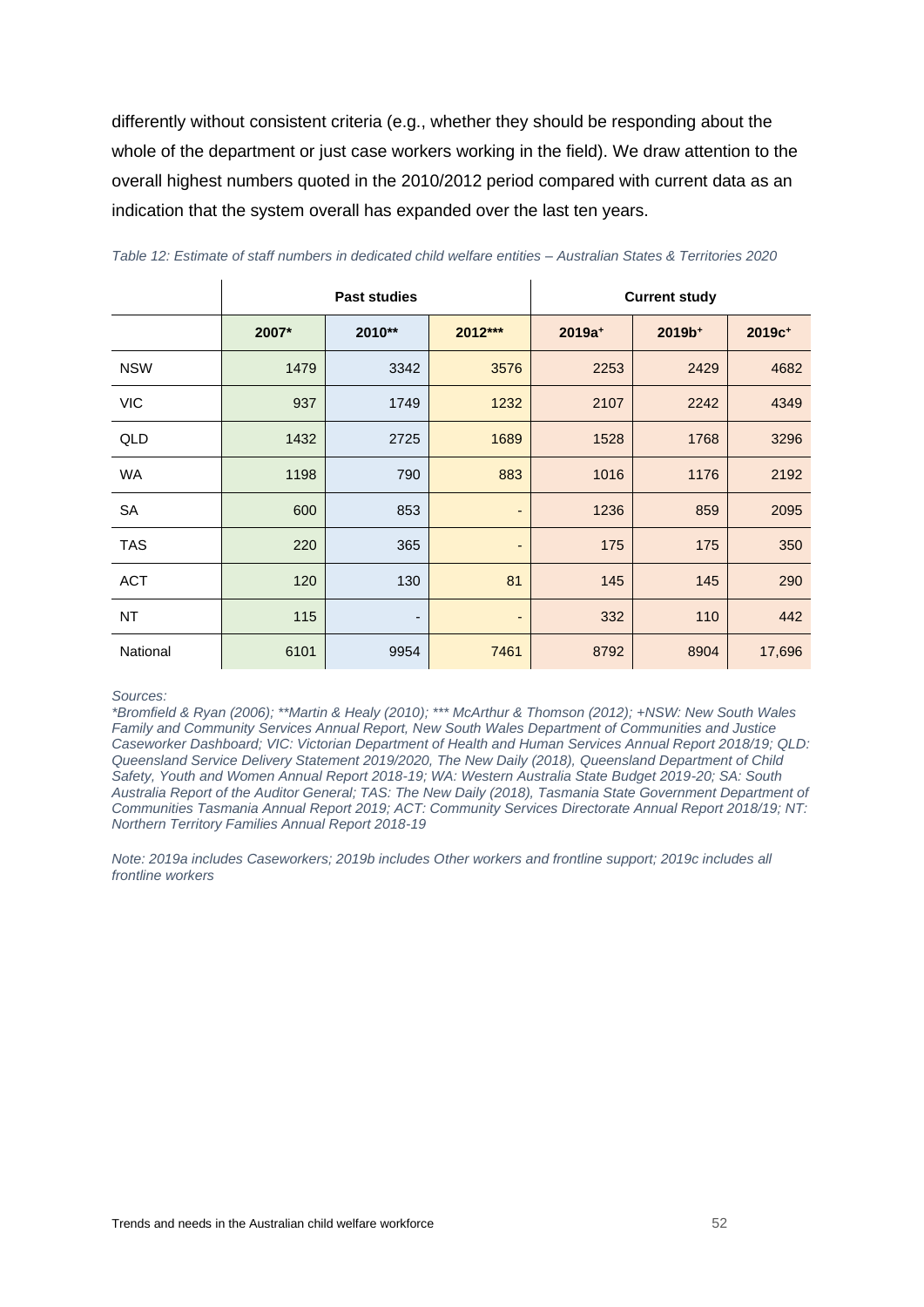#### **Caseworkers**

Of the total number of workers within statutory systems (see [Table 12,](#page-51-0) 2019c), we identified approximately 8800 workers who could be identified as caseworkers responsible for direct intervention with children, young people and families. This included workers with roles in investigation, family intervention, and working with children and young people in the care of the department on statutory child protection orders (including supervisory and custodial orders). Entry-level employment as a caseworker requires successful completion of a Bachelor degree in social work, psychology or related fields across the various statutory child protection agencies in Australia.

#### **Other frontline workers**

We identified a further group of frontline workers who held some direct service delivery responsibilities (approximately 3200). This group was made up of case support workers, supervisory and practice support roles. The Caseworker Support role exists below the Caseworker level and is often staffed by those holding higher level certificates/diplomas, or students in the human services field. We estimated that there are about 2000 of these positions nationally. Those in supervisory or practice support roles, the immediate higher levels to caseworker roles, are expected to build their experience to a certain level of satisfaction.

#### **Staff turnover rates**

Another aspect of the tertiary workforce employed by statutory departments was the rate of staff turnover and acknowledged vacancy rates. Previous Australian studies have reported turnover rates as high as 40% (Russ et al., 2020). The data we accessed indicated up to one-third leave each year. This was reflected in high vacancy rates being reported in some jurisdictions for entry-level employees who had an average tenure of between 1.1 to 1.5 years (Cortis & Blaxland, 2017, Victorian State Government, 2018). This is similar to some states in the USA (Pennsylvania Council of Children, Youth and Family Services, 2021).

#### **Police, health, allied health workers and educators**

Police, health and education departments also have identified child protection workers who they considered to be part of the tertiary tier response. In some cases, police are required to attend where possible criminal acts need to be investigated or where offenders are prosecuted under the relevant jurisdiction's Criminal Code. Based on this data, we estimated that police officers with a specific child welfare role occupied approximately 1700 full time positions nationally.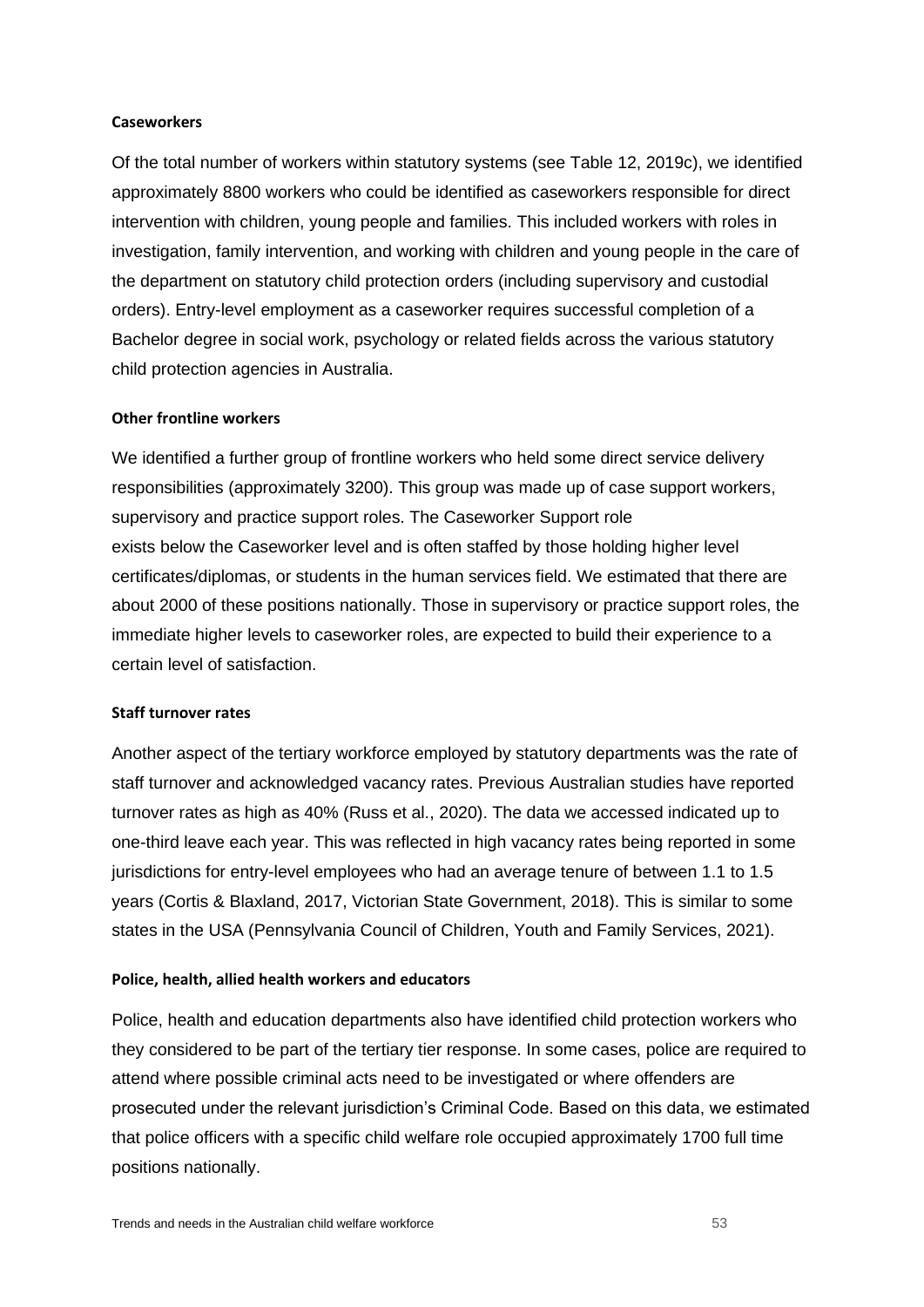Health and allied health workers are required in cases where physical or sexual trauma has occurred or was suspected and/or substantiated and medical assessment or treatment is required. Similarly, health workers may be involved in mental health responses and counselling for children and young people under statutory intervention or orders. The number of health workers reported as part of the tertiary child welfare specific workforce able to be identified was limited, with only NSW data available indicating 53 positions. Similarly, although policy indicates that education staff do play a role in tertiary child welfare responses, for example Suspected Child Abuse and Neglect Teams in Queensland, data on this dedicated education child welfare workforce was not able to be located in this study.

In some jurisdictions children and young people on child protection orders were supported by NGOs funded by state governments to provide targeted intervention, particularly out-ofhome care. However, workforce numbers were not directly reported. In residential and home-based care, we were able to calculate workforce numbers using staff-to-child ratios. Using Productivity Commission's Report on Government Services (ROGS, 2019) data on children and young people in residential and home-based out-of-home care and recognising shift work in a proportion of these settings, we estimated the direct care workforce (excluding volunteers such as foster and kinship carers) to be approximately 3500. When this approximation included other support workers and administrators in this context, this increased to around 4600 workers. We were unable to determine turnover rates for this workforce.

#### **Workforce diversity**

In general, the profile of the tertiary tier workforce diversity was similar that of the secondary tier, with data drawn from the human resources profile of several statutory child protection agencies (see [Table 13](#page-54-0) below). This is similar to the overall workforce profile. In some areas the proportion of people from specific population groups is similar to the general population. However, in other areas, it does not reflect either the general population or the proportions of children and families from these population group in the child welfare system. The variations in the diversity of the workforce profiles across jurisdictions reflect the history of the State or Territory and the organisations within each jurisdiction. Most jurisdictions cite a plan to actively lift the percentages of these population groups to more acceptable levels.

In terms of the proportion of Aboriginal and Torres Strait Islander People in the child welfare workforce, jurisdictions generally aim to raise it to 3% to 5% of total workers. There are arguments for this component to take a significantly greater share of the profile given the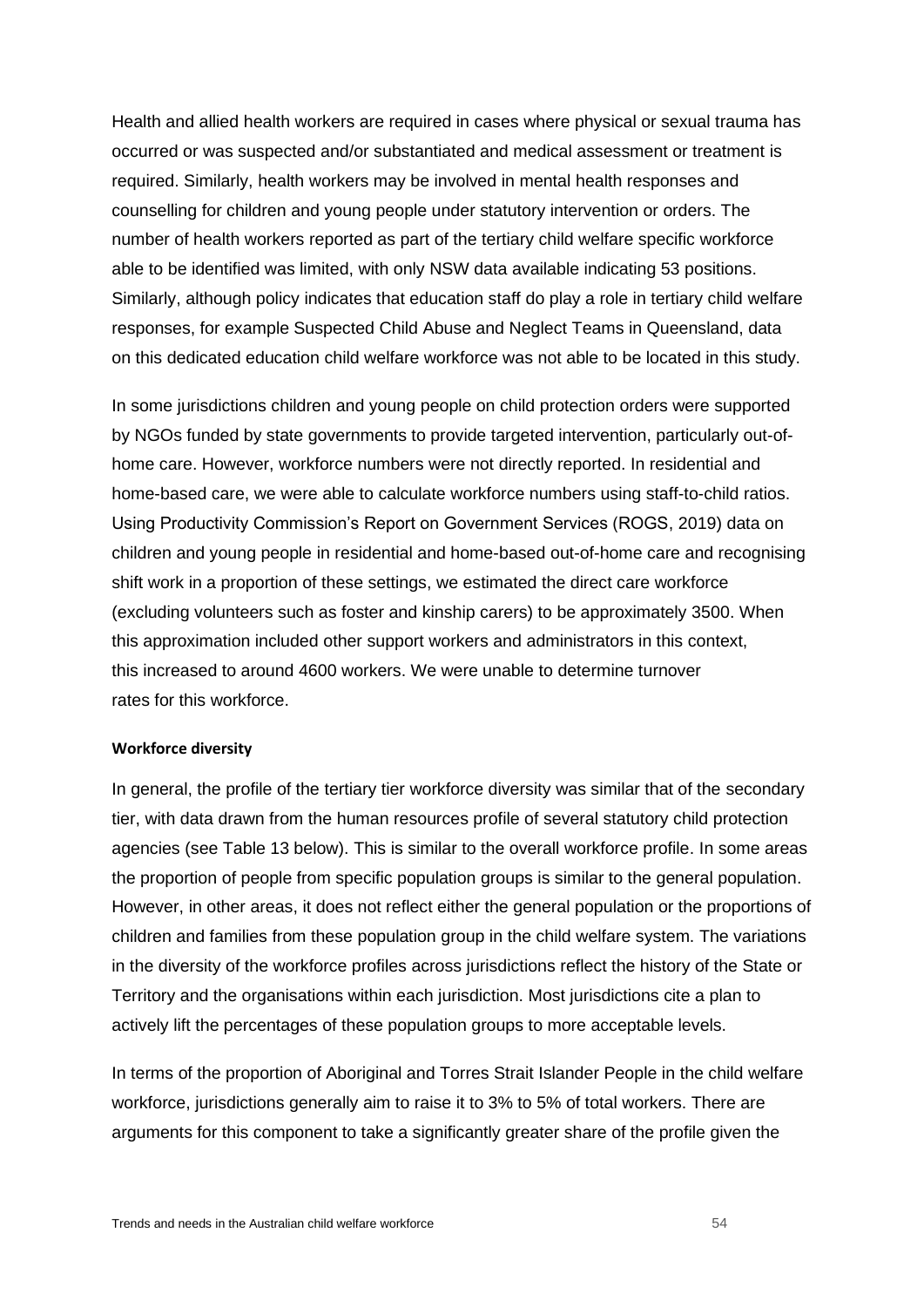significant disproportion of Aboriginal and Torres Strait Islander children within the statutory system. This is currently limited by graduate numbers.

| <b>Jurisdiction</b>                 | Indigenous | <b>Disability</b> | <b>CALD</b> | Non-English<br><b>Speaking</b><br><b>Background</b> |
|-------------------------------------|------------|-------------------|-------------|-----------------------------------------------------|
| <b>Statutory authority level</b>    |            |                   |             |                                                     |
| Victoria                            | 1.9%       |                   |             |                                                     |
| South Australia)                    | 5.3%       | 1.6%              |             |                                                     |
| Northern Territory                  | 17.0%      | 2.4%              |             | 22.1%                                               |
| <b>Australian Capital Territory</b> | 4.5%       | 5.7%              | 17.1%       |                                                     |
| <b>Public service level</b>         |            |                   |             |                                                     |
| <b>New South Wales</b>              | 3.5%       | 2.5%              |             | 18.0%                                               |
| Queensland                          | 2.5%       | 3.3%              |             | 6.5%                                                |
| Western Australia                   | 2.7%       | 1.6%              | 14.0%       |                                                     |
| Tasmania                            | 3.0%       | 6.0%              |             |                                                     |

<span id="page-54-0"></span>*Table 13: Share of workforce profile by worker groups in Statutory Authority and Public Service*

*Note: Profile information for South Australia and Victoria is listed at a statutory authority unit level. The Northern Territory and the Australian Capital Territory have their statutory agencies co-located in host departments which undertake other non-child protection functions. Queensland, New South Wales and Western Australia report their staff profiles at a whole of public service level. While Tasmania does not have a history of reporting its profile, the findings of a recent independent inquiry (Watt, 2021, p. 173) supplements the departmental level data.*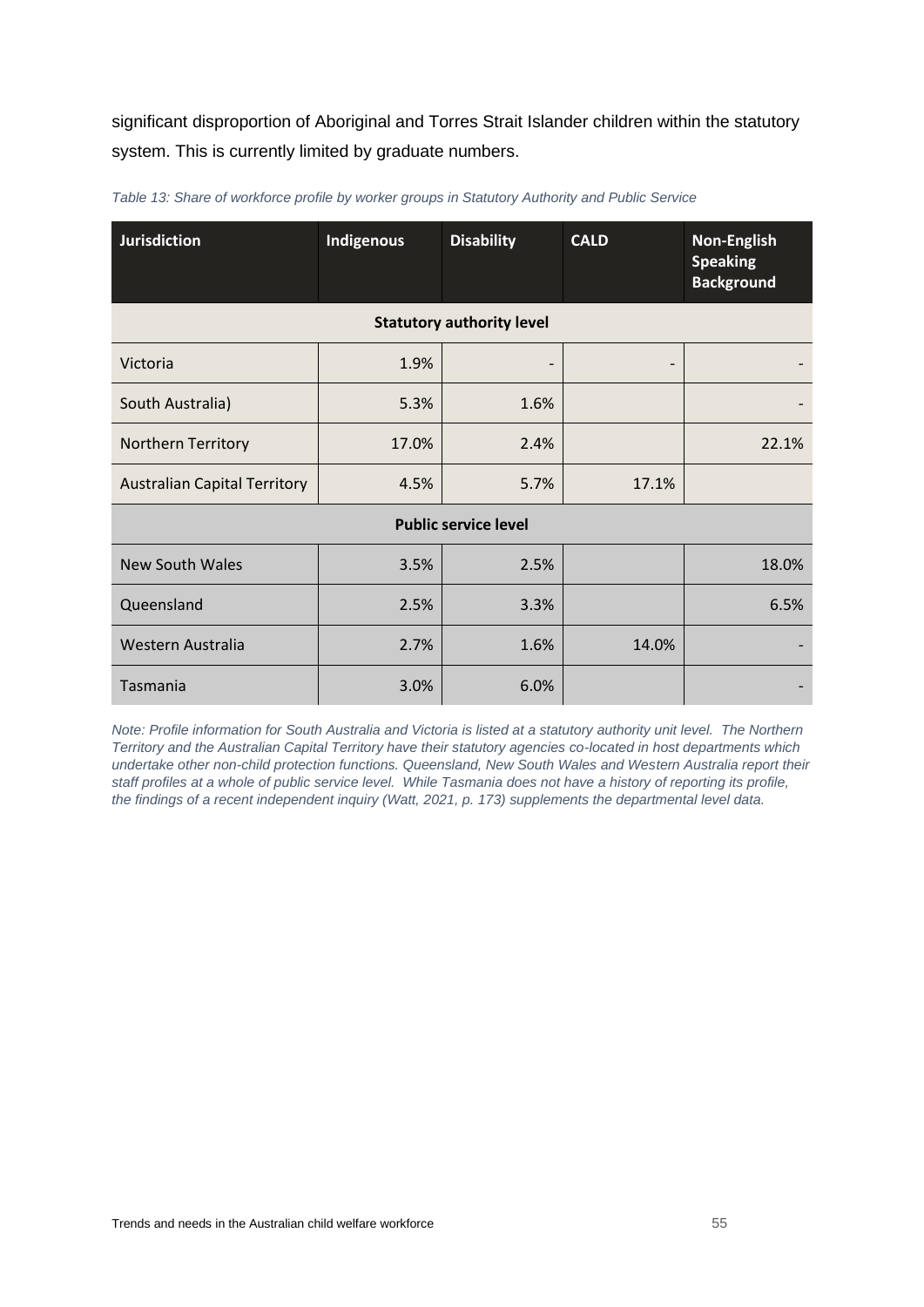## **Discussion: Capability of the child welfare system**

Perhaps the most significant finding from this study is that the child welfare workforce in Australia cannot be easily defined or quantified owing to significant gaps in data and the lack of consistent data sets across jurisdictions, especially for the secondary and primary tiers. This is a significant issue for estimating a public health approach workforce because the successful implementation of such an approach relies on the knowledge and skills of the whole workforce, including those on the preventative end of the workforce continuum, all of whom need to be able to engage with families in non-stigmatising ways (Higgins et al., 2021).

In this section we address the implications of the persistent focus on the tertiary tier of the child welfare system and ongoing staffing challenges. We also discuss how this contradicts the aims of the *National Framework* and hinders a general transition to a public health approach to responding to child welfare.

## **Data gaps**

Our findings drew on data from a variety of data sets that could relate to child welfare in different ways. Similarly, the preferred occupational groups relevant to child welfare that were able to be identified also relate to other health care and social assistance subcategories. This complexity created challenges in understanding the trends and needs in this workforce research. Child welfare, for example, does not have its own category within the ABS workforce data but sits within broader social care categories Welfare or Health, which can mean a number of different things. When conceptualised from a public health perspective, many important child welfare positions seemed to overlap, making it difficult to determine the full constitution of the workforce. For this reason, data comparison and extrapolation from multiple data sets was necessary to develop an understanding of this workforce.

Another challenge was the evident focus on the tertiary tier as having responsibility for fulfilling the service needs of vulnerable children, young people and their families, and communities. This focus meant that data for examining the primary and secondary tiers were harder to identify and source. Available data required significant extrapolations in order to examine the trends and issues.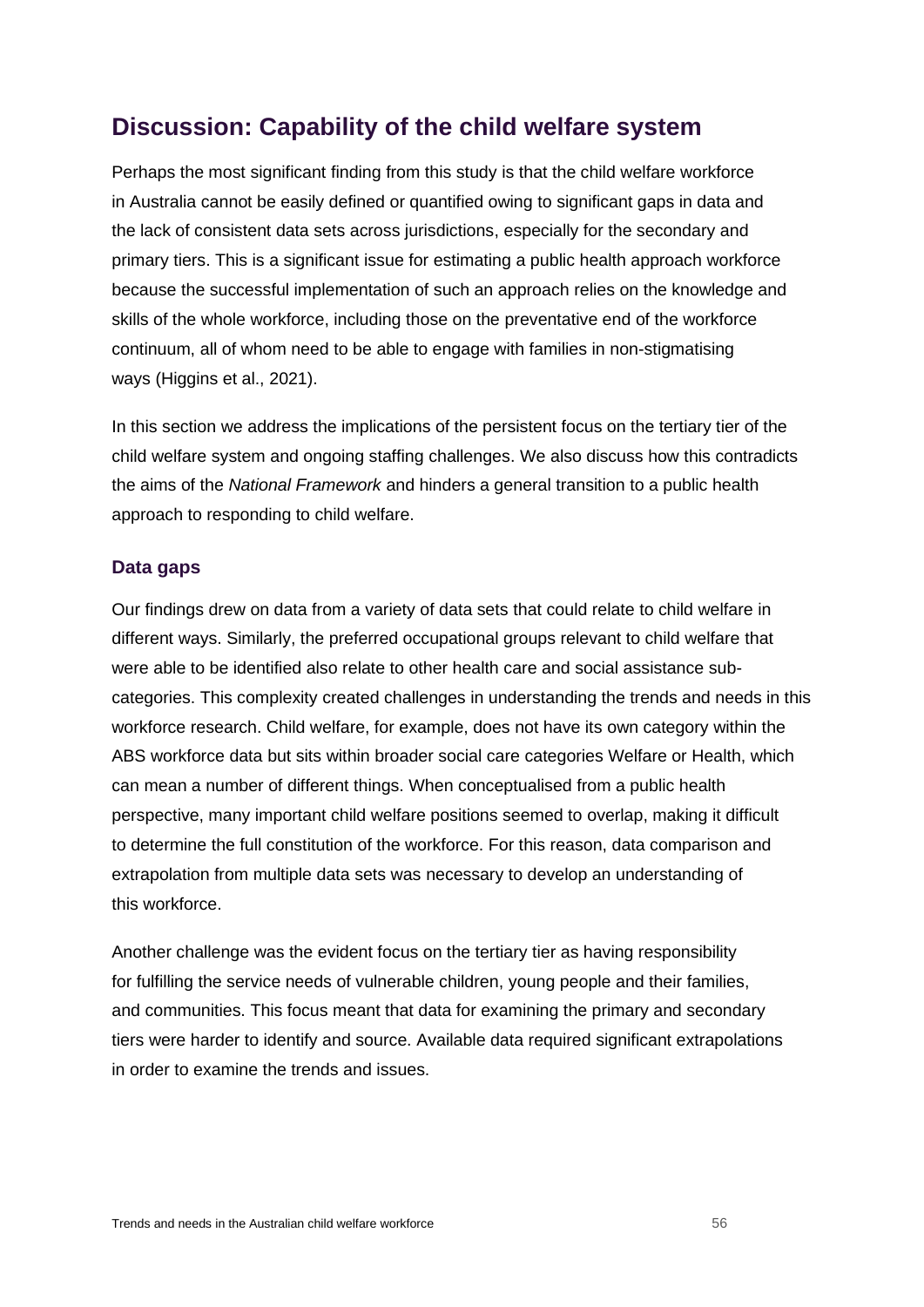## **Fixation on the tertiary tier**

The *National Framework* was developed over a decade ago. One of the aims was to establish a public health model of child welfare in Australia that prioritises a universal preventative approach to supporting children, young people and their families, and communities. The data gathered in this research demonstrates there is a continuing systemic and cultural prioritising of a tertiary/statutory and forensic approach to child welfare. This is reflected in the limitations of workforce data collection and reporting, alongside continuing rises in numbers of children, young people and families in contact with the statutory system (AIHW, 2021a). Additionally, the staffing levels, qualification requirements, and the types of positions available indicate a clear bias towards the tertiary tier. Hence, the workforce that is needed to achieve the principles embedded within the *National Framework*, appears to have had its development hindered—this runs contrary to its ambitions to prioritise the safety and wellbeing of children and young people with a more preventative stance.

Despite this dominance, the tertiary workforce itself appears to be ill-defined internally with little or no consistent requirement for knowledge, skills or qualifications across jurisdictions. Nor is there any consistent national workforce reporting protocol. Ironically, the increasing size of the tertiary workforce is accompanied with high turnover and vacancy rates and difficulty attracting and retaining experienced staff. This state of affairs indicates that the tertiary workforce does not have enough relevant skills and that not enough is known about the knowledge and skills needed for this workforce.

Without a highly skilled workforce across all three tiers, it would have been difficult to prepare for the implementation of the *National Framework (*2009-2020), or any subsequent framework. There needs to be consistency in the understanding of the workforce and monitoring of the trends. Without this, there are likely to be ongoing challenges in addressing the national and state jurisdiction's policy intent for child safety and wellbeing and reducing the number of children, young people and families in the tertiary tier of the child welfare system.

Tertiary services are essential—this cannot be disputed—but their continued prioritisation, in conjunction with workforce shortages in this sector, hampers a transition to a broader service system and targeting earlier intervention that responds to the needs of children and families. This is evident in the secondary sector where there are also staff shortages, and staff with less qualifications and experience. The very complex nature of the direct client work with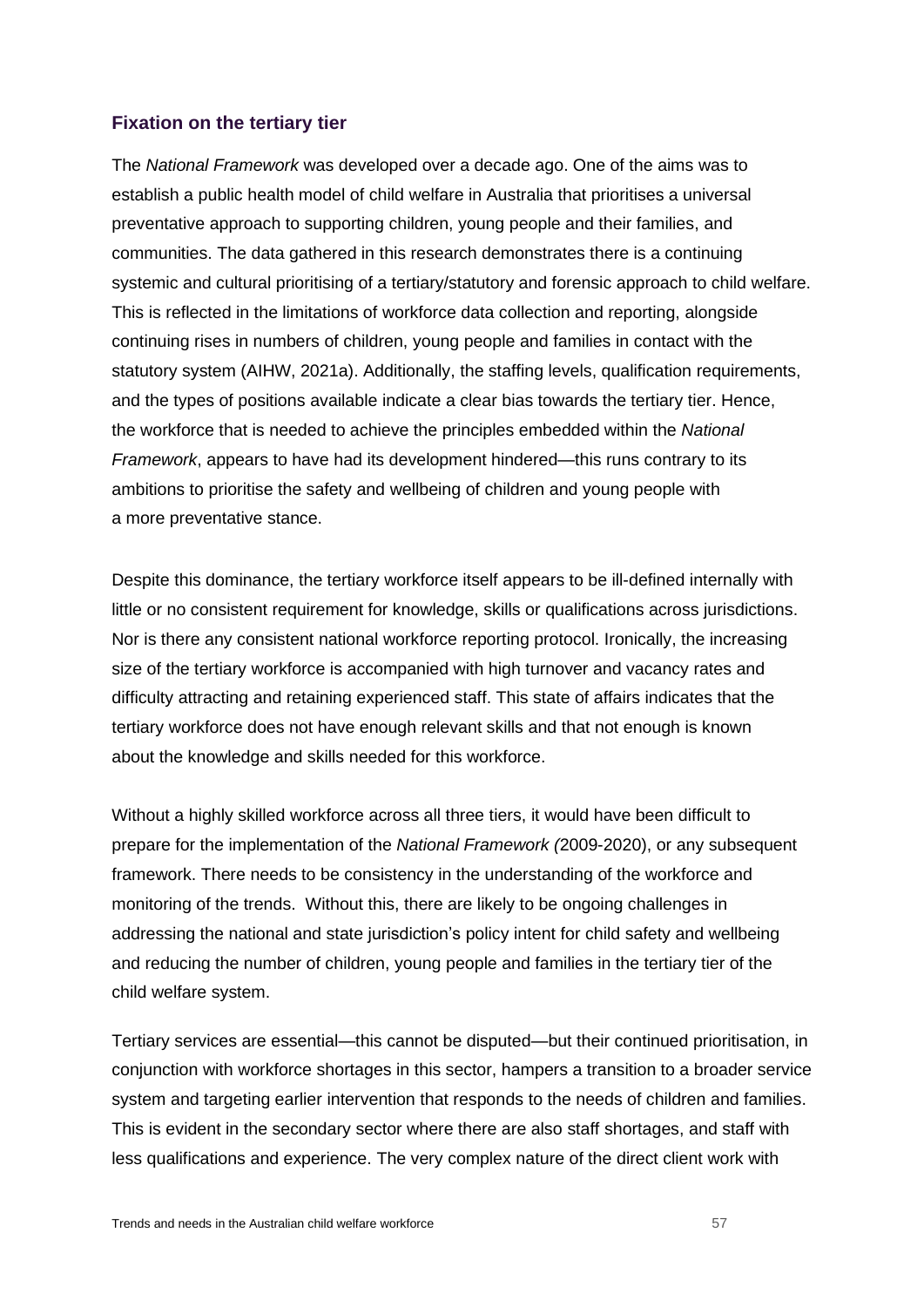vulnerable children, young people and families, many of whom have complex needs (Price-Robertson & Schuurman, 2019) requires staff with adequate qualifications and experience. In addition, high workloads and individual pressures, such as vicarious trauma, can exacerbate staffing shortages (Russ et al., 2020) similar to those in the tertiary tier and across the broader Health Care and Social Assistance industry. These issues pose further challenges to establishing the additional qualified workforce needed to enable a transition towards public health models. This is consistent with the limited recognition and consideration of the nature and needs of the broader workforce, suggested above, and runs counter to the position embodied in the initial *National Framework*. The publication *Safe & Supported: The National Framework for Protecting Australia's Children 2021–2031* illustrates that this is an ongoing issue.

Based on the trends identified in this study, we believe that the tertiary workforce will face challenges that will further impede the development of the child welfare system across the three tiers. However, the large 'invisibility' of child welfare workforces outside of the tertiary child protection system makes workforce planning and pre-service training and inservice professional development difficult to understand, conceptualise and address. This invisibility is compounded by the cross-sectoral nature of what such planning and skill development would require. It needs to cover different levels of government (national, state/territory and local) as well as cross-portfolio (early childhood, health, education, community services, etc.).

## **Shortages of staff and limited graduates**

Workforce shortages were evident in the tertiary and secondary tiers of the sector with strong future job growth predicted not only in the child welfare sector but in the Health Care and Social Assistance industries generally. These indicate continuing challenges in provision of current and future services. Additionally, in a context of very high demands in the health sector in response to the pandemic, and ongoing growth in the tertiary sector, this is likely to be exacerbated. Against this backdrop, it will be difficult to promote growth in the secondary and primary tiers to enable a transition to public health approaches.

Consistent with previous research (Healy & Lonne, 2010; McArthur & Thompson, 2012), it is apparent there are staff shortages across all child welfare system tiers. Factors influencing these shortages include high turnover and high vacancy rates in the tertiary system. Staff shortages were also evident in the secondary system, as well as broader features of high industry growth and limited graduates in the preferred professions. The ongoing impacts of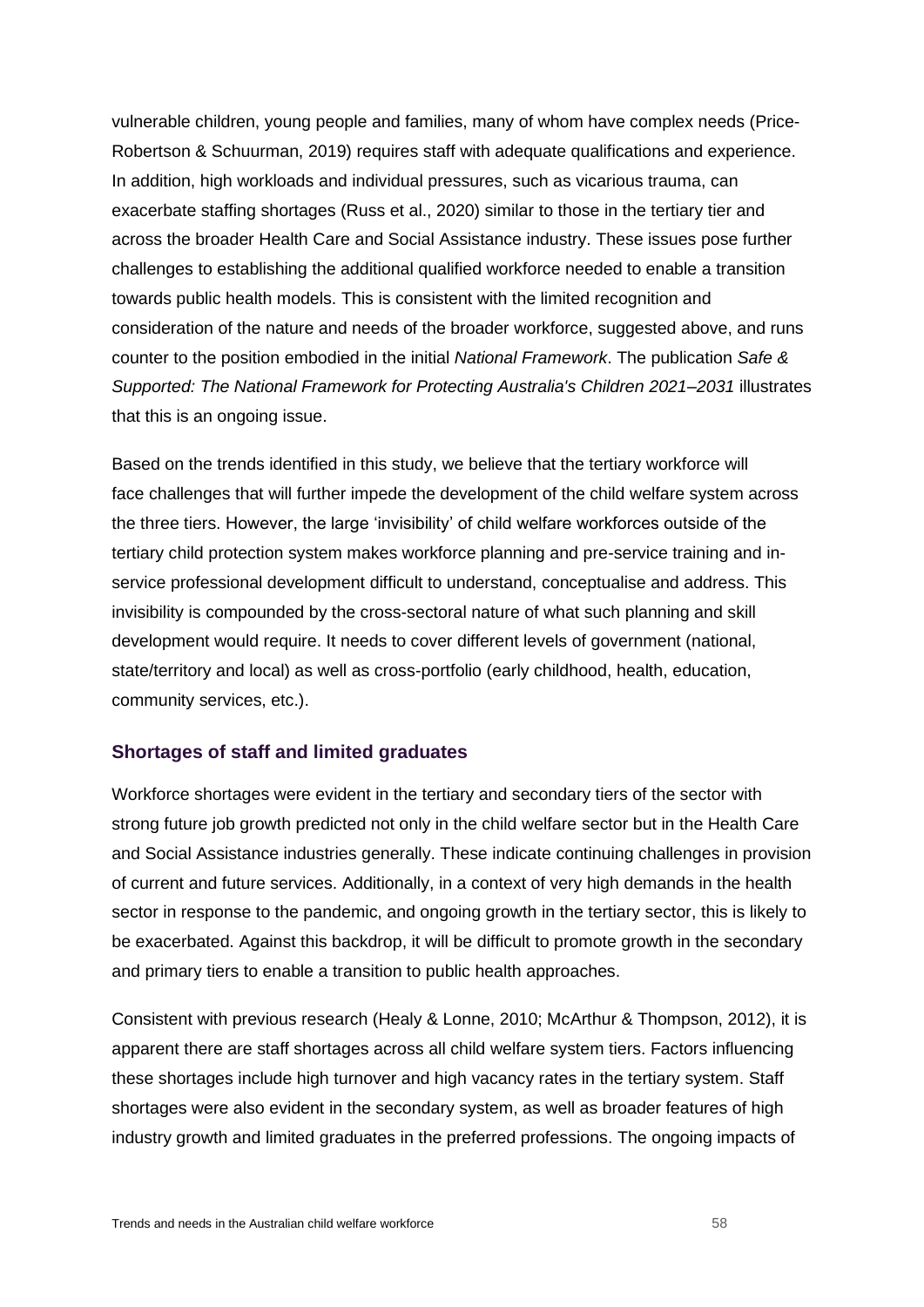the pandemic may well exacerbate this situation (Herrenkohl et al., 2021; Pennsylvania Council of Children, Youth and Family Services, 2021).

Another relevant factor to workforce shortages is the graduate numbers relative to the industry growth within health and community services generally and the child welfare system overall. In relation to those preferred qualifications for child welfare practice in both tertiary and secondary tiers, such as social work and psychology, this problem is particularly pertinent for workforce preparedness for implementing the public health model. The social work sector has insufficient workers to meet demand across the broader workforce; it is listed as a skilled occupation for immigration (Australian Government, 2021). While social work and psychology courses and enrolments have increased over the past 10 years, the annual graduate numbers continued to fall well short of enrolments and remain insufficient to meet industry growth and associated demands for qualified staff.

The available data also indicated that there are additional challenges posed by an ageing workforce in the Health Care and Social Assistance workforce flowing into the tertiary tier of the child welfare system. This has significant implications because age is associated with experience and expertise. As individuals move into retirement, there is a loss of valuable experience across the sector. In an industry with high turnover and high vacancy rates there is a reliance on those with a depth of experience. Without substantial and sustained efforts to inject suitably qualified staff at entry level, and develop and grow their experience and expertise, the system is unable to replace these ongoing losses, which in turn will impact service delivery, especially services modelled on best practice principles. This issue is also likely to have implications for the system's ability to guide and support workers during periods of change such as a transition towards a public health approach, and ongoing systemic and organisational reforms.

The growth and workforce demand of the Health Care and Social Assistance industry and the existing trends in the tertiary and secondary child welfare systems suggest multiple challenges to developing a strong, well-qualified and equipped primary tier to respond to child welfare needs. Specific data were limited but this position is consistent with the trends identified across the other tiers and the broader Health Care and Social Assistance industry.

## **The growing secondary tier**

In line with the staged rollout of the *National Framework*, the secondary tier has seen significant growth over the past decade, with an increase in the number and range of services. This is indicated by the growth in Intensive Family Support Services and grant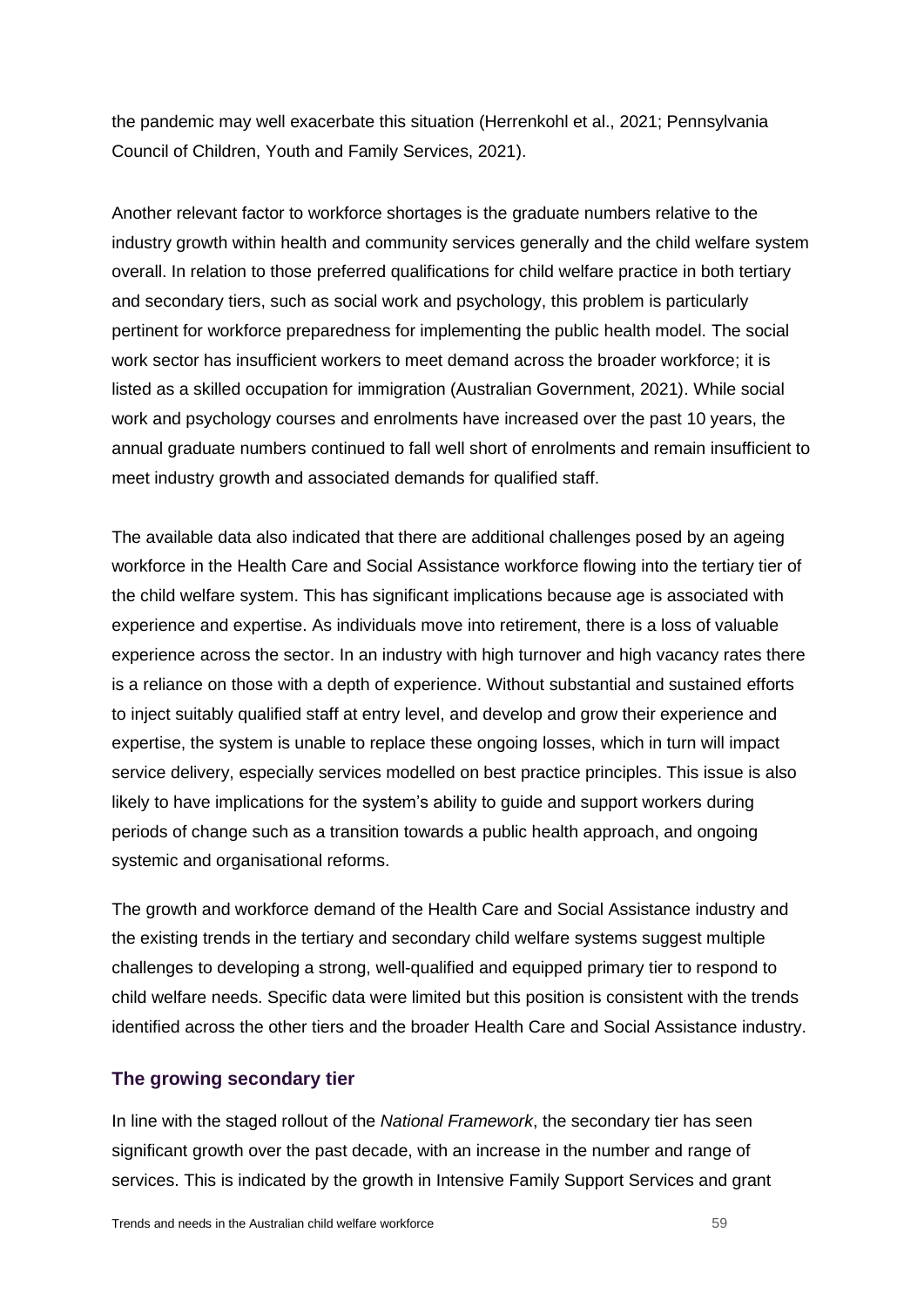funding increased in some jurisdictions (AIHW, 2011, 2021b). The nature of services required in this sector include programs for families at risk of meeting the statutory threshold for intervention, which for the most part is provided by the non-government sector. This significant growth has resulted in high workforce demand.

The increased funding and growth in this tier may appear to align with the *National Framework* intent, but the actual practice continues to be focused on high-risk families who may not have reached the statutory threshold but are at high-risk of doing so without intensive supports (AIHW, 2021a). While secondary interventions that reduce risk of harm occurring may slow down the entry of high-risk families into tertiary services, secondary interventions do not provide targeted services through a broader support response to families facing difficulties. Across jurisdictions, statutory department annual reports suggest there has been growth in funding to other services such as the *Their Futures Matter* initiative in NSW (NSW Government: *Their Futures Matter*, 2018). The growth in targeted services for struggling families not deemed high-risk is less well reported, indicating a lower priority. The successor strategy to the *National Framework* is more narrowly focused on higher risk target groups rather than continuing to prioritise a transition towards a public health approach (see for example, Ministers for the Department of Social Services, 2021).

The secondary tier is particularly interesting because while it appears to cover a broader range of services for family needs, the efforts and funding tend more towards the high-risk end of the continuum of risk. Part of the reason for this could be explained by staff shortages within the tertiary sector, with a resulting reliance on the secondary sector to respond to these families' and community needs. The non-government sector successfully provides many support programs to vulnerable communities and populations across a range of service types. However, the complex nature of child welfare work, combined with fewer statutory protections and legal mechanisms to protect children and young people in services operating in the secondary tier, creates complex service delivery practice issues.

These high-risk populations serviced by the secondary sector are likely to be impacted by complex social systems and require specialist services. This approach requires adequate resourcing to employ skilled staff. However, our research suggests that many staff are often underqualified for this complex work. The data on the secondary system workforce indicated a lower level of qualified staff than found for the tertiary system.

In some jurisdictions, agencies are pursuing increased skill and qualification requirements for staff. Given the existing shortages, progress is likely to be slow. Training unqualified staff takes significant time, particularly when those workers are part-time or casual, and/or study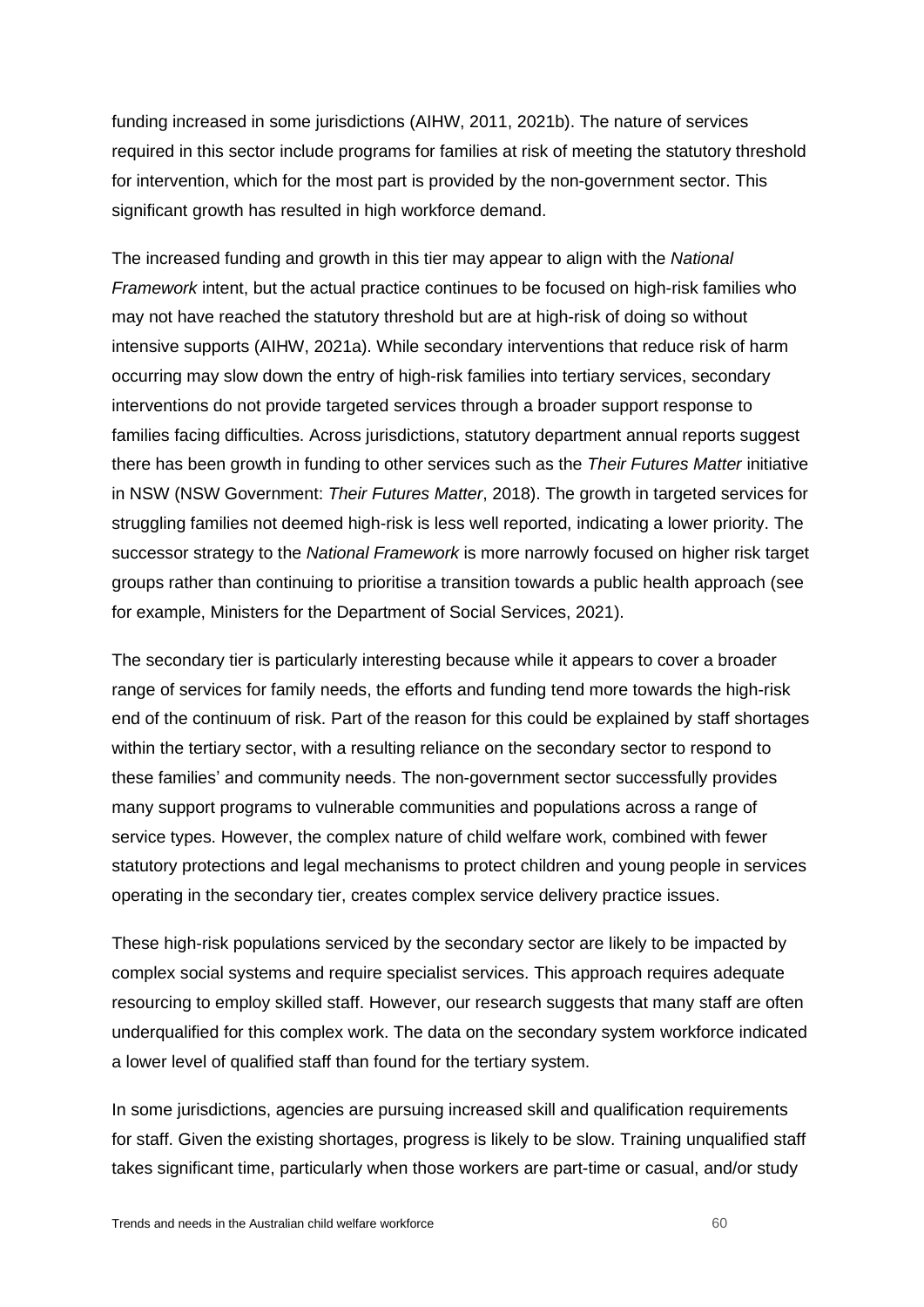part-time. It is also likely that workforce shortages and vacancies also place pressures on staff, further limiting their capacity to undertake relevant training.

The secondary tier has a high rate of casual employees, so it is likely that, as with the tertiary sector, there is a high rate of staff turnover. However, it is unclear if this also applies to the permanent workforce in this tier. Workforce stability might also be affected by the lower qualification levels of staff. Job vacancy levels are also high for this sector which may be indicative of sector growth and/or turnover issues. Given the growth in the overall sector, it is likely there are similar workforce pressures and staff shortages in this tier, particularly where more skilled or highly qualified workers are required.

Generally, the workforce issues in the secondary tier are similar to those in the tertiary tier in terms of sector growth, retention of workers, numbers, recruitment of suitably qualified staff. These issues are especially relevant in rural areas.

## **The elusive primary tier**

We were unable to identify the child welfare workforce within the primary tier in any definitive way because there are no clearly defined child welfare datasets where they can be easily identified. For example, guidance officers, psychologists or social workers all play an essential role in ensuring the safety and wellbeing of children and young people, but their roles are not defined specifically in terms of child welfare. These roles are considered part of community, health, and education more generally, despite the policy intent of the *National Framework*, which sees this tier as an integral part of effective responses to the safety and wellbeing needs of vulnerable children, young people and their families, and communities. In Australia, these services have priorities specific to the services delivered and therefore commonly see their central child welfare role as one of referral. Without positions that have a child welfare focus in these contexts, it may be difficult to promote a responsibility for workers for supporting vulnerable children, young people and families in this tier. This is especially likely in services which may not work directly with children, such as adult mental health or drug and alcohol services.

## **Diversity**

The issues outlined above are further exacerbated by the issues surrounding diversity within the child welfare workforce. This is a serious problem given the continued disproportionate representation of Aboriginal and Torres Strait Islander children in the system (AIHW. 2021), as well as the increased rates of children with a disability or born to parents with an intellectual disability (Ziviani et al., 2013; Lima et al., 2022). For these families, best practice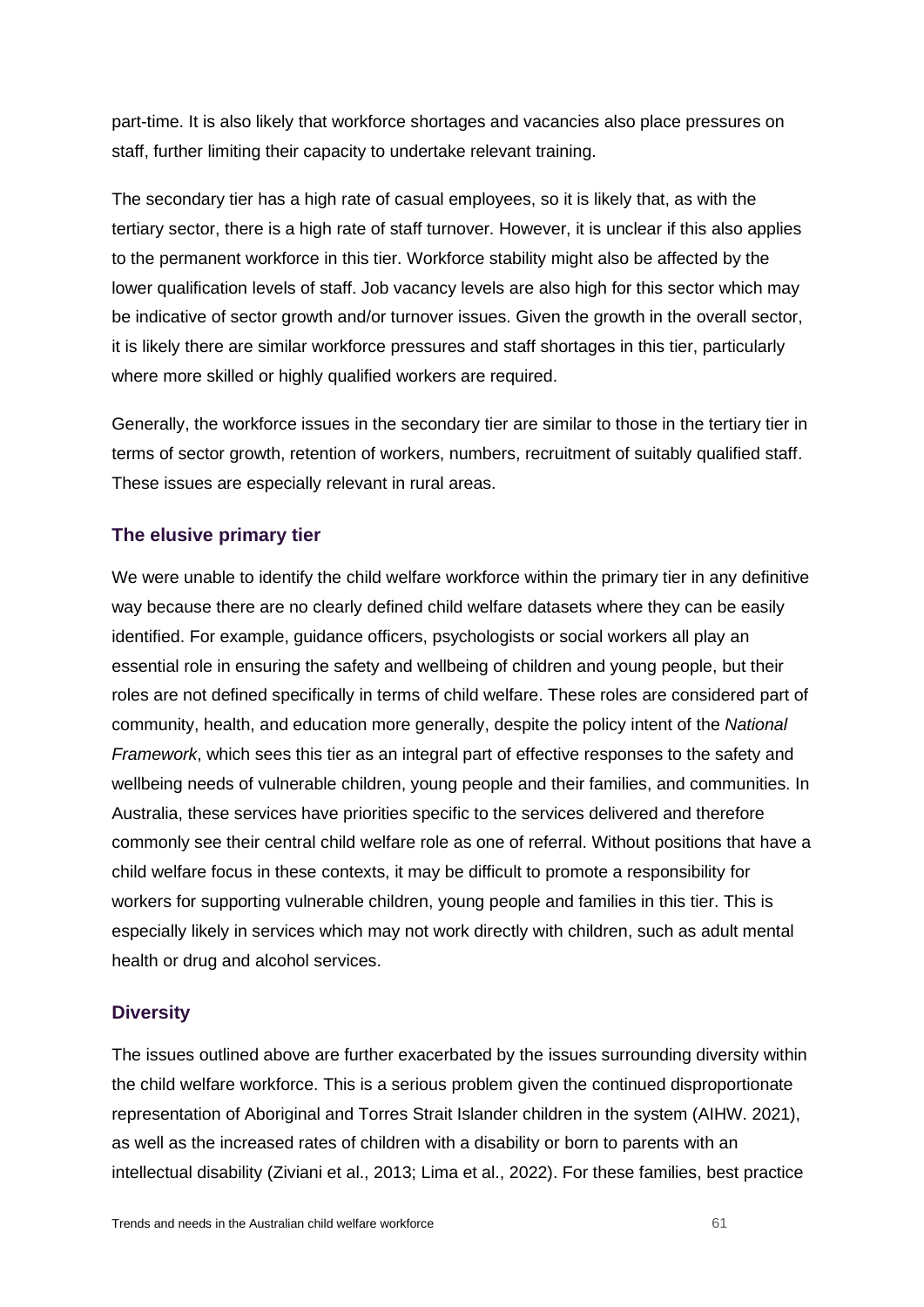for primary, secondary and tertiary intervention requires not just that practice be deemed culturally safe and/or sensitive to the specific needs of children and their families by institutions or organisations, but this be experienced as such by the children and families themselves. To achieve this end, diversity in all levels of the workforce needs to match the diversity that exists within the population that has contact with child welfare systems. This is necessary across all roles, from support roles to senior practitioner roles and above. Without the means to fully profile the diversity that already exists within the workforce or to obtain a coherent picture of the recruitment ambitions across jurisdictions, it would be difficult to know where to start preparing a workforce that is able to meet the needs of some of Australia's most vulnerable children and their families.

## **Issues and implications**

There are many issues related to a poorly defined and ill-prepared workforce and these are influenced by a high variance in skills and qualifications, high turnover of staff, and high rates of casual workers, especially in some services embedded in the primary and secondary tiers. When considered in the context of the relationship between the three tiers of public health, the issues are exacerbated. High turnover in the tertiary workforce, for example, and the higher rates of casual staff in the secondary tier workforce, limits the development pathways of skilled workers generally, which in turn hinders the collaborative practices that are so crucial to the successful implementation of the National Framework. Without stable and skilled workers, the ability to manage in a context of change and transition is likely to be reduced, and may possibly preclude the required transition.

Another pertinent issue to consider are the cultures within which child welfare agencies exist. It is commonly understood that the tertiary tier is perceived as solely responsible for responding to child welfare issues. In contrast, many of those in the primary tier perceive their major child welfare role as centred around referral. When the tertiary agencies are not able to effectively respond, this encourages a culture of blame (Higgins et al., 2019).

This issue is exacerbated by competitive funding structures that compel many NGOs to continually compete with other NGOs to secure their funding. Funding cycles not only encourage competition, but also impact agency stability, which in turn, hinders long-term planning, agency relationships and workforce capability in an extremely complex practice field (Carey, 2015). These factors are highly problematic in a context where collaboration is essential to achieve a stronger public health approach and integrated system. For collaboration to be successful, it is critical to have equal 'buy-in' from agencies within, and across, the tiers of the whole sector to achieve effective coordinated responses to the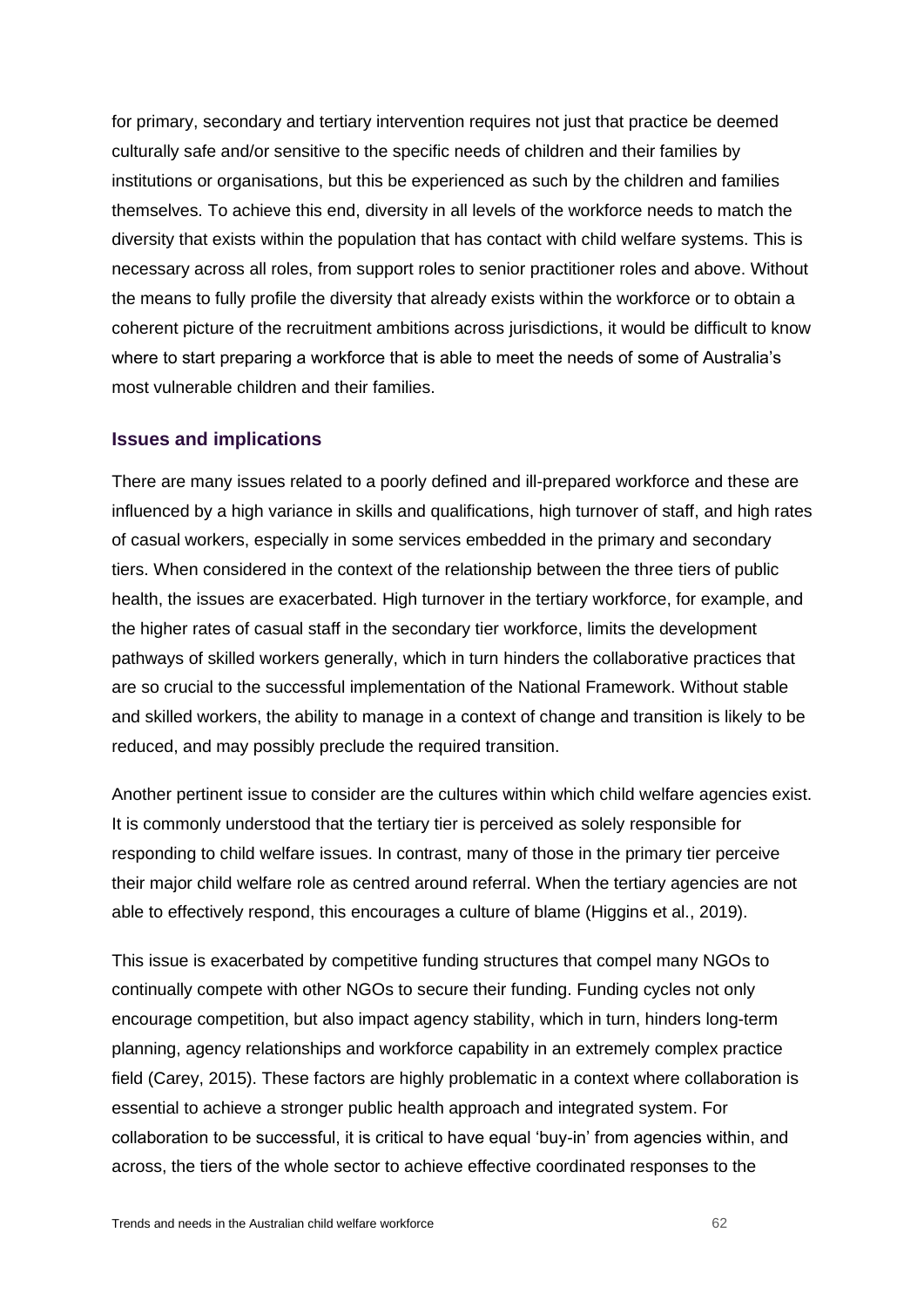various safety and wellbeing needs of vulnerable children, young people and families, and their communities (Winkworth & White, 2010).

There is a need to upskill workers across all three tiers of child welfare service provision in order to meet the shifting needs for a transition to a public health approach. We reach this conclusion based on data about the low qualification levels of the broader child welfare workforce, sector growth and shortages of workers with preferred qualifications such as social work or psychology. This so-called 'up-skilling' is not straightforward because not only does it relate to the types and levels of qualifications required for effective child welfare practice, but it also requires a fundamental shift in thinking about practitioner roles and responsibilities within a public health approach (Lonne et al., 2020). This sets a significant challenge, not only for organisations, but also for vocational and tertiary education systems to grow the workforce to meet demand, and to better prepare workers for providing best practice in child welfare across the tiers.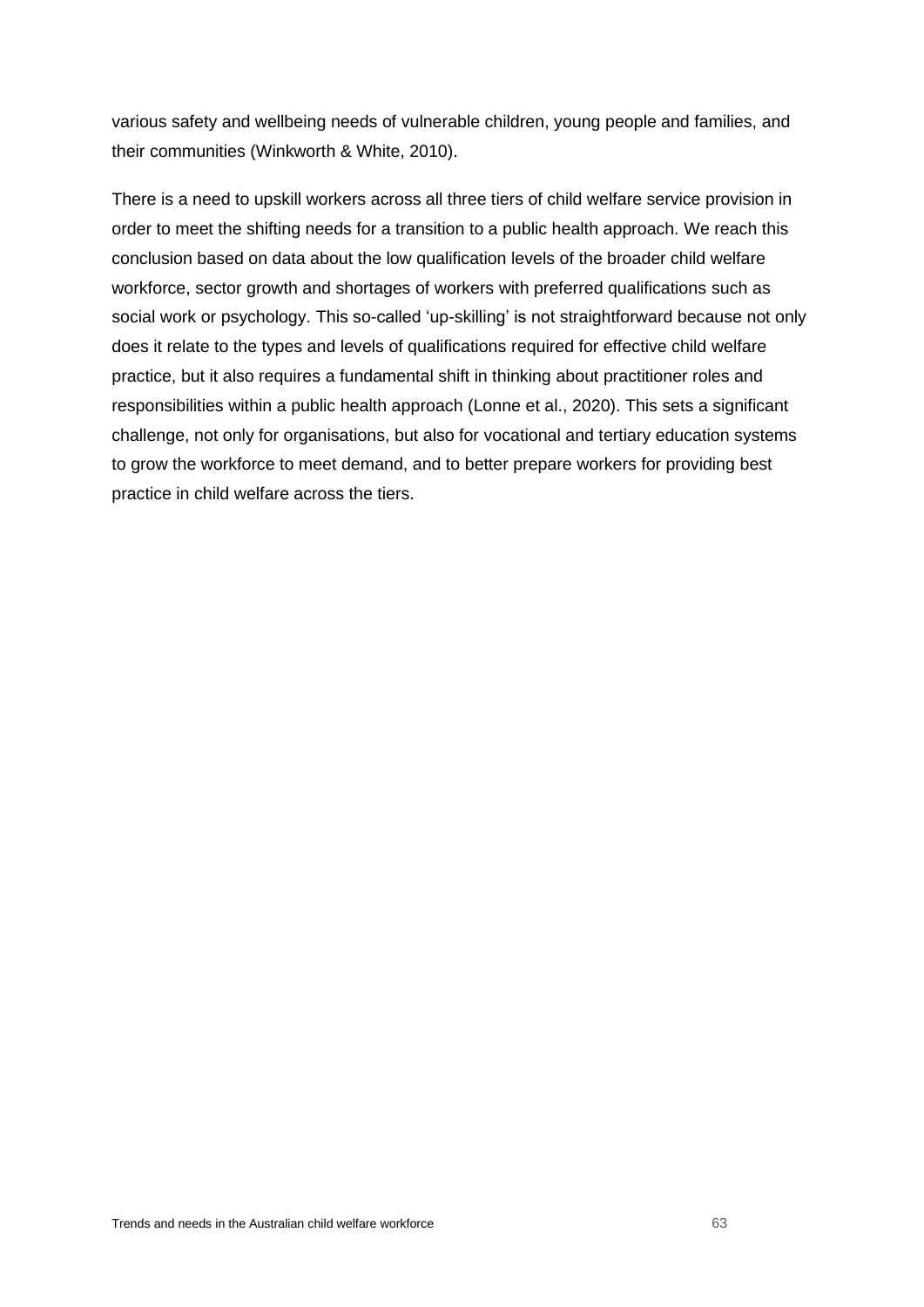# **Conclusion**

This report draws attention to the significant workforce issues that will impede the successful transition to a public health model in child welfare in Australia. It also reveals the paucity of comprehensive data about the contemporary Australian child welfare workforce, as well as the continuing stressor of worker turnover in a system that continues to focus on the tertiary tier of services.

## **Key findings**

- There has been sustained high growth in the demand for services across the three tiers of the child welfare sector as well as a continued disproportionate number of Aboriginal and Torres Strait Islander and children with a disability or born to parents who have an intellectual disability in the system.
- There has been corresponding growth in the size of workforces, particularly in the tertiary child protection statutory services.
- A higher number of workers from Aboriginal and Torres Strait Islander or other CALD backgrounds, or workers with a disability occupy lower skilled positions.
- Most of the significant resources provided for protective interventions and prevention services has remained narrowly focused on the tertiary tier, namely, statutory agencies.
- Many staff working in the primary, secondary and tertiary services are underqualified for the complex and skilled work required to recognise and assess risk of harm of child abuse and neglect.
- Skill development of the workforce in all tiers is inadequate to ensure the consistent provision of high-quality professional supports.
- High levels of staff turnover have a negative impact on the quality and consistency of prevention and support services.
- Casualisation of the workforce, particularly for the tertiary and secondary tier services, is impacting negatively on overall workforce development and service quality and consistency.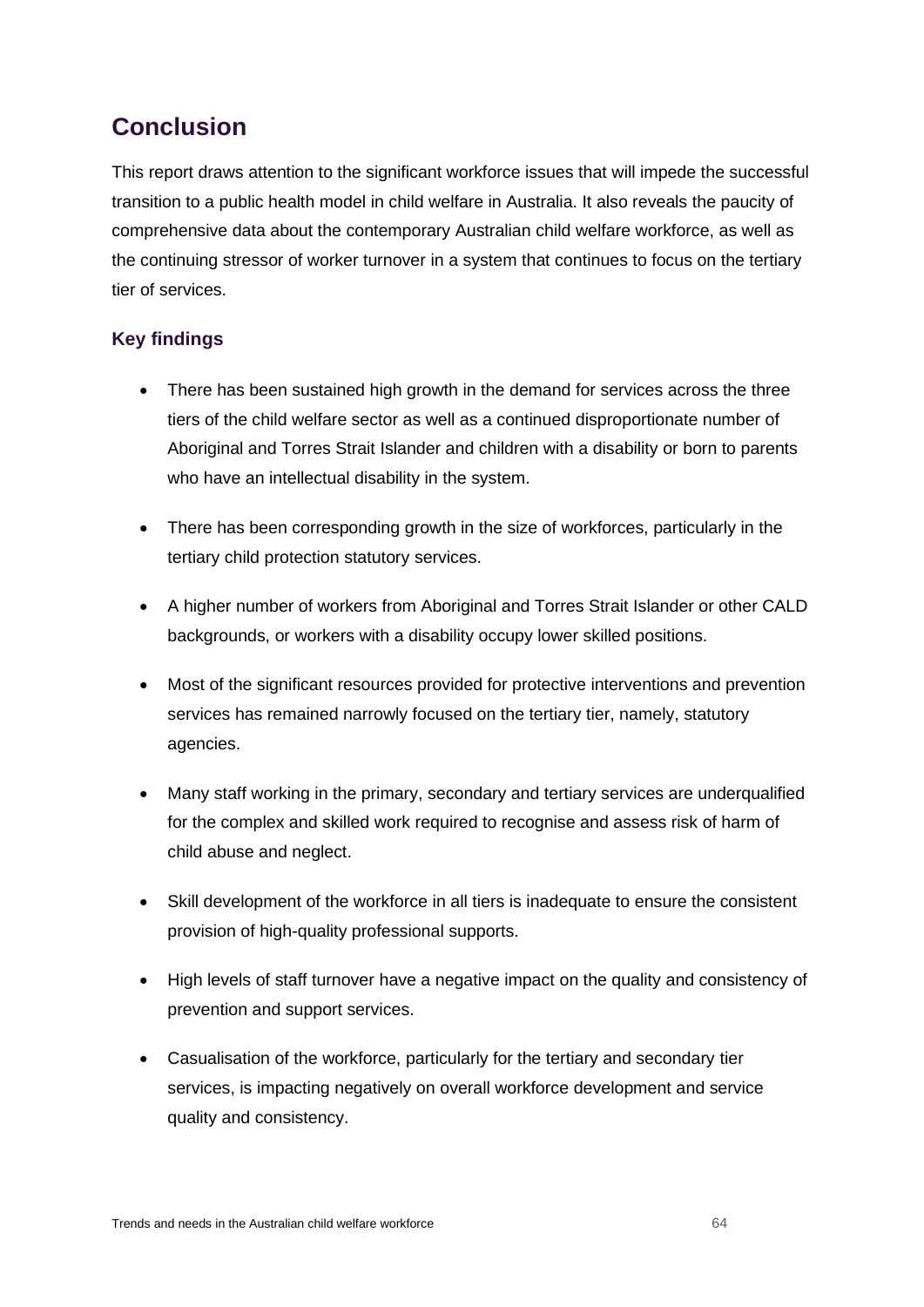- Staff who work in primary tier services and who hold child welfare roles and responsibilities require greater direction and support to develop their skills for prevention strategies with vulnerable children, young people, families and communities.
- Educational programs that provide core parts of the child welfare workforce such as social work, psychology and human services graduates cannot currently meet the industry and child welfare sector workforce needs, and the ageing nature of the workforce is exacerbating this shortfall.

The *National Framework* (2009-2020) was presciently aspirational in endorsing and promoting a public health approach to ensuring the safety and wellbeing of Australia's children and young people. The model it proposed was grounded in a wellspring of data and ideas, was thoughtfully developed in consultation with a wide-ranging collection of professionals, academics, and government policy makers, and systematically refined during four sequentially produced Action Plans. It articulated the ambition and logical policy drive to shift the focus from reactive child welfare systems to that of promoting child wellbeing and preventing harm to children and young people by intervening early with families and communities who experience the adversities that threaten the wellbeing of their children.

What our research highlights is that in pursuing its laudatory agenda, the *National Framework* rollout did not include sufficient strategic acknowledgment of the significance of workforce matters and the requirement for formal mechanisms for addressing these matters. Workforce planning still remains within the remit of the statutory agencies, and their community services ministers; yet lack of integrated and coordinated responses to workforce issues across the nation requires their combined attention.

For any national level strategy of such magnitude, its success has to be contingent in some large part on developing an associated workforce strategy, as has been exemplified by the National Health Medical Workforce Strategy (Australian Government: Department of Health, 2021). A key priority for the child welfare sector embarking on transforming its approach to the care, wellbeing and safety of children and young people, must be that of careful planning and integrating strategies for a unified commitment to workforce matters. This is especially necessary given that the sector remains within the jurisdictions of legislation by states and territories.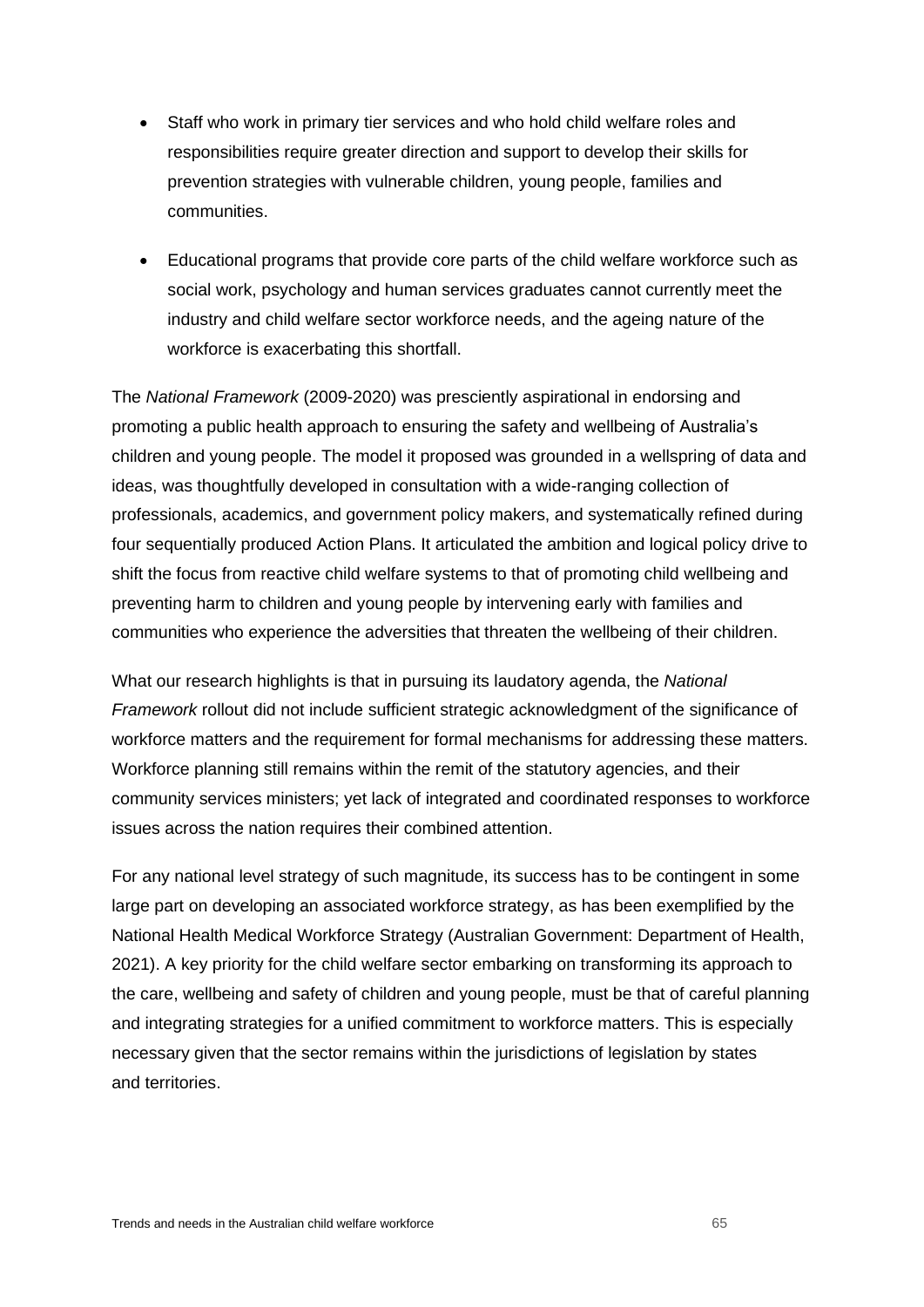It is important to point out that the *National Framework* noted at a very early stage:

The attraction and retention of an appropriately skilled and qualified workforce – including statutory and non-government service workers, as well as voluntary carers – is a high priority (p. 25).

In relation to qualifications and skills, we found that the higher education sector is not able to meet the anticipated demand for graduates with Bachelor or Master level degrees who can undertake prevention and intervention strategies at services/programs at the primary, secondary and tertiary tiers.

The lack of available or accessible workforce data provides the unequivocal evidence that child welfare has not been given priority across Australian jurisdictions. This has been noted in a number of consultations conducted by Families Australia (2020) and it is evident in our research that the employment focus of most jurisdictions appears to remain on those workers engaged in the tertiary (statutory) rather than the primary (prevention) and secondary (early intervention) tiers. Until there is a more comprehensive mapping and understanding of the needs of a child welfare workforce that can span across the three tiers of the ecosystem of services in child welfare, the ability to plan for enhanced capability and preparedness for transition to a public health approach is not achievable.

This will leave the overall prevention and protection system with a workforce that is not fit for the purpose of implementing the *National Framework;* this task requires integrated practice frameworks and response capability. This study of the workforce has identified that the present system is narrowly focused on the individual children, young people and families who are assessed as being at significant risk of harm.

The system relies on statutory interventions at the tertiary tier rather than addressing the underlying social determinants of child abuse and neglect. Despite the policy frameworks, significant investments and resources devoted to the prevention of child abuse and neglect in Australia since the advent of the *National Framework*, the numbers of children and young people in out-of-home care. In particular, the numbers of Indigenous children and young people within the protective system have steadily increased (AIHW, 2011, 2021a; PwC, 2020).

The inadequacy of these endeavours is borne out by the international research undertaken by Professor Ruth Gilbert and her colleagues (2009, 2012) of child abuse and neglect across the developed world. This research identified that tertiary tier responses addressed only one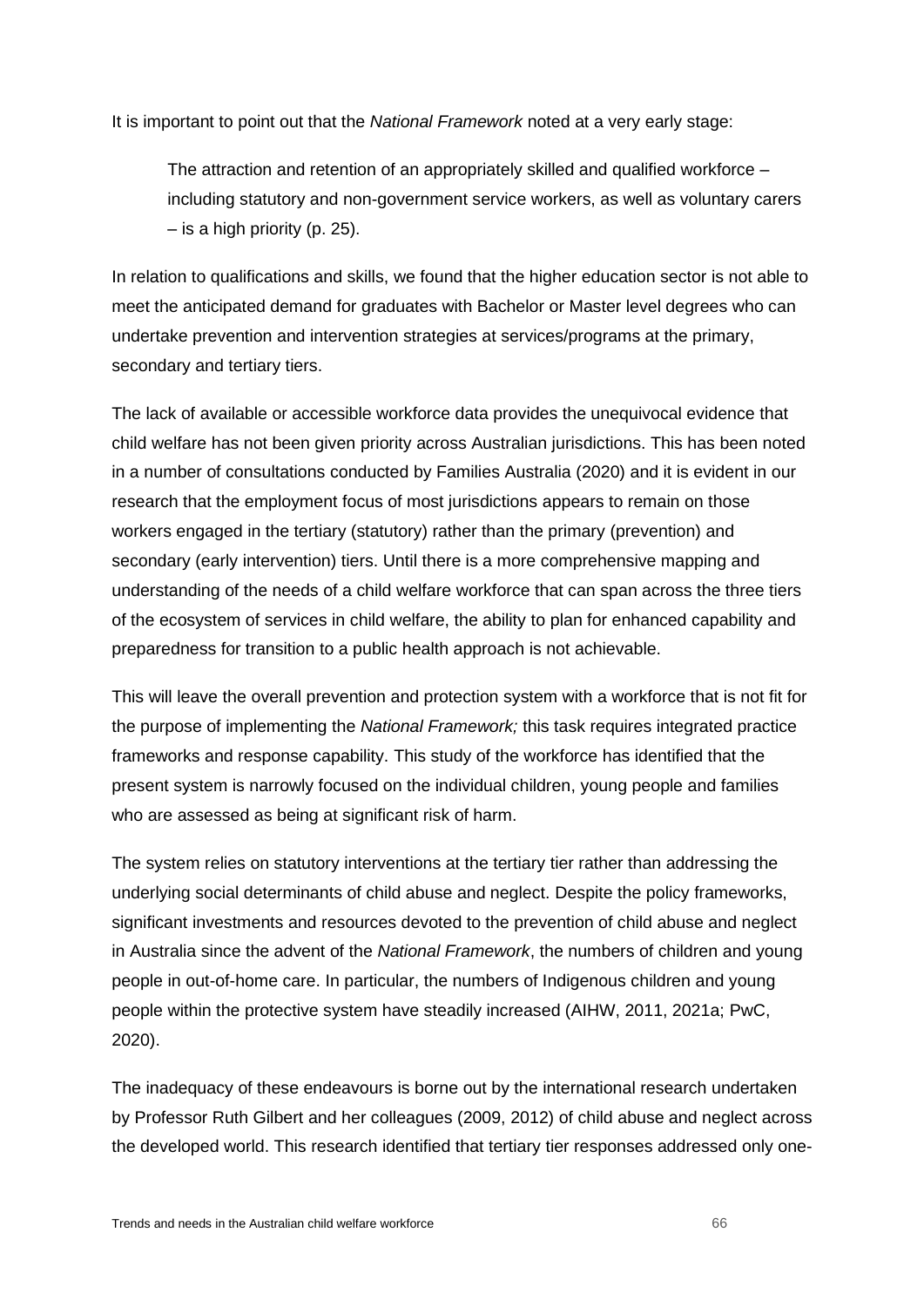tenth of the actual harm experienced by children. Reviewing their work, Professor Nigel Parton concluded:

The researchers were clearly highly sceptical of the ability of existing child protection systems to overcome child maltreatment, reinforced by the fact that there was absolutely no evidence that existing child protection systems made any impact on any of the child maltreatment indicators in six jurisdictions over a thirty-year period. (Parton, 2019, p. 477).

A public health approach to child welfare offers promise and hope in the context of many years of Australian systems that are failing to prevent child abuse and neglect and its devastating impacts. It is particularly important to skilfully pursue this approach if we are as serious as we must be in dramatically reducing the number of children and young people, particularly Aboriginal and Torres Strait Islander children, in Australia's statutory care system (AIHW, 2021a). Therefore, adopting public health approaches to child welfare is imperative. To achieve this, better workforce planning is critical.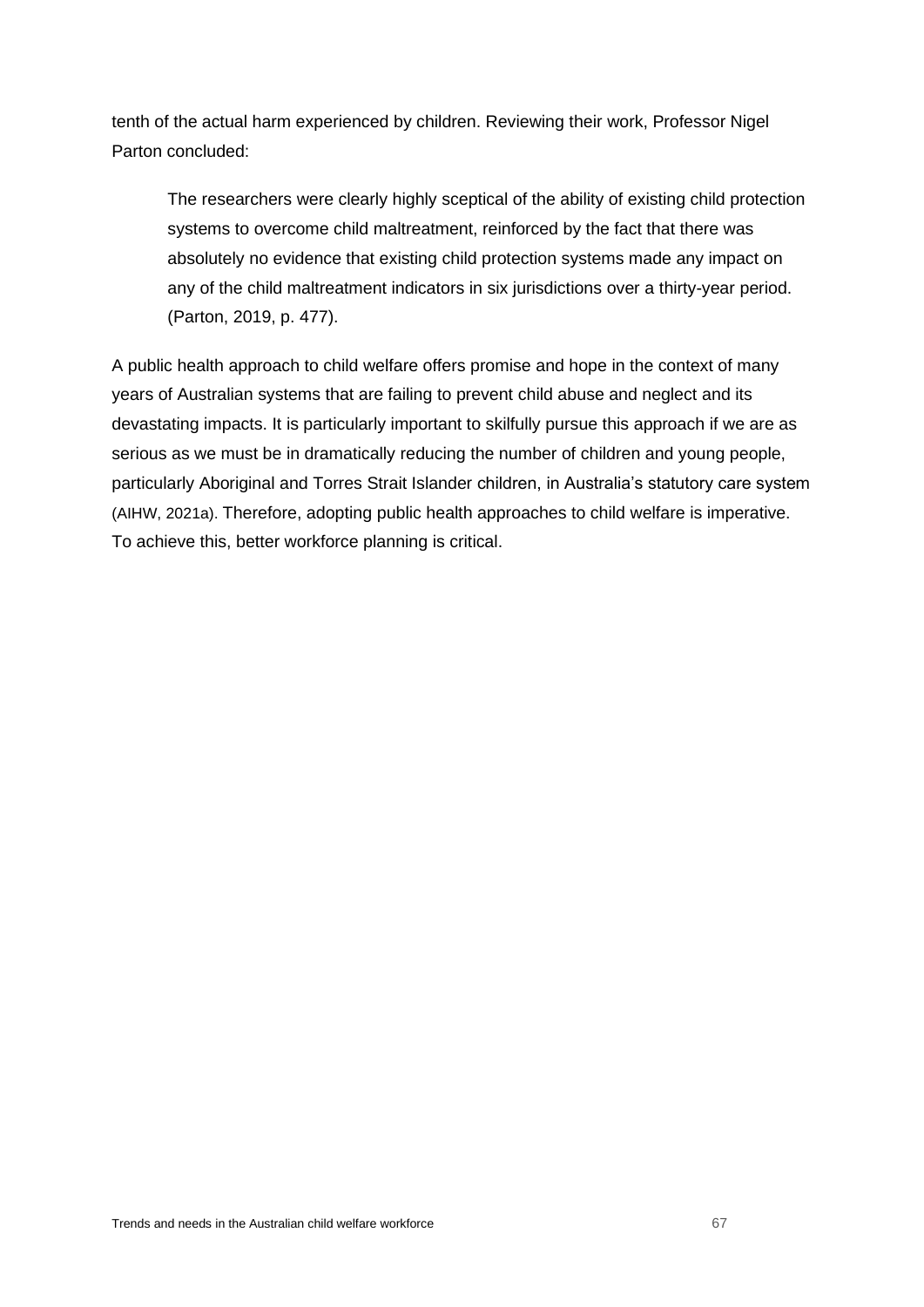## **References**

- Association of Children's Welfare Agencies. (2021). Centre for Community Welfare Training, Qualifications.<https://www.acwa.asn.au/ccwt/qualifications/>
- Australian Bureau of Statistics. (2021). Workforce Surveys. [https://www.abs.gov.au/statistics/labour/employment-and-unemployment/labour-force](https://www.abs.gov.au/statistics/labour/employment-and-unemployment/labour-force-australia-detailed)[australia-detailed](https://www.abs.gov.au/statistics/labour/employment-and-unemployment/labour-force-australia-detailed)
- Australian Bureau of Statistics. (2021). Labour Force Detailed: EQ06 Employed persons by Industry group of main job (ANZSIC), Sex, State and Territory, November 1984 onwards (Pivot Table). Accessed 3 November 2021. [https://www.abs.gov.au/statistics/labour/employment-and](https://www.abs.gov.au/statistics/labour/employment-and-unemployment/labour-force-australia-detailed/latest-release)[unemployment/labour-force-australia-detailed/latest-release](https://www.abs.gov.au/statistics/labour/employment-and-unemployment/labour-force-australia-detailed/latest-release)
- Australian Bureau of Statistics. (2018). Census of Population and Housing, 2010, TableBuilder. Accessed 11 January 2020.
- Australian Bureau of Statistics. (2018). Census of Population and Housing, 2016, TableBuilder. Accessed 11 January 2020
- Australian Capital Territory Government: Community Services Directorate Annual Report 2018/19. Pages 58-71, 171. Accessed 21 April 2020. [https://www.communityservices.act.gov.au/\\_\\_data/assets/pdf\\_file/0005/1425119/CSD-](https://www.communityservices.act.gov.au/__data/assets/pdf_file/0005/1425119/CSD-Annual-Report_Final.pdf)[Annual-Report\\_Final.pdf](https://www.communityservices.act.gov.au/__data/assets/pdf_file/0005/1425119/CSD-Annual-Report_Final.pdf)
- Australian Capital Territory Government Community Services Annual Report 2020-21 [https://www.communityservices.act.gov.au/publications/annual-reports/2020-](https://www.communityservices.act.gov.au/publications/annual-reports/2020-21/organisational-overview-and-performance/human-resources-management) [21/organisational-overview-and-performance/human-resources-management](https://www.communityservices.act.gov.au/publications/annual-reports/2020-21/organisational-overview-and-performance/human-resources-management)
- Australian Charities and Not for Profits Commission: Search for a Charity, [https://www.acnc.gov.au/charity/charities,](https://www.acnc.gov.au/charity/charities) Accessed March 2021 to July 2021.
- Australian Government Deptartment of Health. (2017). *Psychologists 2017 Factsheet*  <https://hwd.health.gov.au/resources/publications/factsheet-alld-psychologists-2017.pdf>
- Australian Institute of Health and Welfare. (2011). *Child protection Australia 2009-10*. [https://www.aihw.gov.au/getmedia/97a2c171-8934-4391-a7bf-](https://www.aihw.gov.au/getmedia/97a2c171-8934-4391-a7bf-0628afdd53fd/12223.pdf.aspx?inline=true)[0628afdd53fd/12223.pdf.aspx?inline=true](https://www.aihw.gov.au/getmedia/97a2c171-8934-4391-a7bf-0628afdd53fd/12223.pdf.aspx?inline=true)
- Australian Institute of Health and Welfare. (2018). Culturally and linguistically diverse populations. [https://www.aihw.gov.au/getmedia/f3ba8e92-afb3-46d6-b64c-ebfc9c1f945d/aihw-aus-221](https://www.aihw.gov.au/getmedia/f3ba8e92-afb3-46d6-b64c-ebfc9c1f945d/aihw-aus-221-chapter-5-3.pdf.aspx) [chapter-5-3.pdf.aspx](https://www.aihw.gov.au/getmedia/f3ba8e92-afb3-46d6-b64c-ebfc9c1f945d/aihw-aus-221-chapter-5-3.pdf.aspx)
- Australian Institute of Health and Welfare. (2020a). Profile of Indigenous Australians. <https://www.aihw.gov.au/reports/australias-health/profile-of-indigenous-australians>
- Australian Institute of Health and Welfare. (2020b). People with a disability in Australia. [https://www.aihw.gov.au/reports/disability/people-with-disability-in](https://www.aihw.gov.au/reports/disability/people-with-disability-in-australia/contents/people-with-disability/prevalence-of-disability)[australia/contents/people-with-disability/prevalence-of-disability](https://www.aihw.gov.au/reports/disability/people-with-disability-in-australia/contents/people-with-disability/prevalence-of-disability)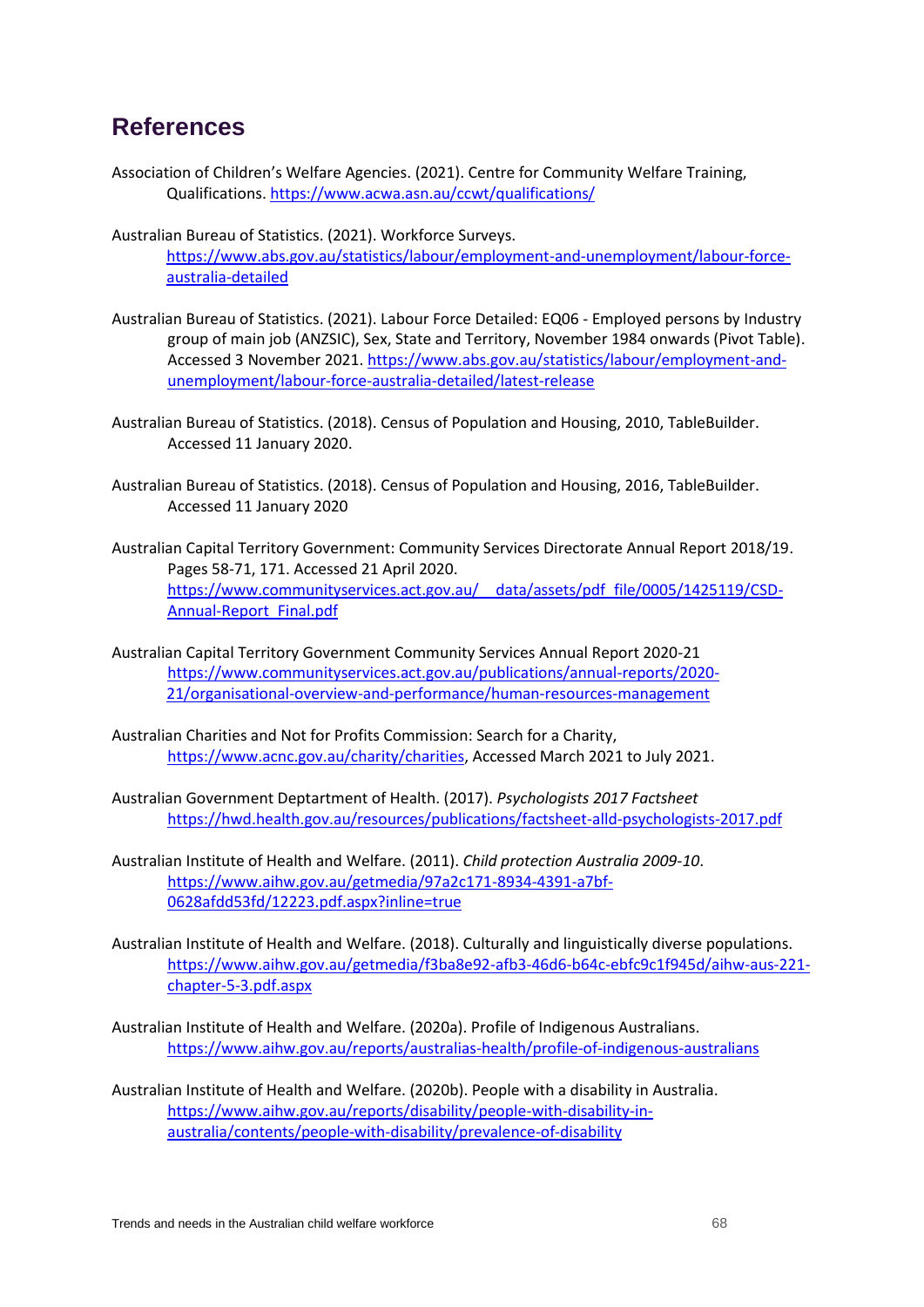- Australian Institute of Health and Welfare. (2021a). *Child protection Australia 2019–20*. [https://www.aihw.gov.au/getmedia/c3b0e267-bd63-4b91-9ea6-9fa4d14c688c/aihw-cws-](https://www.aihw.gov.au/getmedia/c3b0e267-bd63-4b91-9ea6-9fa4d14c688c/aihw-cws-78.pdf.aspx?inline=true)[78.pdf.aspx?inline=true](https://www.aihw.gov.au/getmedia/c3b0e267-bd63-4b91-9ea6-9fa4d14c688c/aihw-cws-78.pdf.aspx?inline=true)
- Australian Institute of Health and Welfare. (2021b). Welfare workforce. <https://www.aihw.gov.au/reports/australias-welfare/welfare-workforce>
- Bardon, J. (4 Apr 2018). *NT child protection workers allege large, unmanageable workloads put vulnerable children at risk.* ABC News. [https://www.abc.net.au/news/2018-04-04/nt-child](https://www.abc.net.au/news/2018-04-04/nt-child-protection-workers-allege-caseloads-risk/9615396)[protection-workers-allege-caseloads-risk/9615396](https://www.abc.net.au/news/2018-04-04/nt-child-protection-workers-allege-caseloads-risk/9615396)
- Bromfield, L., & Ryan, R. (2006). A national comparison of statutory child protection training in Australia. *Communities, Children and Families Australia, 2*(1). <https://doi.org/10.3316/informit.293817044793587>
- Carey, M. (2014). The fragmentation of social work and social care: Some ramifications and a critique. *The British Journal of Social Work, 45*(8), 2406-2422. <https://doi.org/10.1093/bjsw/bcu088>
- Cheng, H. G., & Phillips, M. R. (2014). Secondary analysis of existing data: opportunities and implementation. *Shanghai Arch Psychiatry, 26*(6), 371-375. <https://doi.org/10.11919/j.issn.1002-0829.214171>
- Chung, E. K., Siegel, B. S., Garg, A., Conroy, K., Gross, R. S., Long, D. A., Lewis, G., Osman, C. J., Jo Messito, M., Wade, R., Jr., Shonna Yin, H., Cox, J., & Fierman, A. H. (2016). Screening for social determinants of health among children and families living in poverty: A guide for clinicians. *Current Problems in Pediatric and Adolescent Health Care, 46*(5), 135-153. <https://doi.org/10.1016/j.cppeds.2016.02.004>
- Cocks, J. (2019). Family inclusive practice in child welfare: report of a Churchill Fellowship study tour. Children Australia, *44*(4), 202-221. DOI:10.1017/cha.2019.43
- Commonwealth of Australia. (2021). *Safe & Supported: The National Framework for Protecting Australia's Children 2021-2031.* Department of Social Services. [https://www.dss.gov.au/sites/default/files/documents/12\\_2021/dess5016-national](https://www.dss.gov.au/sites/default/files/documents/12_2021/dess5016-national-framework-protecting-childrenaccessible.pdf)[framework-protecting-childrenaccessible.pdf](https://www.dss.gov.au/sites/default/files/documents/12_2021/dess5016-national-framework-protecting-childrenaccessible.pdf)
- Cortis, N., & Blaxland, M. (2017). *Workforce Issues in the NSW community services sector*. <http://doi.org/10.4225/53/59598d047c984>
- Council of Australian Governments. (2009). *Protecting children is everyone's business: National framework for protecting Australia's children 2009–2020*. [https://www.dss.gov.au/sites/default/files/documents/child\\_protection\\_framework.pdf](https://www.dss.gov.au/sites/default/files/documents/child_protection_framework.pdf) Course seeker[. https://courseseeker.edu.au/courses](https://courseseeker.edu.au/courses)
- Daniel, D. (4 Dec 2021). Universities lose money on psychology degrees as waitlists languish. Sydney Morning Herald. [https://www.smh.com.au/politics/federal/universities-lose-money-on](https://www.smh.com.au/politics/federal/universities-lose-money-on-psychology-degrees-as-waitlists-languish-20211203-p59ei0.html)[psychology-degrees-as-waitlists-languish-20211203-p59ei0.html](https://www.smh.com.au/politics/federal/universities-lose-money-on-psychology-degrees-as-waitlists-languish-20211203-p59ei0.html)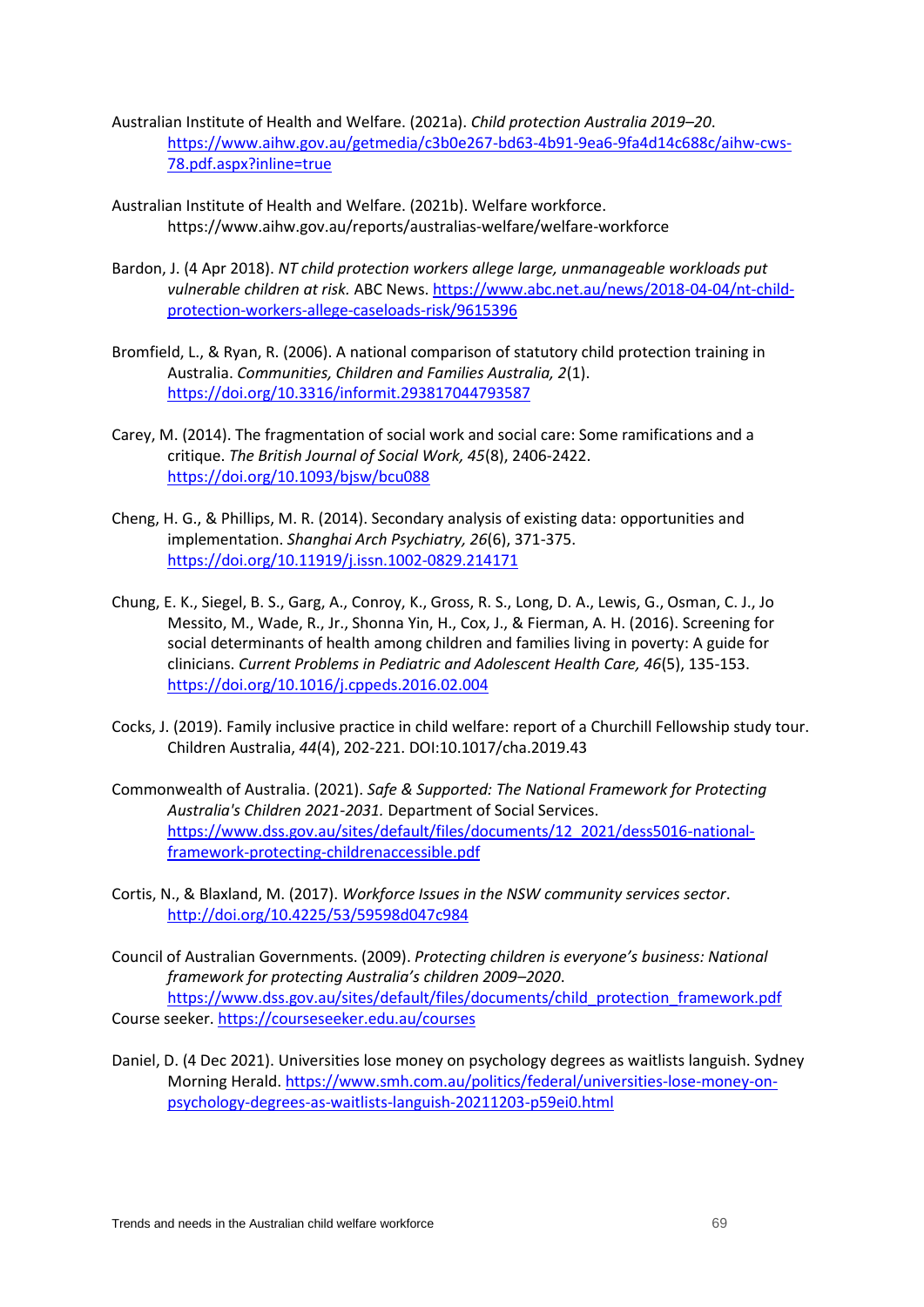- Das, R., Jain, K. K., & Mishra, S. K. (2018). Archival research: a neglected method in organization studies. *Benchmarking: An International Journal, 25*(1), 138-155. <https://doi.org/10.1108/bij-08-2016-0123>
- Delibasic, S., Lane, I., & Plastow, K. (23 Nov 2018). *Child protection work is incredibly challenging: Australia's child protection services crisis.* The New Daily [https://thenewdaily.com.au/news/national/2018/11/21/child-protective-services-in](https://thenewdaily.com.au/news/national/2018/11/21/child-protective-services-in-australia/)[australia/](https://thenewdaily.com.au/news/national/2018/11/21/child-protective-services-in-australia/)

Ethical Jobs: Job Search. Accessed March 2021 to July 2021. <https://www.ethicaljobs.com.au/>

- Families Australia. (2020). *Beyond 2020: Towards a sucessor plan for the national framework for protecting Australia's children 2009-2020.* [https://familiesaustralia.org.au/wp](https://familiesaustralia.org.au/wp-content/uploads/2020/08/BEYOND-2020-FINAL-NATIONAL-CONSULT-REPORT-28MAY2020-1.pdf)[content/uploads/2020/08/BEYOND-2020-FINAL-NATIONAL-CONSULT-REPORT-28MAY2020-](https://familiesaustralia.org.au/wp-content/uploads/2020/08/BEYOND-2020-FINAL-NATIONAL-CONSULT-REPORT-28MAY2020-1.pdf) [1.pdf](https://familiesaustralia.org.au/wp-content/uploads/2020/08/BEYOND-2020-FINAL-NATIONAL-CONSULT-REPORT-28MAY2020-1.pdf)
- Gilbert, R., Fluke, J., O'Connell, M., Gonzalez-Izquierdo, A., Brownell, M., Gulliver, P., Janson, S., & Sidebotham, P. (2012). Child maltreatment: Variations in trends and policies in six developed countries. *The Lancet*, 379, 758-772.
- Gilbert, R., Widom, C.P., Browne, K., Ferguson, D., Webb, E., & Janson, S. (2009). Burden and consequences of child maltreatment in high-income countries. *The Lancet, 373*(9657), 68-81.
- Healy, K. (2004). Social workers in the new human services marketplace: Trends, challenges and responses. *Australian Social Work, 57*(2), 103-114. [https://doi.org/10.1111/j.1447-](https://doi.org/10.1111/j.1447-0748.2004.00125.x) [0748.2004.00125.x](https://doi.org/10.1111/j.1447-0748.2004.00125.x)
- Healy, K., & Lonne, B. (2010). *The social work and human services workforce: Report from a national study of education and workforce needs*. [https://eprints.qut.edu.au/39674/1/DS7-](https://eprints.qut.edu.au/39674/1/DS7-627_social_work_and_human_services_%28Healy%2C_UQ%2C_2010%29.pdf) [627\\_social\\_work\\_and\\_human\\_services\\_%28Healy%2C\\_UQ%2C\\_2010%29.pdf](https://eprints.qut.edu.au/39674/1/DS7-627_social_work_and_human_services_%28Healy%2C_UQ%2C_2010%29.pdf)
- Healy, K., & Meagher, G. (2007). Social workers' preparation for child protection: revisiting the question of specialisation. *Australian Social Work, 60*(3), 321 335. <https://doi.org/10.1080/03124070701519686>
- [Hennessy,](https://thewest.com.au/profile/annabel-hennessy) A. (28 July 2020). *Child RM: Shocking caseloads of WA child protection workers revealed with claims 40 kids dealt with at a time.* The West Australian. https://thewest.com.au/politics/state-politics/child-rm-shocking-caseloads-of-wa-childprotection-workers-revealed-with-claims-40-kids-dealt-with-at-a-time-ng-b881622829z. Republished Community and Public Sector Union/Child Support Agency website. [https://www.cpsucsa.org/shocking\\_caseloads\\_of\\_child\\_protection\\_workers\\_revealed](https://www.cpsucsa.org/shocking_caseloads_of_child_protection_workers_revealed)
- Herrenkohl, T. I., Lonne, B., Higgins, D., & Scott, D. (2019). The personal security of children demands bold system reform. *International Journal on Child Maltreatment: Research, Policy and Practice, 3*, 9-17.<https://doi.org/10.1007/s42448-019-00027-4>
- Herrenkohl, T. I., Scott, D., Higgins, D., Klika, J. B., & Lonne, B. (2021). How COVID-19 is placing vulnerable children at risk and why we need a different approach to child welfare. *Child Maltreatment*[. https://doi.org/10.1177/1077559520963916](https://doi.org/10.1177/1077559520963916)
- Higgins, D., Lonne, B., Herrenkohl, T., & Scott, D. (2019). The successes and limitations of contemporary approaches to child protection. In B. Lonne, D Scott, D. Higgins, & T.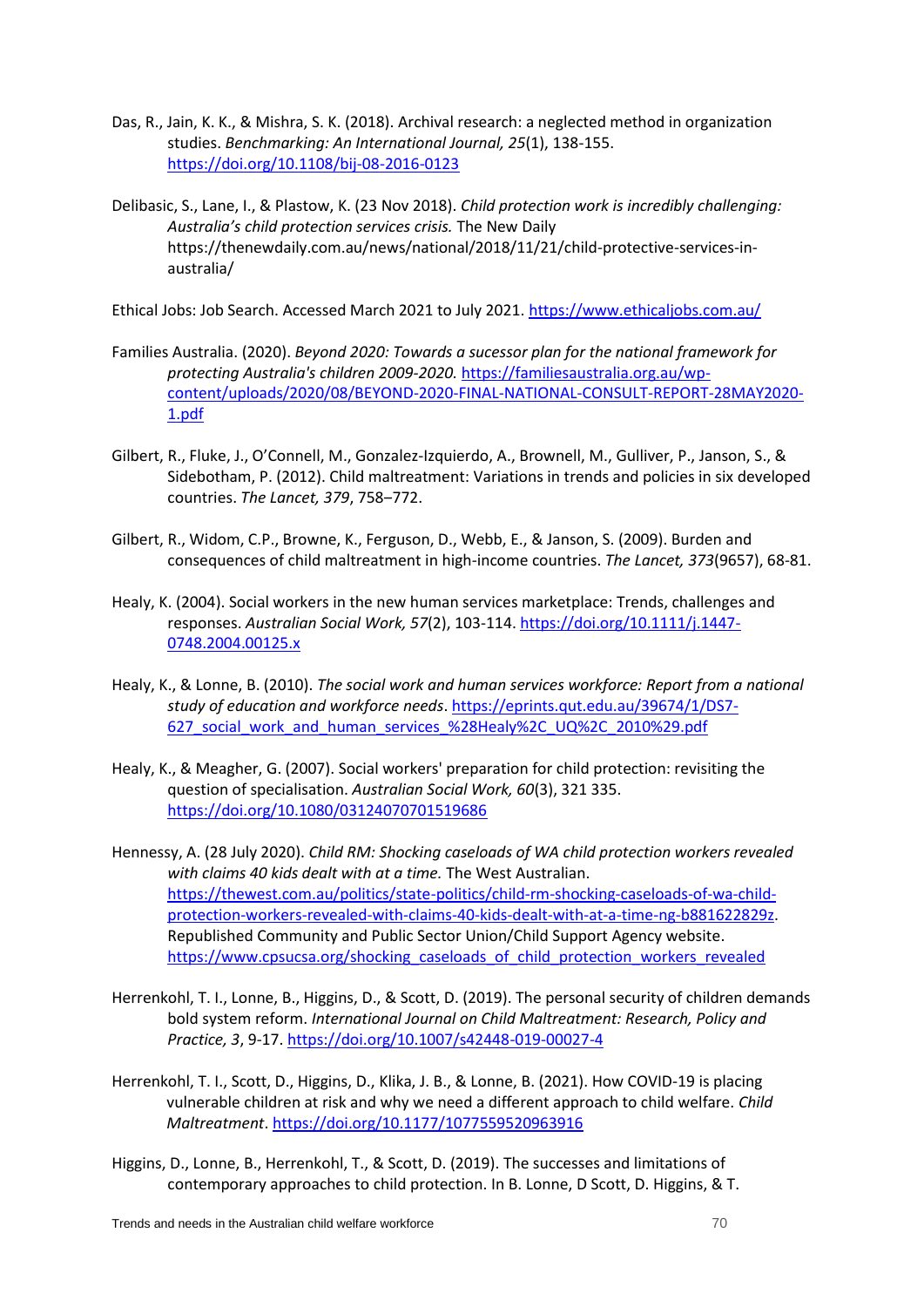Herrenkohl (Eds.), *Re-visioning public health approaches for protecting children* (pp. 3-18). Springer Publishers.

- Higgins, D., Lonne, B., Herrenkohl, T. I., Klika, J. B., & Scott, D. (2021). Core components of public health approaches to preventing child abuse and neglect. In J. E. Korbin & R. D. Krugman (Eds.), *Handbook of child maltreatment*. Springer.
- Howard, A., & Williams, C. (2017). Succession and success: New generation capacity building in social work education Australia. *Advances in Social Work & Welfare Education, 19*(1), 10-24. <https://doi.org/10.3316/aeipt.221453>
- JobOutlook (4 Dec 2021). Your Guide to Australian Careers, Explore Careers Data. <https://joboutlook.gov.au/>
- Lima, F., O'Donnell, M., Bourke, J., Wolff, B., Gibberd, A., Llewellyn, G., & Leonard, H. (2022). Child protection involvement of children of mothers with intellectual disability. *Child Abuse Neglect, 126*, 105515. <https://doi.org/10.1016/j.chiabu.2022.105515>
- Lonne , B. (2016). Social work in a global context: Issues, trends and challenges. In G. Palattiyil, D. Sidhva, & M. Chakrabarti (Eds.), *Social work in a global context: Issues, trends and challenges* (pp. 268-286). Routledge.
- Lonne, B., Harries, M., & Lantz, S. (2012). Workforce development: A pathway to reforming child protection systems in Australia. *British Journal of Social Work, 43*(8), 1630-1648. <https://doi.org/10.1093/bjsw/bcs064>
- Lonne, B., Higgins, D., Herrenkohl, T. I., & Scott, D. (2020). Reconstructing the workforce within public health protective systems: Improving resilience, retention, service responsiveness and outcomes. Special Issue – Workforce resilience: Research to promote a healthy and resilient child abuse and neglect workforce. *Child Abuse & Neglect, 110*(Pt 3), 104191. <https://doi.org/10.1016/j.chiabu.2019.104191>
- Lonne, B., Scott, D., Higgins, D. & Herrenkohl, T. (Eds.) (2019). *Re-visioning public health approaches for protecting children*. New York: Springer Publishers.
- Lonne, B., & Parton, N. (2014, May). Portrayals of child abuse scandals in the media in Australia and England: impacts on practice, policy, and systems: most media coverage distorts the public understandings of the nature of child maltreatment. *Child Abuse & Neglect, 38*(5), 822-836. <https://doi.org/10.1016/j.chiabu.2014.04.020>
- Lonne, B., Russ, E., Harrison, C., Morley, L., Harries, M., Robertson, S., Pearce, T. & Smith, J. (2021). The front door to child protection – Issues and innovations. *International Journal on Child Maltreatment: Research, Policy and Practice, 3*(4), 351-367. DOI: 10.1007/s42448-020- 00051-9. <https://link.springer.com/article/10.1007/s42448-020-00051-9>
- Lucko, G., & Mitchell, Z. W. (2010). Quantitative research: Preparation of incongruous economic data sets for archival data analysis. *Journal of Construction Engineering and Management-asce, 136*, 49-57.
- Martin, B., & Healy, J. (2010). *Who works in community services? A profile of Australian workforces in child protection, juvenile justice, disability services and general community services*. National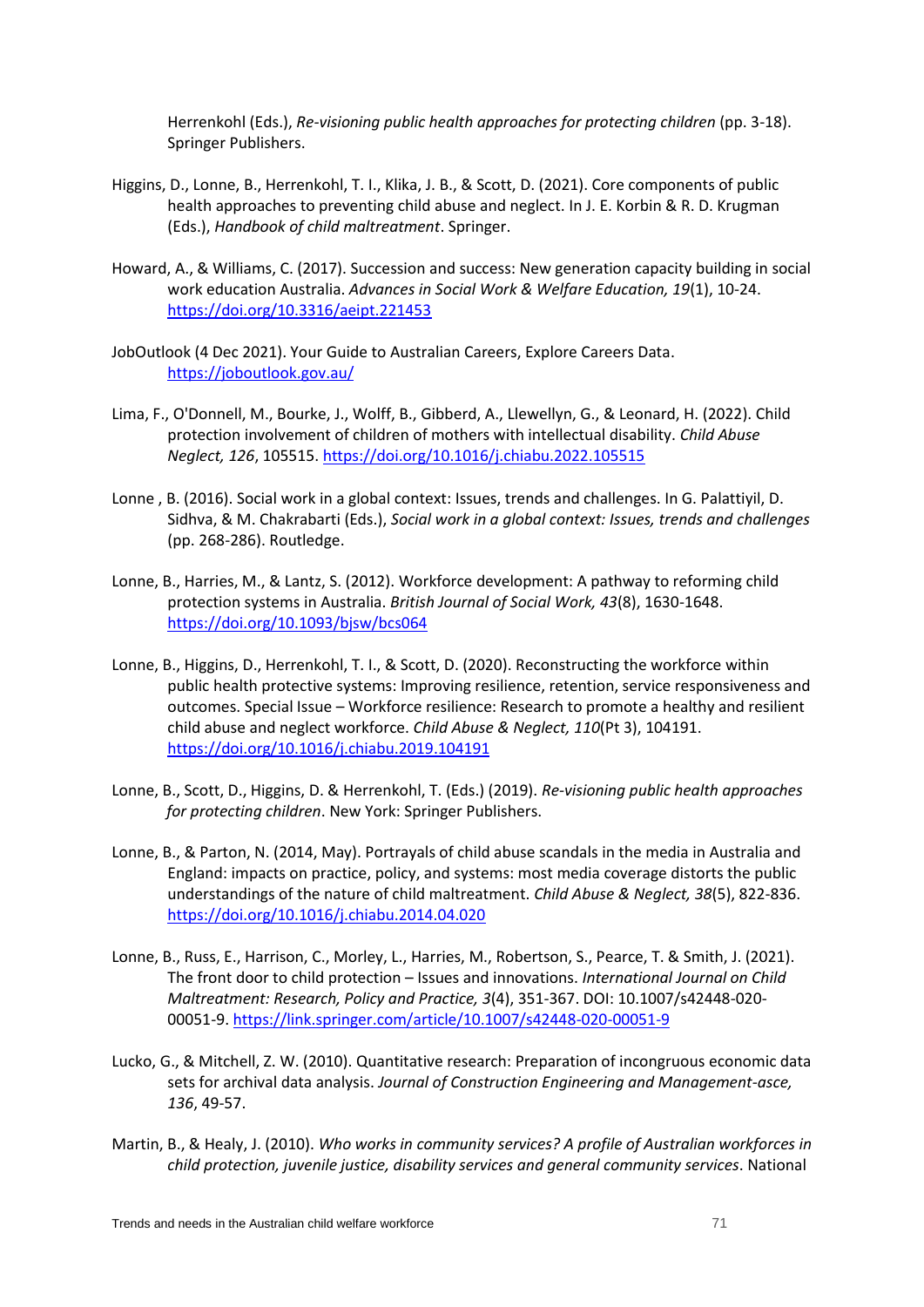Institute of Labour Studies. Flinders University, Adelaide. [https://www.acwa.org.au/wp](https://www.acwa.org.au/wp-content/uploads/2020/12/Who-works-in-the-ommunity-services-sector-report.pdf)[content/uploads/2020/12/Who-works-in-the-ommunity-services-sector-report.pdf](https://www.acwa.org.au/wp-content/uploads/2020/12/Who-works-in-the-ommunity-services-sector-report.pdf)

- McArthur, M., & Thomson, L. (2012). *National analysis of workforce trends in statutory child protection*. Institute of Child Protection Studies, Australian Catholic University, Melbourne. [https://www.dss.gov.au/sites/default/files/documents/11\\_2012/national\\_statutory\\_child\\_p](https://www.dss.gov.au/sites/default/files/documents/11_2012/national_statutory_child_protection_analysis_oct_4.pdf) [rotection\\_analysis\\_oct\\_4.pdf](https://www.dss.gov.au/sites/default/files/documents/11_2012/national_statutory_child_protection_analysis_oct_4.pdf)
- McKenna, K. (6 Jul 2020). *Queensland's child protection workers warn system still vulnerable to mistakes.* ABC News. [https://www.abc.net.au/news/2020-07-06/kinship-and-foster-care](https://www.abc.net.au/news/2020-07-06/kinship-and-foster-care-queensland-frontline-matters-of-state/12423918)[queensland-frontline-matters-of-state/12423918](https://www.abc.net.au/news/2020-07-06/kinship-and-foster-care-queensland-frontline-matters-of-state/12423918)
- Ministers for the Department of Social Services. (2021). *Public consultations now open for the successor plan to the National Framework for Protecting Australia's Children*. Australian Government.<https://ministers.dss.gov.au/media-releases/7111>
- New South Wales Family and Community Services. (2018-2019). *Annual Report 2018-19*. (Volume 1, pp. 38-39). [https://www.facs.nsw.gov.au/data/assets/pdf\\_file/0010/727849/FACS-Annual-](https://www.facs.nsw.gov.au/data/assets/pdf_file/0010/727849/FACS-Annual-Report-2018-19-Volume-1.pdf)[Report-2018-19-Volume-1.pdf](https://www.facs.nsw.gov.au/data/assets/pdf_file/0010/727849/FACS-Annual-Report-2018-19-Volume-1.pdf)
- New South Wales Department of Communities and Justice Caseworker Dashboard. Accessed 18 July 2020.

[https://public.tableau.com/profile/facs.statistics#!/vizhome/FACS\\_Caseworker\\_Dashboard/](https://public.tableau.com/profile/facs.statistics#!/vizhome/FACS_Caseworker_Dashboard/DCJCaseworkerDashboardVersion3?publish=yes) [DCJCaseworkerDashboardVersion3?publish=yes](https://public.tableau.com/profile/facs.statistics#!/vizhome/FACS_Caseworker_Dashboard/DCJCaseworkerDashboardVersion3?publish=yes)

- New South Wales Public Service Commission: Workforce Profile Report 2021. [https://www.psc.nsw.gov.au/reports-and-data/workforce-profile/workforce-profile](https://www.psc.nsw.gov.au/reports-and-data/workforce-profile/workforce-profile-reports/workforce-profile-report-2021)[reports/workforce-profile-report-2021](https://www.psc.nsw.gov.au/reports-and-data/workforce-profile/workforce-profile-reports/workforce-profile-report-2021)
- New South Wales State Government: Their Futures Matter. (2018). Working together to improve outcomes for children, young people and families: Progress report. New South Wales State Government. [https://www.theirfuturesmatter.nsw.gov.au/\\_\\_data/assets/pdf\\_file/0005/672134/TFM-](https://www.theirfuturesmatter.nsw.gov.au/__data/assets/pdf_file/0005/672134/TFM-Progress-report-December-2018.pdf)

[Progress-report-December-2018.pdf](https://www.theirfuturesmatter.nsw.gov.au/__data/assets/pdf_file/0005/672134/TFM-Progress-report-December-2018.pdf)

Northern Territory Government. (2018-19). *Territory Families Annual Report 2018-19, pp.* 63 and 92. https://tfhc.nt.gov.au/ data/assets/pdf file/0010/744517/Territory-Families-[AnnualReport-2018-19.pdf](https://tfhc.nt.gov.au/__data/assets/pdf_file/0010/744517/Territory-Families-AnnualReport-2018-19.pdf)

Office of the Registrar of Indigenous Corporations. Data accessed through<https://www.oric.gov.au/>

- Parton, N. (2019). Child maltreatment as social harm. In B. Lonne, D. Scott, D. Higgins & T. Herrenkohl (Eds.). *Re-visioning public health approaches for protecting children* (pp. 473- 486). New York: Springer.
- Parton, N. (2020). Critical debates and developments in child protection: Some introductory comments. *Social Sciences, 9*(6), 102.<https://www.mdpi.com/2076-0760/9/6/102>
- Pennsylvania Council of Children, Youth and Family Services. (2021). *The workforce crisis affecting behavioural health and child welfare services: Analysis and recommendations*. <https://pccyfs.org/wp-content/uploads/2021/11/Workforce-Shortage-Final-11.17.21.pdf>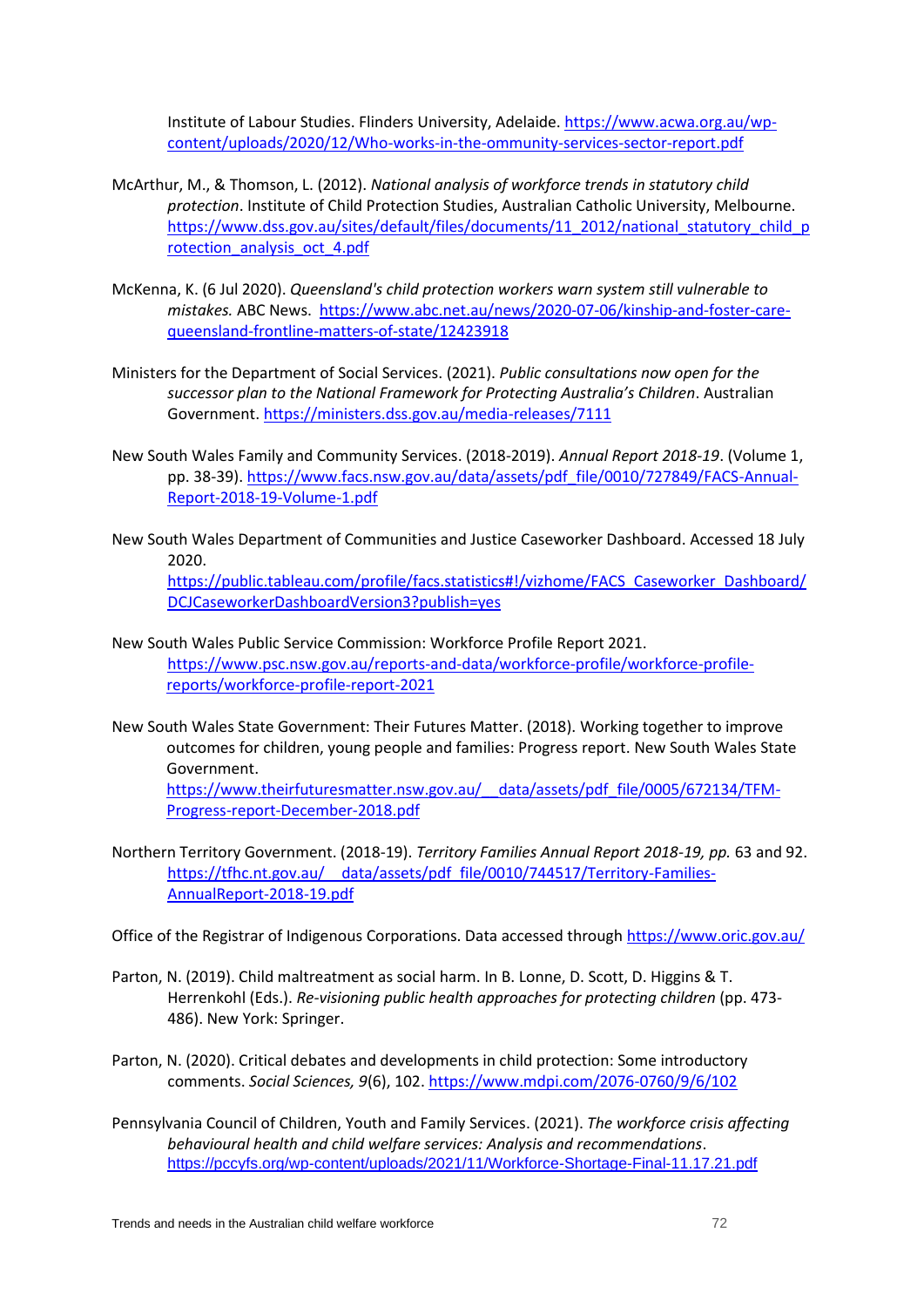- PricewaterhouseCoopers. (2020). *Evaluation of the National Framework for Protecting Australia's Children 2009-2020*. Australian Government Department of Social Services. [https://www.dss.gov.au/sites/default/files/documents/11\\_2020/evaluation-national](https://www.dss.gov.au/sites/default/files/documents/11_2020/evaluation-national-framework-pwc-report-12-july-2020-updated-oct-2020.pdf)[framework-pwc-report-12-july-2020-updated-oct-2020.pdf](https://www.dss.gov.au/sites/default/files/documents/11_2020/evaluation-national-framework-pwc-report-12-july-2020-updated-oct-2020.pdf)
- Productivity Commission. (2019). *Report on government services: Chapter 16 child protection services*. Australian Government. [https://www.pc.gov.au/research/ongoing/report-on](https://www.pc.gov.au/research/ongoing/report-on-government-services/2019/community-services/child-protection)[government-services/2019/community-services/child-protection](https://www.pc.gov.au/research/ongoing/report-on-government-services/2019/community-services/child-protection)
- Psychology Board of Australia. (2021). Psychology Board of Australia Registrant Data. Reporting Period: 01 July 2021 to 30 September 2021. <https://www.psychologyboard.gov.au/About/Statistics.aspx>
- Queensland Public Service Commission: Queensland Public Sector Workforce Profile Report September 2021, p. 13. https://www.forgov.qld.gov.au/ data/assets/pdf file/0021/228081/queensland-public[sector-biannual-workforce-profile-Sept-2021.pdf](https://www.forgov.qld.gov.au/__data/assets/pdf_file/0021/228081/queensland-public-sector-biannual-workforce-profile-Sept-2021.pdf)
- Queensland State Government, Service Delivery Statement 2019/2020: Page 6. Accessed 3 October 2020[. https://www.treasury.qld.gov.au/resource/state-budget-2019-20/#heading--5](https://www.treasury.qld.gov.au/resource/state-budget-2019-20/#heading--5)
- Queensland State Government, Department of Child Safety, Youth and Women Annual Report. (2018-2019). Governance, Accountability and Human Resources. [https://www.csyw.qld.gov.au/resources/dcsyw/about-us/publications/coporate/annual](https://www.csyw.qld.gov.au/resources/dcsyw/about-us/publications/coporate/annual-report/governance-accountability-hr-2018-19.pdf)[report/governance-accountability-hr-2018-19.pdf](https://www.csyw.qld.gov.au/resources/dcsyw/about-us/publications/coporate/annual-report/governance-accountability-hr-2018-19.pdf)
- Queensland Commission of Inquiry: Child Protection. Queensland Police Service Submission 22/03/2013 Exhibit 188. [http://www.childprotectioninquiry.qld.gov.au/\\_\\_data/assets/pdf\\_file/0007/177856/Queens](http://www.childprotectioninquiry.qld.gov.au/__data/assets/pdf_file/0007/177856/Queensland-Police-Service.PDF) [land-Police-Service.PDF](http://www.childprotectioninquiry.qld.gov.au/__data/assets/pdf_file/0007/177856/Queensland-Police-Service.PDF)
- Productivity Commission. (2019). *Report on government services*. Chapter 16, Child protection services. [https://www.pc.gov.au/research/ongoing/report-on-government](https://www.pc.gov.au/research/ongoing/report-on-government-services/2019/community-services/child-protection)[services/2019/community-services/child-protection](https://www.pc.gov.au/research/ongoing/report-on-government-services/2019/community-services/child-protection)
- South Australian Office of the Commissioner for Public Sector Employment: Workforce Information Report 2020-21 Page 4[3https://www.publicsector.sa.gov.au/about/Our-](https://www.publicsector.sa.gov.au/about/Our-Work/Reporting/Workforce-Information/files-post-2015/2021/2021-Workforce-Information-Report-Final-digital.pdf)[Work/Reporting/Workforce-Information/files-post-2015/2021/2021-Workforce-](https://www.publicsector.sa.gov.au/about/Our-Work/Reporting/Workforce-Information/files-post-2015/2021/2021-Workforce-Information-Report-Final-digital.pdf)[Information-Report-Final-digital.pdf](https://www.publicsector.sa.gov.au/about/Our-Work/Reporting/Workforce-Information/files-post-2015/2021/2021-Workforce-Information-Report-Final-digital.pdf)
- South Australia State Government. Report of the Auditor General: Report 6 of 2019 For the year ended 30 June 2019, Part C Agency Audit Reports Page 58. Accessed 21 April 2020. https://www.audit.sa.gov.au
- Territory Families, Housing and Communities Annual Report 2020–21 Page 22 https://tfhc.nt.gov.au/ data/assets/pdf file/0005/1073039/territory-families-housing-and[communities-annual-report-2020-21.pdf](https://tfhc.nt.gov.au/__data/assets/pdf_file/0005/1073039/territory-families-housing-and-communities-annual-report-2020-21.pdf)
- Western Australia Public Sector Commission: State of the WA Government Sector Workforce 2019 20 Page 37 - 39 [https://www.wa.gov.au/system/files/2020-](https://www.wa.gov.au/system/files/2020-11/state_of_the_western_australian_government_sector_workforce_2019-20_1.pdf) [11/state\\_of\\_the\\_western\\_australian\\_government\\_sector\\_workforce\\_2019-20\\_1.pdf](https://www.wa.gov.au/system/files/2020-11/state_of_the_western_australian_government_sector_workforce_2019-20_1.pdf)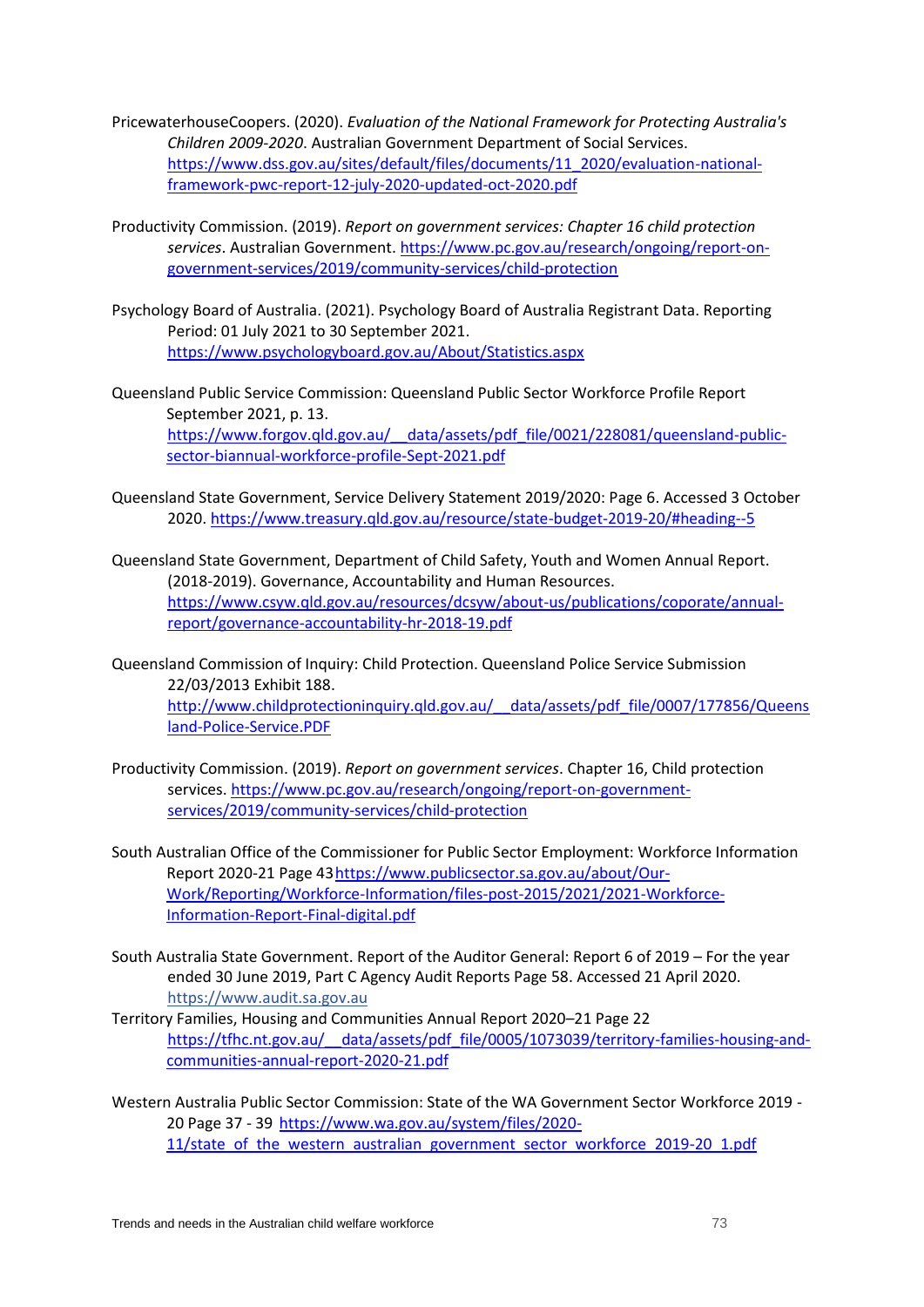- Russ, E., Lonne, B., & Darlington, Y. (2009). Using resilience to reconceptualise child protection workforce capacity *Austrtalian Social Work, 62* (33), 324-338.
- Russ, E., Lonne, B., & Lynch, D. (2020). Increasing child protection workforce retention through promoting a relational-reflective framework for resilience. *Child Abuse & Neglect, 110*, 104245[. https://doi.org/10.1016/j.chiabu.2019.104245](https://doi.org/10.1016/j.chiabu.2019.104245)
- Scourfield, J., O'Donnell, C., Stepanova, E., Elliott, M., Warner, N., Maxwell, N., Jones, R., Carpenter, J., & Smith, R. (2021). Social work fast-track programmes: retention and progression. Final Report. Cardiff and Durham Universities. Department for Education, Government Social Research.
- Sears, S., Hall, M., Harris, L., Mount, S., Willauer, T., Posze, l., & Smead, E. (2017). "Like a marriage": Partnering with peer mentors in child welfare. *Children and Youth Services Review*, 74, 80- 86. <https://doi.org/10.1016/j.childyouth.2017.01.023>

Seek: Job Search. Accessed March 2021 to July 2021 throug[h https://www.seek.com.au/](https://www.seek.com.au/)

- Social Policy Evaluation and Research Unit. (2016). *Modernising child protection in New Zealand: Learning from system reforms in other jurisdictions*. Wellington, New Zealand: Social Policy Evaluation and Research Unit (SPERU).
- Tasmanian State Government. (2018–2019). *Annual Report 2019.* Page 12. Department of Communities. [2018-19-Communities-Tasmania-Annual-Report-Full-Report.pdf](https://www.communities.tas.gov.au/__data/assets/pdf_file/0029/62768/2018-19-Communities-Tasmania-Annual-Report-Full-Report.pdf)
- United Nations International Children's Emergency Fund. (2021). *UNICEF and the Sustainable Development Goals*.<https://www.unicef.org/sdgs>
- Universities Australia: Enrolment and Graduate Databases 2014-2018. Accessed November 2021. <https://www.universitiesaustralia.edu.au/stats-publications/student-stats/>
- Victorian State Government: Health and Human Services. (2022). Workforce structure and roles. [https://www.cpmanual.vic.gov.au/our-workforce/operating-model/workforce-structure](https://www.cpmanual.vic.gov.au/our-workforce/operating-model/workforce-structure-and-roles)[and-roles](https://www.cpmanual.vic.gov.au/our-workforce/operating-model/workforce-structure-and-roles)
- Victorian State Government: Health and Human Services. (2018). Child protection workforce strategy 2017–2020. [https://childprotectionjobs.dffh.vic.gov.au/sites/default/files/inline](https://childprotectionjobs.dffh.vic.gov.au/sites/default/files/inline-files/CP_workforce_strategy_2017%E2%80%932020.pdf)[files/CP\\_workforce\\_strategy\\_2017%E2%80%932020.pdf](https://childprotectionjobs.dffh.vic.gov.au/sites/default/files/inline-files/CP_workforce_strategy_2017%E2%80%932020.pdf)
- Victorian State Government: Department of Health and Human Services. (2018-2019). Annual Report 2018/19. (See Machine readable dataset (xslx): Workforce data and Occupational Health and Safety, 'Safer care Victoria' Sheet. [https://www.dhhs.vic.gov.au/publications/annual-report-department-health-and-human](https://www.dhhs.vic.gov.au/publications/annual-report-department-health-and-human-services)[services](https://www.dhhs.vic.gov.au/publications/annual-report-department-health-and-human-services)
- Waldfogel, J. (1998). *The future of child protection: How to break the cycle of abuse and neglect*  Harvard University Press.
- Watt, I. (2021). Independent review of the Tasmanian State Service Final Report. *Department of Premier and Cabinet, Tasmanian Government.* [https://www.dpac.tas.gov.au/divisions/policy/review\\_of\\_the\\_tasmanian\\_state\\_service](https://www.dpac.tas.gov.au/divisions/policy/review_of_the_tasmanian_state_service)